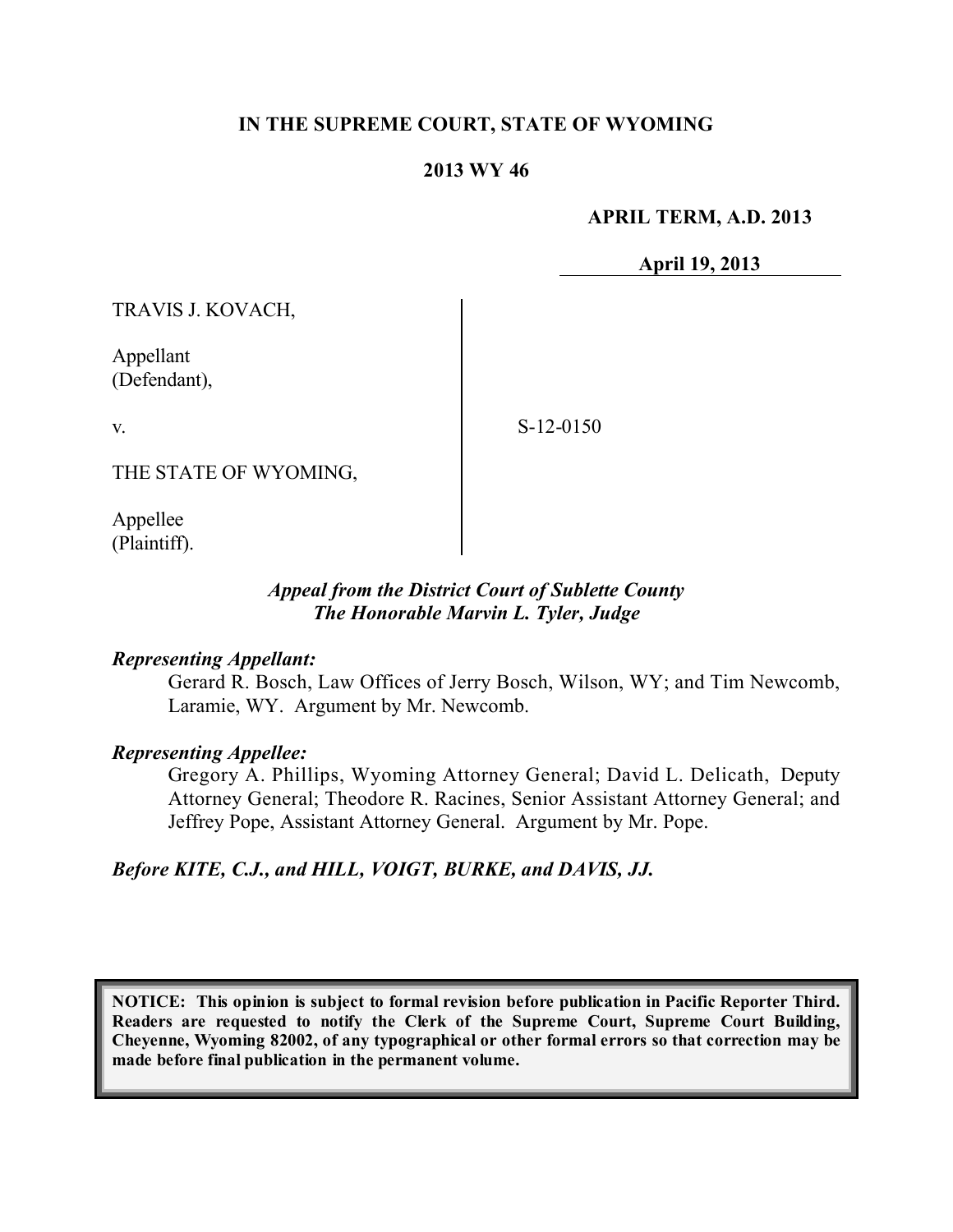#### **HILL,** Justice.

[¶1] Travis Kovach was a passenger in a vehicle traveling on a narrow backcountry road. As the vehicle in which Kovach was traveling passed another oncoming vehicle, the two vehicles clipped each other. Kovach pursued the other vehicle, and after catching up with it, he assaulted the vehicle's seventy-three-year-old driver and sixty-seven-yearold passenger. Kovach then forced the two men back to his hunting camp, where he again assaulted them.

[¶2] A jury found Kovach guilty of numerous charges, including false imprisonment, felonious restraint and aggravated assault and battery. On appeal, Kovach contends the prosecutor suppressed exculpatory evidence in violation of his state and federal due process rights. He also challenges the district court's order requiring him to disclose witness statements and its imposition of sanctions related to that order; alleges misconduct in the prosecutor's failure to correct false or misleading testimony; alleges the district court relied on impermissible information in sentencing; and alleges the district court erred in *sua sponte* issuing an amended judgment correcting the fine imposed against Kovach. We affirm.

#### **ISSUES**

[¶3] Kovach presents eight issues on appeal, which we consolidate and restate as follows:

1. Did the prosecutor suppress exculpatory evidence in violation of Kovach's federal and state due process rights?

2. Did the district court abuse its discretion and violate Kovach's federal and state constitutional rights when it ordered him to disclose witness statements and then limited his cross-examination of two prosecution witnesses as a sanction for failure to comply with that order?

3. Did the prosecutor commit plain error in violation of Kovach's due process rights by failing to correct the testimony of two witnesses?

4. Did the district court commit plain error in its sentencing of Kovach by relying on uncharged misconduct evidence and by *sua sponte* issuing an amended judgment correcting the fine imposed against Kovach?

## **FACTUAL BACKGROUND**

[¶4] On October 15, 2010, Travis Kovach was hunting and camping in the LaBarge Creek/Little Fall Creek area. Kovach was thirty-three years old, approximately six-feet,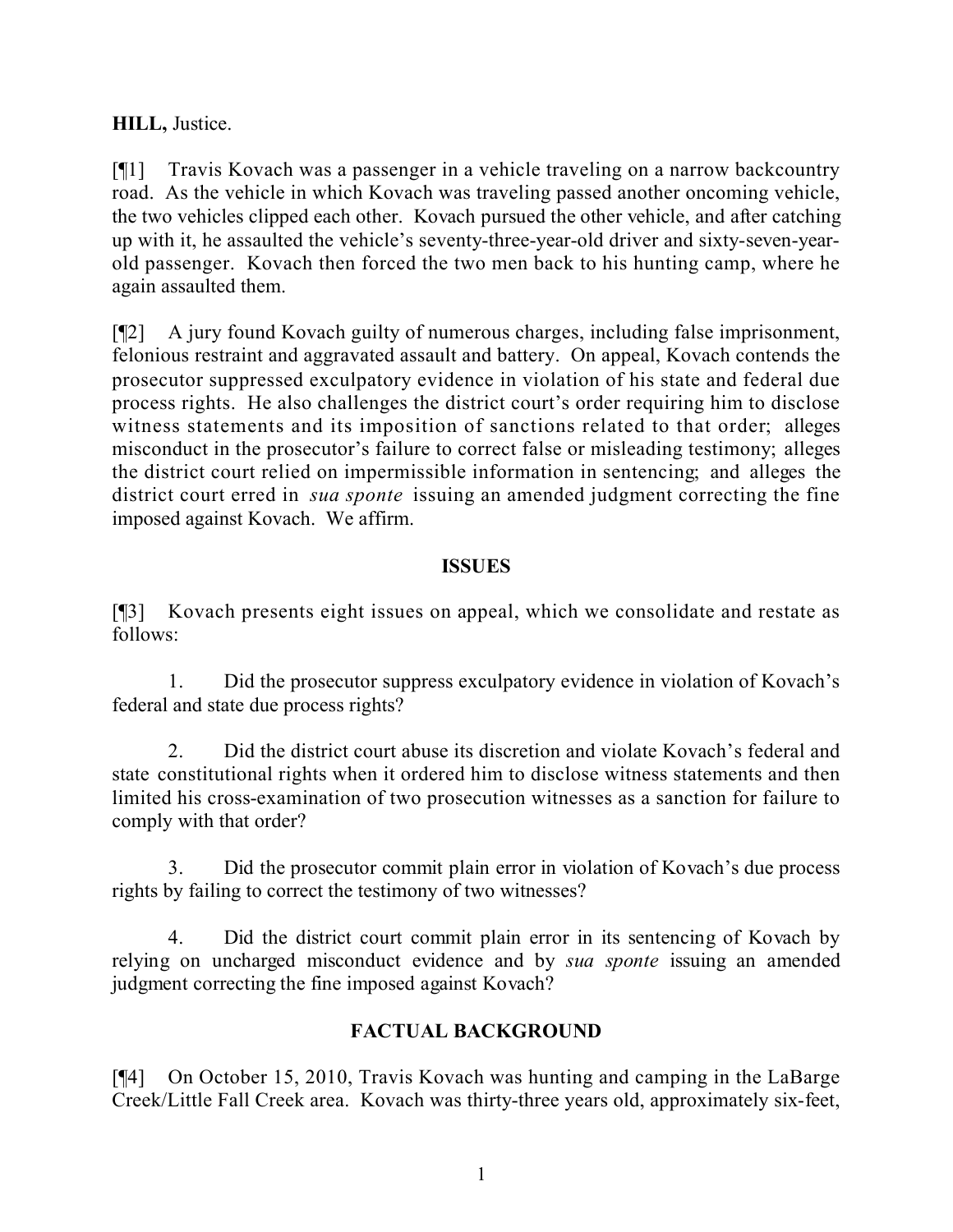one-inch tall, and weighed about two hundred pounds. His hunting and camping party also included, among others, MW, Isaac Zimmerman, David Huber, and Dan Frear. A few hundred yards away from the Kovach campsite was another campsite, this one occupied by two brothers, Jess Ribelin, age seventy-three, and Richard Ribelin, age sixtyseven. The Ribelins were from Kansas and had eight others in their party, including Jess Ribelin's grown sons and a friend.

[¶5] Late in the afternoon on October 15th, Kovach and Zimmerman borrowed MW's vehicle, an Escalade, to drive to LaBarge to pick up Kovach's son. Kovach asked Zimmerman to drive, which Zimmerman explained as follows:

> Q. Now I'm going to take you back to the camp early in the day about 3:00. Had you been drinking that day?

A. Yes, I had.

Q. How much?

A. I had a couple beers in the morning and a shot of whiskey.

Q. So maybe three beverages?

A. Correct.

Q. And are you the one who got the keys from [MW]?

A. I don't recall, I don't know.

Q. Do you recall going into her tent and getting the keys or do you recall that that was Mr. Kovach?

A. I don't recall how I wound up with the keys at all.

Q. Okay. Do you recall why you were driving that day instead of Mr. Kovach?

A. He asked me to drive because we were going to go pick up his son I believe.

Q. And do you recall why he asked you to drive?

A. He had been drinking and he didn't feel like he needed to be driving with his son.

Q. It was because he wasn't sober; is that correct?

A. Correct.

[¶6] At the same time Zimmerman and Kovach were driving on LaBarge Creek Road headed into town, Jess and Richard Ribelin were on LaBarge Creek Road returning to camp after a supply run into town. The two vehicles met, and as they passed on the narrow road, they clipped each other. The collision damaged the side mirror on the Escalade in which Zimmerman and Kovach were traveling, and it left a four to six-inch black mark on the rear wheel well of the Dodge Ram dually truck in which the Ribelins were traveling. Both Ribelins testified that, as the vehicles passed each other, they heard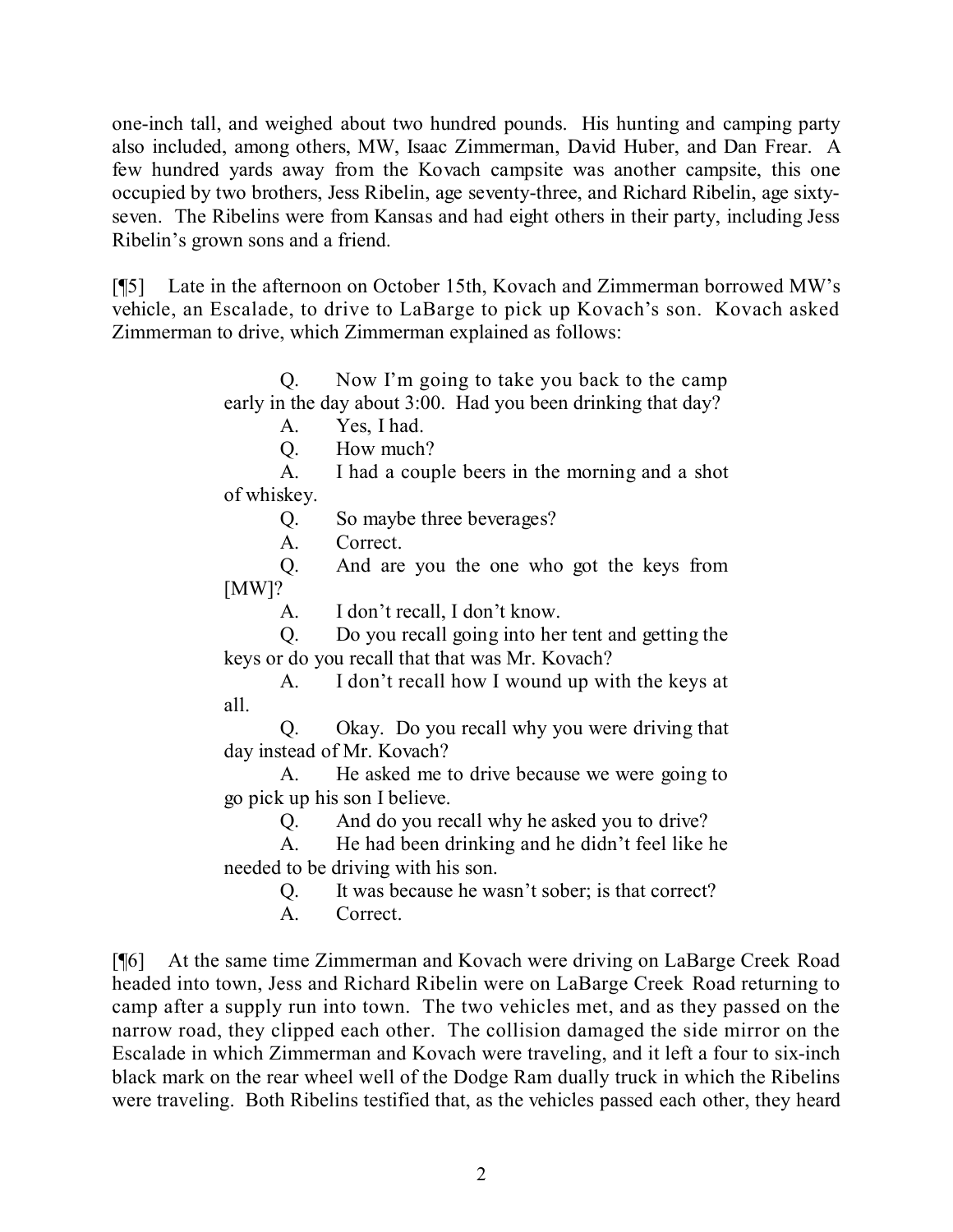a noise that sounded like a rock bouncing up and hitting the fender and that they did not realize that the vehicles had made contact. Shortly after the collision, Zimmerman and Kovach turned around and drove after the Ribelins. When they caught up to the Ribelins, Zimmerman and Kovach flashed their lights and honked their horn, and the Ribelins pulled over.

[¶7] What happened next is in dispute. Jess Ribelin testified that he pulled his vehicle over when he saw the Escalade behind him flashing its lights and honking its horn, and that after both vehicles were stopped, he saw Kovach jump out of the Escalade. He testified that through his open window he could hear Kovach swearing at him and that he was concerned that Kovach might attack him because of the way he got out of his vehicle, the way he was swearing, and because earlier in the day, he had met Kovach and Kovach had said he was going to kick some hunters' asses for using his friend's normal campsite. Jess Ribelin further testified:

> I told my brother, I said, "I better get out and see what they want" and so I got out of the truck. I have a little trouble getting out because I just had an operation on my knee so it wasn't as workable as it should have been, and when I stepped out he was still raising all kinds of cane so I grabbed the fencing pliers I had there that would help protect me if he was going to attack me.

[¶8] Jess Ribelin and Richard Ribelin testified that Kovach attacked and injured first Jess and then Richard when Richard intervened to help Jess. The Ribelin brothers testified that during the course of the attack, Kovach broke out both side mirrors on the Ribelin vehicle, drew a large caliber pistol, fired a shot at the ground with the pistol, threatened both men with the gun, and struck Richard Ribelin in the face with the gun. Both men also testified that Kovach used the threat of the firearm to force Jess Ribelin into the passenger seat of the Ribelin vehicle and to force Richard Ribelin into the passenger seat of the Escalade. The brothers testified that with Kovach driving the Ribelin vehicle and Isaac Zimmerman driving the Escalade, the four drove to Kovach's campsite. Jess Ribelin testified that once they were at the camp, Kovach struck him in the ribs with the fencing pliers and knocked him to the ground. Richard Ribelin testified that Kovach struck him in the head with his elbow, knocking him to the ground.

[¶9] Kovach did not testify, but he gave statements to law enforcement, and those recorded statements were presented to the jury. In those statements, Kovach denied that he had consumed any alcohol before the incident with the Ribelins. He reported that once he caught up with the Ribelin vehicle, he wanted only to confront the Ribelins about the damage done to the Escalade. He stated that when he approached the Ribelin vehicle, Jess Ribelin attacked him with a pair of fencing pliers, and that after that attack, any injuries he caused to either Jess Ribelin or his brother Richard were in self defense.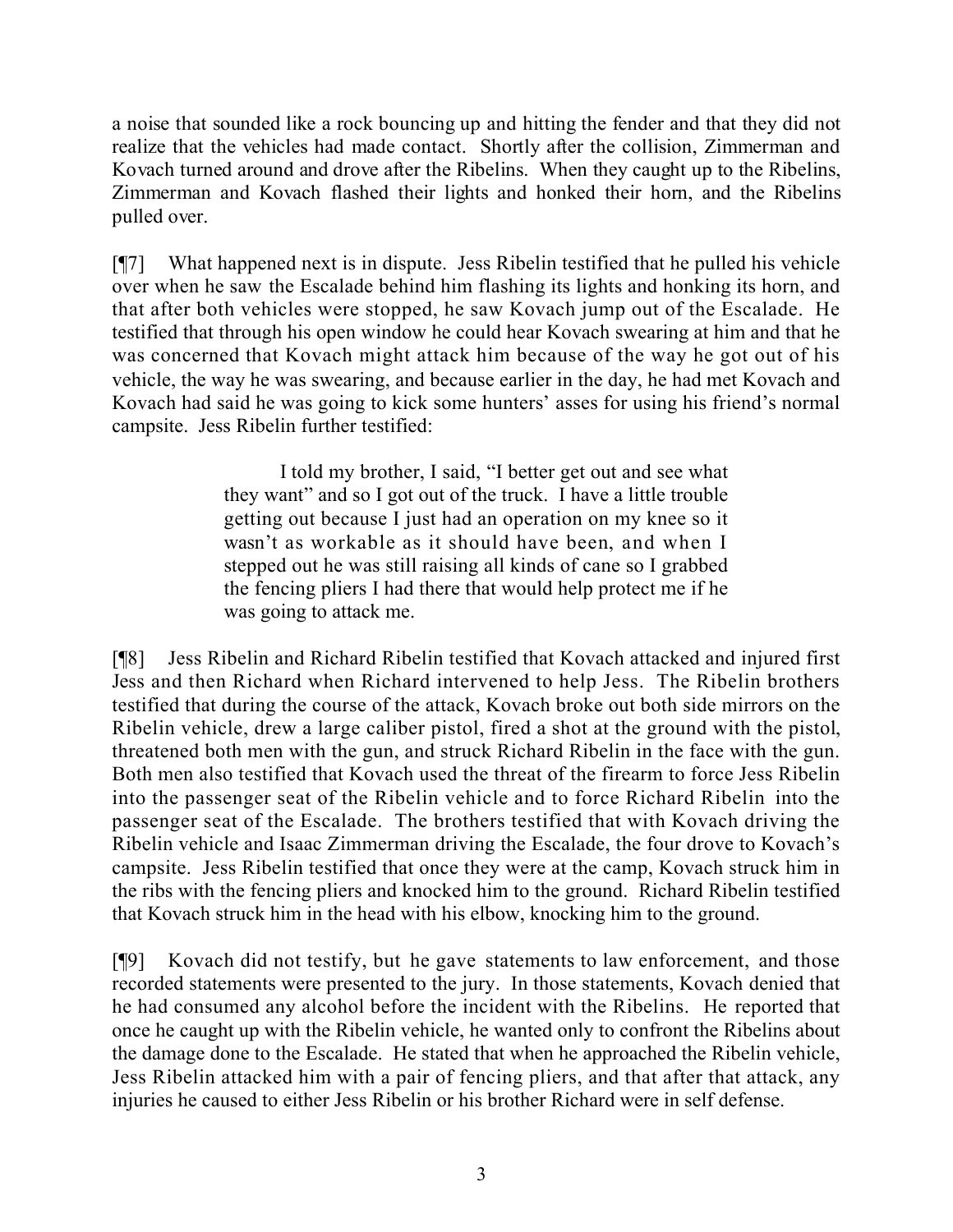[¶10] Kovach admitted that he used the fencing pliers to break out a mirror on the Ribelin vehicle. He also admitted that he was carrying a .44 Magnum revolver and that he drew his firearm, but he denied pointing the firearm at anyone, threatening anyone with the firearm, or discharging the firearm. Kovach admitted to taking the Ribelins back to his hunting camp after injuring them, but he stated that his only reason for doing so was to have them apologize to MW for the damage done to her vehicle. He denied that he hit, shoved or injured either of the Ribelins after bringing them back to his camp.

[¶11] Isaac Zimmerman was called as a defense witness and confirmed much of Kovach's version of events. He testified that during the initial altercation on the road, Kovach acted in self defense because Jess Ribelin swung the fencing pliers at him. He denied that Kovach pointed his gun at anyone or fired the weapon. As to the events at the campsite, Zimmerman testified that he saw Kovach knock the Ribelins to the ground, with no provocation by the Ribelins, but he denied seeing Kovach hit Jess with the pliers or elbow Richard in the head.

[¶12] MW was called as prosecution witness. She testified as to what occurred at the hunting camp and stated that she saw Kovach knock the Ribelins to the ground. She denied seeing Kovach hit Jess with the pliers or elbow Richard in the head, but she agreed that the Ribelins had done nothing to provoke Kovach's attack at the campsite. MW intervened to stop Kovach's assault and assist the Ribelin brothers, and she directed other men in the camp to restrain Kovach and take him to a camper. MW and her husband then helped the Ribelins to the Escalade, and MW drove the men back to their own camp, with her husband following in the Ribelin vehicle. Back at the Ribelin camp, MW, a nurse, attended to the injured men and determined that they should be taken into town for medical treatment. She then drove the two men to a clinic, contacting law enforcement on the way to report the incident.

[¶13] The Ribelin brothers were treated at the Marbleton clinic. Jess Ribelin suffered two fractured ribs, damage to his inner ear, and multiple cuts, abrasions, and bruises to his face, chest and back. Richard Ribelin suffered what the treating physician described as "a major injury to the facial structure," including a broken nose, a fractured eye socket, loosened front teeth, and cuts and bruises to his face.

[¶14] Kovach had abrasions and swelling on his right hand and reported to law enforcement that his shoulder muscles were sore from being grabbed. He reported no other injuries and received no medical treatment.

[¶15] Kovach was arrested and subsequently went to trial on charges that included: two counts of kidnapping, two counts of felonious restraint, two counts of battery, one count of unauthorized use of a vehicle, one count of property destruction, and two counts of aggravated assault and battery. On January 5, 2012, following a five-day trial, a jury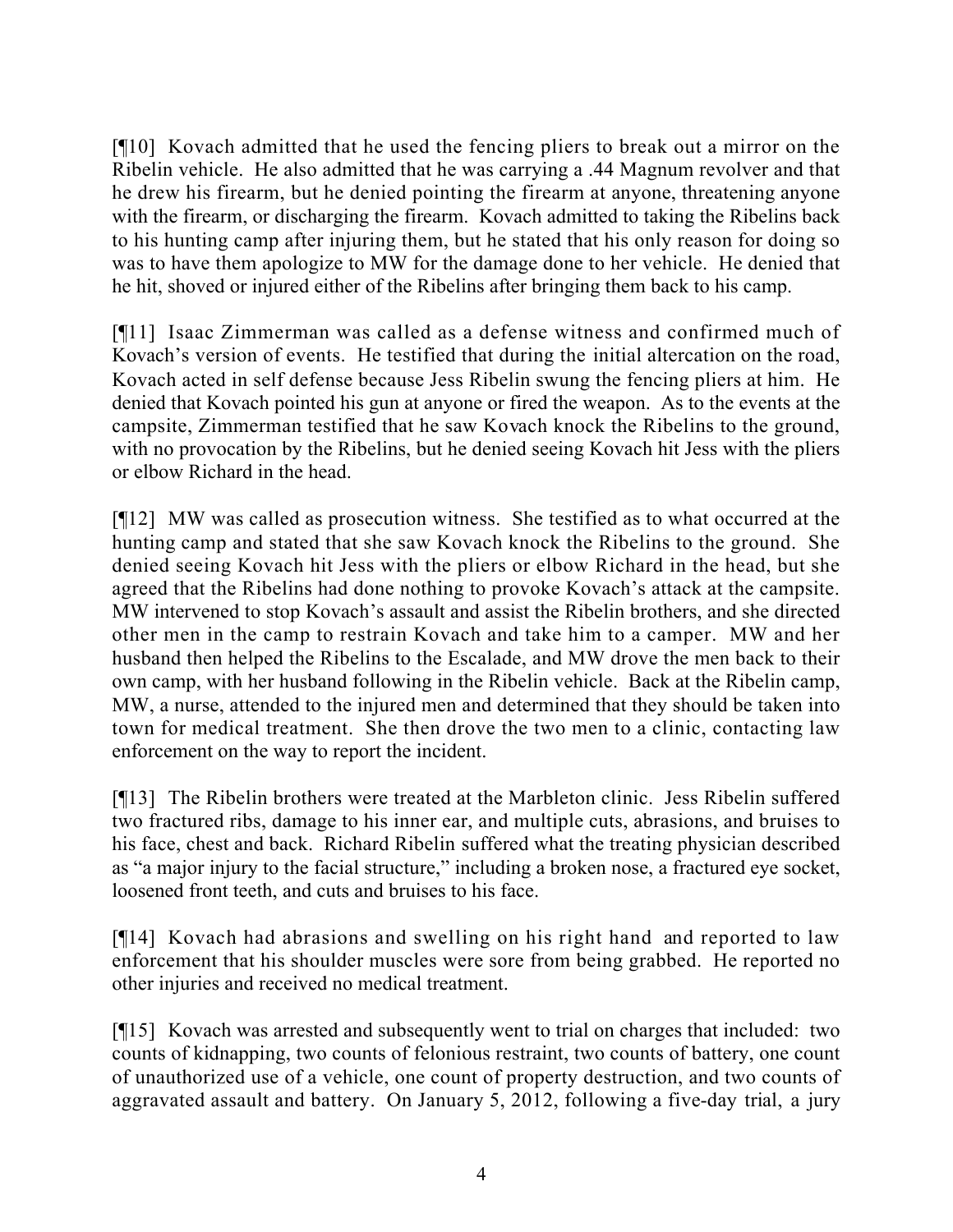returned a verdict finding Kovach not guilty as to the kidnapping charges, not guilty as to the felonious restraint of Richard Ribelin, but guilty as to the false imprisonment of Richard Ribelin, guilty as to the felonious restraint of Jess Ribelin, guilty as to both battery charges, guilty as to both aggravated assault and battery charges, and guilty as to the unauthorized use of a vehicle and property destruction charges.

[¶16] On January 20, 2012, Kovach filed a motion for new trial. He argued the verdict should be set aside because the district court improperly restricted Kovach's crossexamination of two prosecution witnesses and because the prosecution suppressed exculpatory evidence, contending both errors violated his state and federal constitutional rights. On March 6, 2012, following an evidentiary hearing, the district court denied Kovach's new trial motion. Additional facts related to Kovach's new trial motion will be set forth as needed in our discussion of Kovach's related claims on appeal.

[¶17] On March 23, 2012, the district court held a sentencing hearing. Kovach requested that the court impose a sentence of supervised probation and restitution, and the State requested a sentence of incarceration for a term of not less than sixteen years nor more than twenty years. The court sentenced Kovach to prison for a term of twelve to eighteen years, imposed three fines of \$3,000 each against Kovach, and ordered restitution. On April 2, 2012, the court entered its Judgment and Sentence, which on page eight of nine ordered Kovach to pay, among other assessments, fines in the amount of \$6,000. On April 5, 2012, the court entered its Amended Judgment and Sentence, which crossed out the reference to \$6,000 in fines, and inserted the amount of \$9,000 in its place. Additional facts related to Kovach's sentencing will be set forth as needed in our discussion of Kovach's related claims on appeal.

## **DISCUSSION**

# **I. Suppression of Exculpatory Evidence**

[¶18] Kovach argues that the prosecutor suppressed favorable evidence material to his guilt in violation of both his federal and state due process rights. In particular, Kovach asserts that the prosecutor suppressed: 1) an e-mail sent to Isaac Zimmerman's attorney threatening to charge Mr. Zimmerman for his involvement in Kovach's crimes if Mr. Zimmerman did not cooperate with the prosecutor; 2) a conversation between the prosecutor and MW in which the prosecutor allegedly promised to reopen MW's unrelated sexual assault case in exchange for her favorable testimony; and 3) the statement of David Huber, a member of Kovach's hunting camp, taken by the prosecutor's investigator. Kovach contends that the Zimmerman and MW evidence could have been used for impeachment purposes, and that the Huber statement contained favorable evidence that could have altered the outcome of the trial.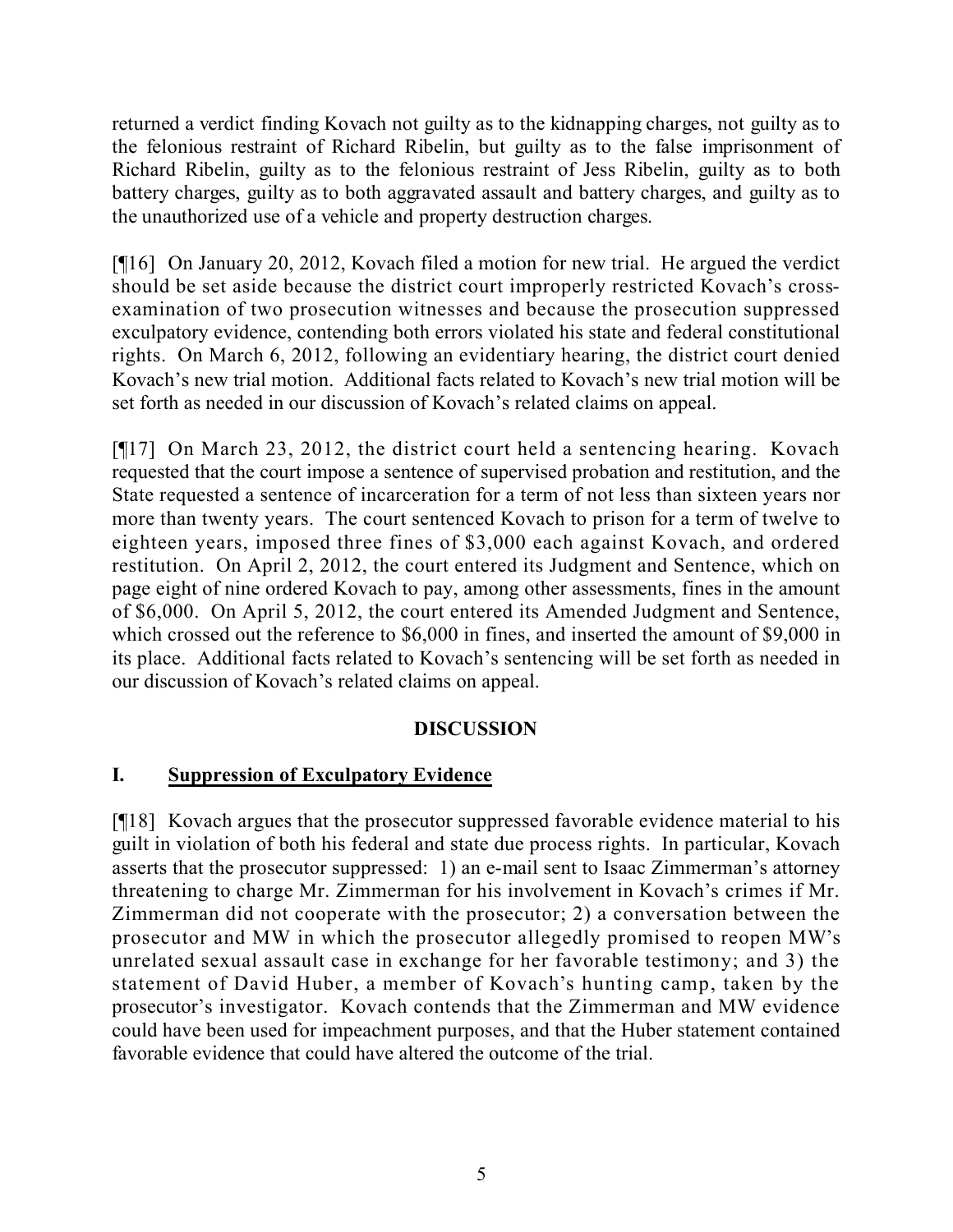[¶19] Our discussion will first address Kovach's argument that the prosecutor suppressed evidence in violation of the federal constitution, and we will then turn to Kovach's separate arguments under the state constitution. We generally review a district court's denial of a new trial motion for an abuse of discretion, but because Kovach's suppression argument is a constitutional claim, our review is *de novo*. *Lawson v. State*, 2010 WY 145, ¶ 19, 242 P.3d 993, 1000 (Wyo. 2010); *Hicks v. State*, 2008 WY 83, ¶ 30, 187 P.3d 877, 883 (Wyo. 2008).

#### **A. Fourteenth Amendment Suppression Analysis**

[¶20] A prosecutor's suppression of evidence that is favorable to a defendant and material to his guilt violates the Due Process Clause of the Fourteenth Amendment. *Lawson*, ¶ 20, 242 P.3d at 1000 (citing *Brady v. Maryland*, 373 U.S. 83, 87, 83 S.Ct. 1194, 1196–97, 10 L.Ed.2d 215 (1963)). To establish a *Brady* violation, a defendant must show "that the prosecution suppressed evidence, the evidence was favorable to the defendant, and the evidence was material." *Lawson*, ¶ 21, 242 P.3d at 1000 (citing *Brady*, 373 U.S. at 87, 83 S.Ct. at 1196–97)). "It is well-established that '[f]avorable evidence includes impeachment evidence.'" *Chauncey v. State*, 2006 WY 18, ¶ 13, 127 P.3d 18, 21 (Wyo. 2006) (quoting *Davis v. State*, 2002 WY 88, ¶ 18, 47 P.3d 981, 985– 86 (Wyo. 2002)).

[¶21] With regard to suppression, this Court has recognized that "[t]he essence of *Brady* is the discovery of information *after the trial,* which was known to the prosecution but unknown to the defense during the trial." *Thomas v. State*, 2006 WY 34, ¶ 16, 131 P.3d 348, 353 (Wyo. 2006) (citing *United States v. Agurs*, 427 U.S. 97, 103, 96 S.Ct. 2392, 49 L.Ed.2d 342 (1976) (italics in original)). With regard to materiality, we have said evidence that is cumulative is not material. *Chauncey*, ¶ 21, 127 P.3d at 23 (citing *Relish v. State*, 860 P.2d 455, 460 (Wyo. 1993)). We have further explained:

> Evidence is material under *Brady* only when a reasonable probability exists that the result of the proceeding would have been different had the evidence been disclosed. *Bagley*, 473 U.S. at 682, 105 S.Ct. at 3383; *Thomas v. State*, 2006 WY 34, ¶ 15, 131 P.3d 348, 353 (Wyo. 2006). A reasonable probability is a probability sufficient to undermine confidence in the outcome of the trial. *Id.* When the defense makes a specific request and the prosecution fails to respond fully, the reviewing court may consider directly any adverse effect the failure to respond might have had on the preparation or presentation of the defendant's case. *Bagley*, 473 U.S. at 683, 105 S.Ct. at 3384. "The reviewing court should assess the possibility that such effect might have occurred in light of the totality of the circumstances and with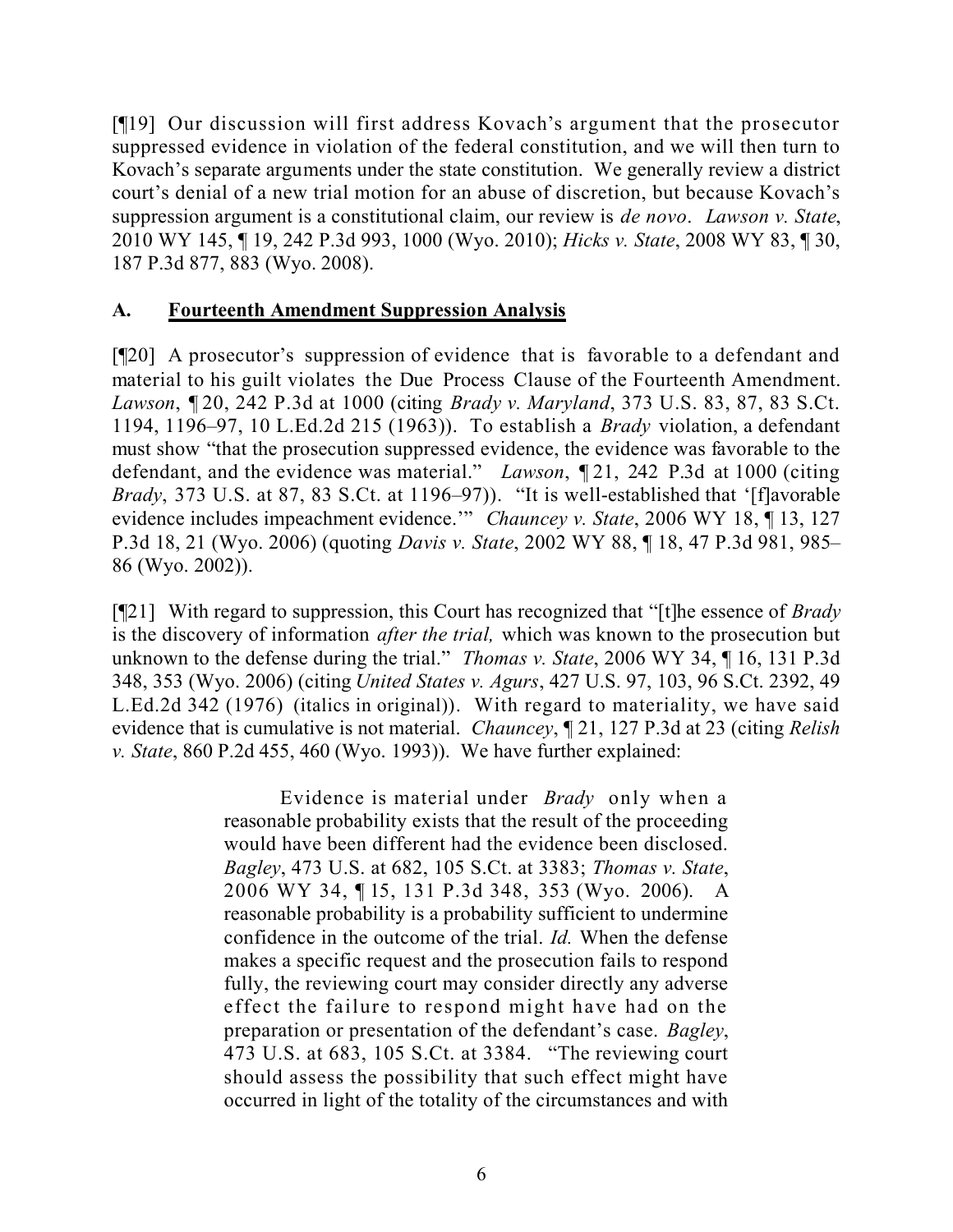an awareness of the difficulty of reconstructing in a post-trial proceeding the course that the defense and the trial would have taken had the defense not been misled by the prosecutor's incomplete response." *Id.* In judging materiality, the focus is on the cumulative effect of the withheld evidence, rather than on the impact of each piece of evidence in isolation. *Id.*; *United States v. Nichols*, 2000 WL 1846225, 2000 U.S.App. Lexis 33183, 2000 Colo. J. C.A.R. 6735 (10th Cir. 2000).

*Lawson*, ¶ 22-23, 242 P.3d at 1000-01.

[¶22] Using this framework, we turn to the evidence Kovach contends the prosecutor suppressed in violation of his Fourteenth Amendment due process rights. The State concedes that none of the evidence at issue was provided to Kovach. Our inquiry therefore is whether the evidence was suppressed; that is to say, available to the prosecutor during the trial but not to Kovach and, if so, whether the evidence was favorable and material.

#### *1. E-mail Re Isaac Zimmerman Charges*

[¶23] The first allegedly suppressed evidence we address is a December 8, 2010, e-mail the prosecutor sent to Isaac Zimmerman's attorney. The prosecutor attached to the e-mail a criminal warrant for Mr. Zimmerman's arrest and a draft criminal information charging Mr. Zimmerman with reckless endangering and with accessory before the fact to kidnapping and felonious restraint. The e-mail included the following message:

> Against the wishes of the Sublette County Sheriff's Office, I chose not to prosecute Mr. Zimmerman due to Mr. Zimmerman's cooperation with the State, and my belief Mr. Zimmerman would make a favorable witness at trial against Mr. Kovach. It now appears I was wrong about Mr. Zimmerman's willingness to assist in this matter.

> Mr. Zimmerman was a clear accessory before the fact to kidnapping and felonious restraint, as well as committing an act of reckless endangerment by knowingly transporting a victim for Mr. Kovach's continued physical abuse and terrorization.

> I chose not to charge Mr. Zimmerman based on a totality of circumstances, and those circumstances have now changed. Now that Mr. Zimmerman has changed his mind about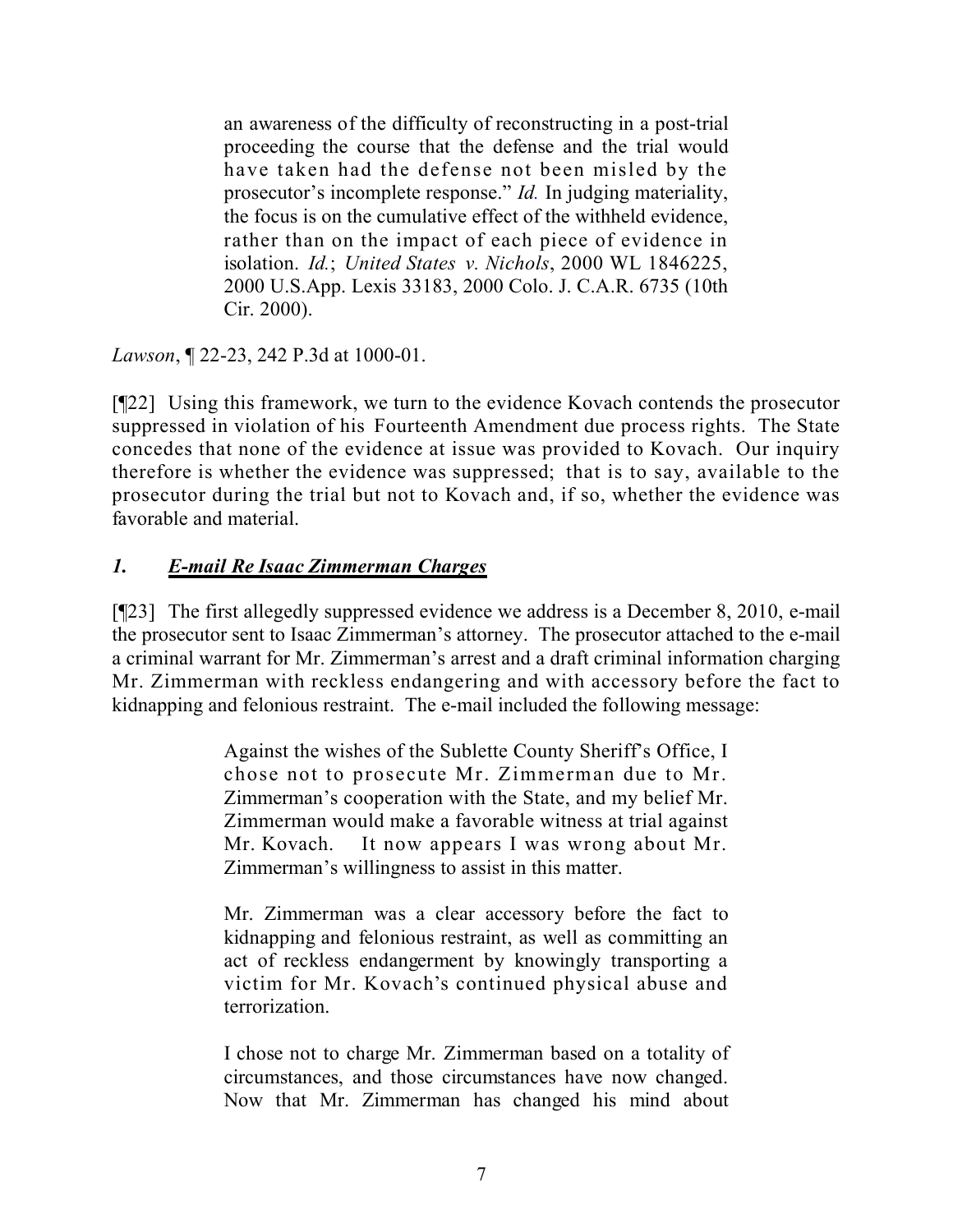lending assistance to the State, I have changed mine about charging him with the crimes he committed.

Will you accept service on behalf of your client?

[¶24] By a post-trial affidavit dated January 17, 2012, Isaac Zimmerman stated, "After receiving this information from the Sublette County Attorney, I decided to meet with the Sublette County Attorney without counsel and cooperate with the Sublette County [Attorney] as he wanted."

[¶25] Kovach contends that this e-mail was material impeachment evidence because it could have been used to impeach Isaac Zimmerman's testimony by showing that he was pressured to cooperate with the prosecutor and testify favorably for the State. Although the e-mail certainly shows that Mr. Zimmerman was under pressure to testify favorably for the State, we do not agree with Kovach that the prosecutor's failure to turn the e-mail over to Kovach resulted in a *Brady* violation. The record shows that Kovach knew before trial that Mr. Zimmerman had been threatened with prosecution, and the record further shows that the e-mail would have been nothing more than cumulative evidence of those threats.

[¶26] We note at the outset that, whatever pressure may have initially been brought to bear on Isaac Zimmerman for his cooperation, the State did not follow through on its efforts to compel Mr. Zimmerman to testify as a prosecution witness. During the trial, Mr. Zimmerman was called as a defense witness, not as a State witness, and as indicated above, Mr. Zimmerman's testimony matched Kovach's version of events in many respects.

[¶27] As to the prosecution's efforts to secure Isaac Zimmerman's favorable testimony, the record is far from silent. Mr. Zimmerman testified on direct examination by defense counsel:

> Q. Okay. Now Mr. Zimmerman, you and I have spoken. Have you spoken to anybody else about this matter? A. I spoke to the officers and the county attorney and the investigator. Q. And how many times did you speak to them? A. Five times total I believe. Q. Okay. Have you been promised anything for your testimony here today? A. No.

Q. Have you been threatened about your testimony?

A. Yes, I have.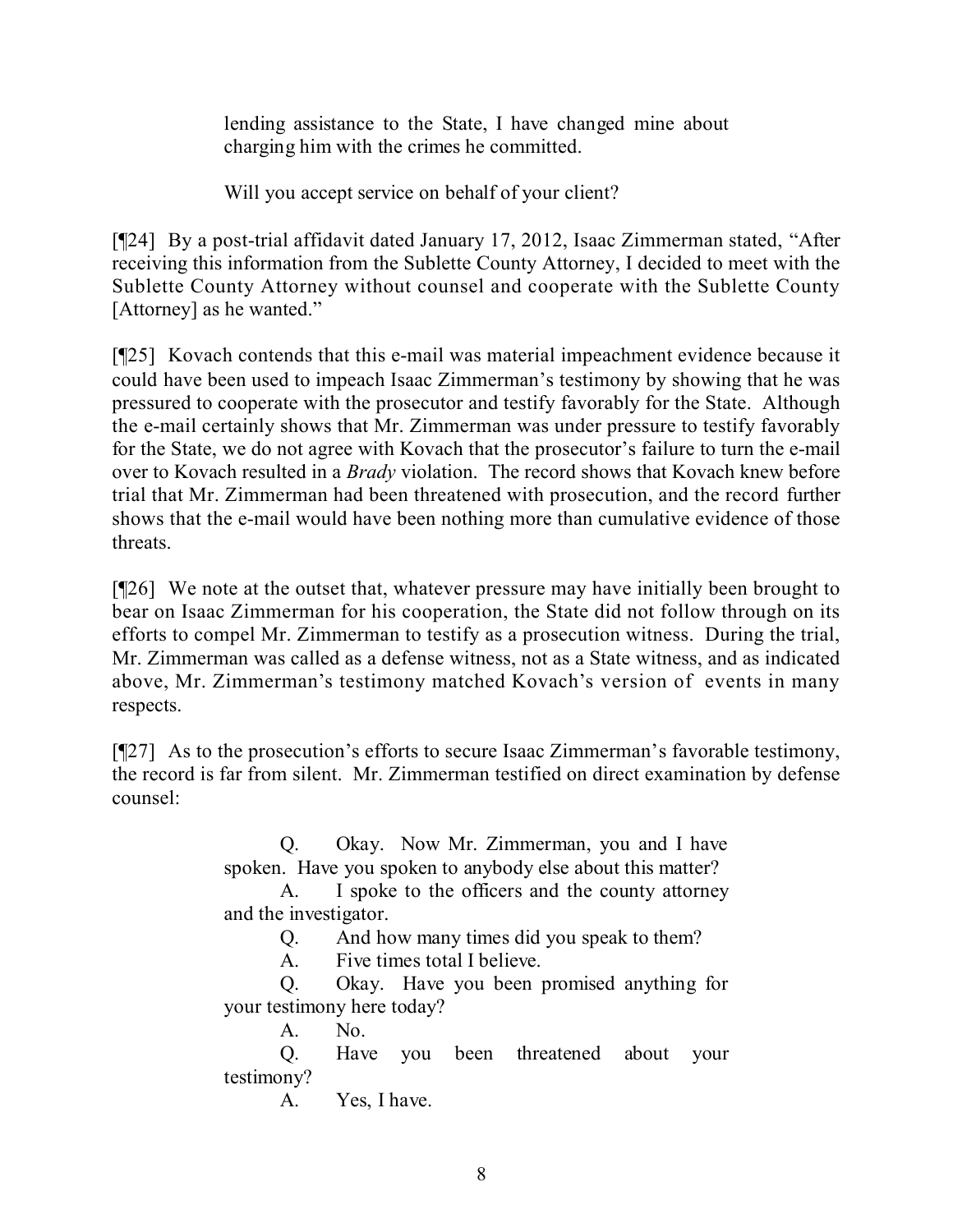Q. And how so?

A. I was threatened with charges against me as

well.

Q. Okay. And how did that happen?

A. I guess I wasn't giving them what they wanted to hear.

Q. And who made those threats to you?

A. I believe it was [the prosecutor's investigator].

Q. Anybody else?

A. I believe [the prosecutor] also said that, you know  $-$  I don't believe he  $-$  I take that back. I don't think [the prosecutor] actually made any threats, he just said there was some pressure for me to be charged.

[¶28] On cross-examination by the prosecutor, Isaac Zimmerman again testified to the threatened prosecution against him:

> Q. Okay. You and I have spoke several times; is that correct?

> > A. Yes.

Q. And that's what you just testified to?

A. Yes.

Q. Now [defense counsel] has indicated that you were threatened with prosecution; is that correct?

A. Correct.

Q. And was that ever explained to you what charges you would be facing if you were not cooperative?

A. Yes.

Q. And what charges were those?

A. Accessory.

Q. Okay. Now do you recall driving a beaten man to Travis Kovach's camp at Travis Kovach's direction?

A. Yes.

Q. And do you recall what I told you as to why I was not going to prosecute you?

A. Yes.

Q. And what was that?

A. Because you didn't think I had anything to do with it.

Q. Does it refresh your recollection that I told you I didn't want to ruin a young man's life because he didn't do the right thing?

A. Yes.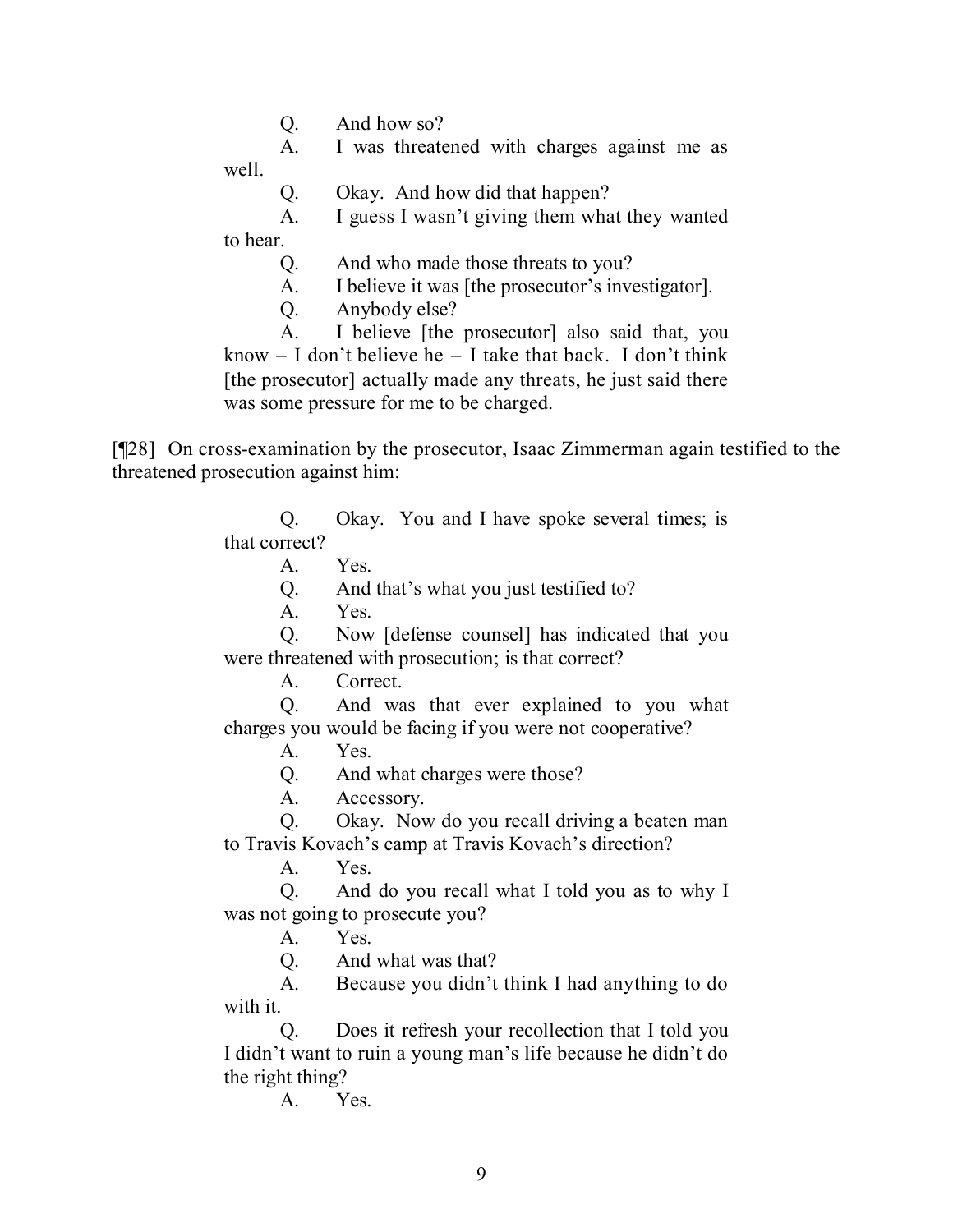Q. Now you were scared during this whole ordeal, weren't you?

A. Yes.

Q. And in hindsight you probably would have done things differently, wouldn't you?

A. Yes.

Q. You would have tried to help those old men, wouldn't you?

A. Yes.

- Q. But you didn't do those things?
- A. No.
- Q. And why?
- A. I didn't know what to do.
- Q. It was out of control, wasn't it?
- A. Yes.
- Q. Mr. Kovach was out of control, wasn't he?
- A. Yes.

[¶29] On further cross-examination by the prosecutor, Isaac Zimmerman adhered to his testimony that Kovach did not fire his weapon and it was only because of pressure by the prosecutor's investigator that he ever said otherwise:

> Q. And so what did you tell [the prosecutor's investigator] on November 10th?

> A. I was pretty angry at that point because we had been talking on for quite awhile and I just told him what he wanted to hear.

> Q. Oh, okay. And what was it that he wanted to hear?

> A. He wanted to hear that there had been a gun fired.

> Q. And you told him he probably fired a shot, correct?

> > A. Correct.

Q. And you told him he probably had the gun out, correct?

A. Correct.

Q. But you're now saying that was only because you were telling [the prosecutor's investigator] what he wanted to hear?

A. I was getting a lot of pressure from [the prosecutor's investigator].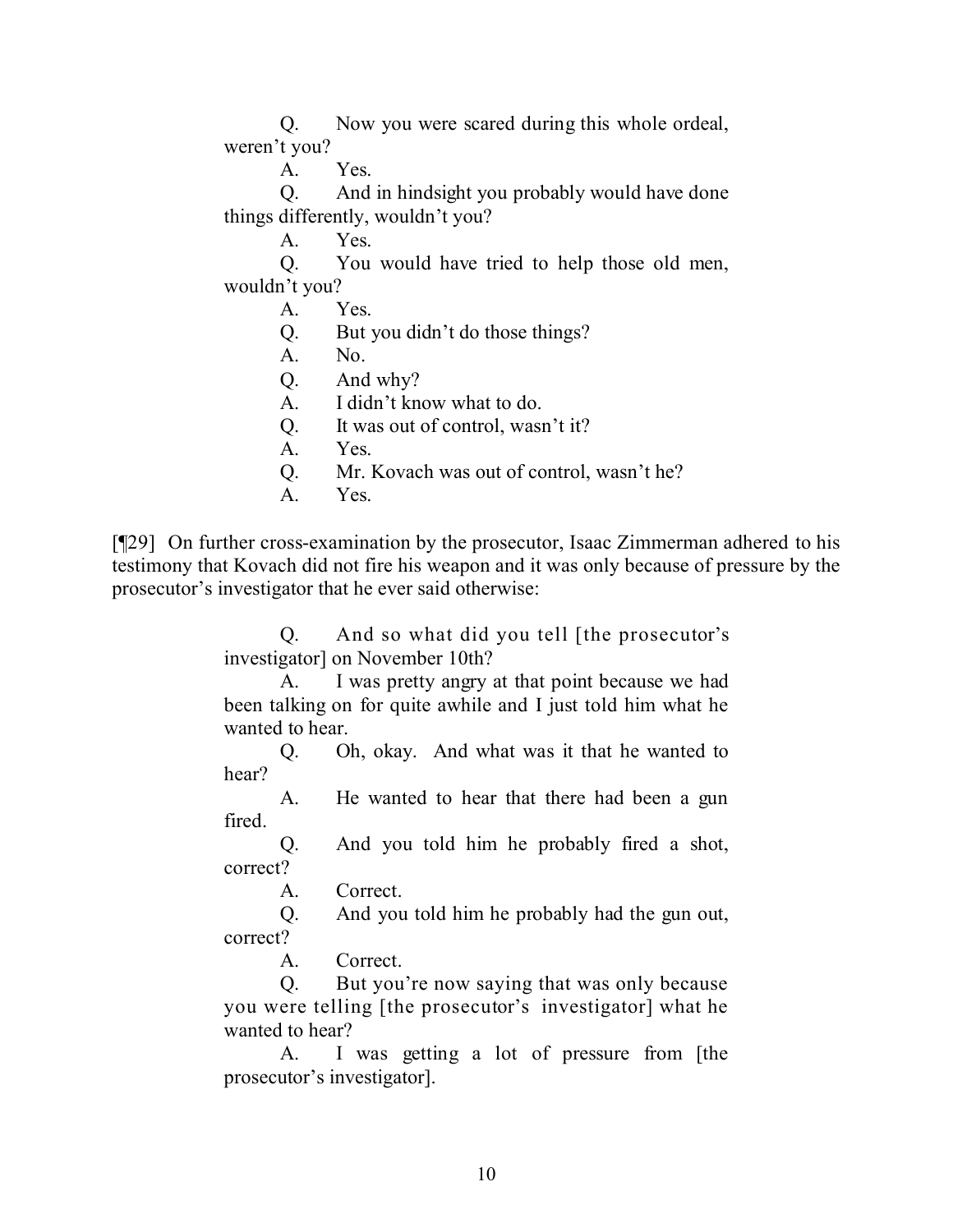Q. You got a lot of pressure from [defense counsel]? A. No. Q. Or Mr. Kovach? A. No.

[¶30] Finally, on re-direct examination by defense counsel, Isaac Zimmerman again insisted that Kovach had not fired his weapon and that any statements to the contrary were the result of pressure by the prosecution.

> Q. Now [the prosecutor] had asked you about this gun issue and he had you read a statement. Prior to that time had you already given two statements to law enforcement?

> > A. Yes.

Q. You had already given a statement to my investigator?

A. Yes.

Q. In all of those statements did you say you did not hear the gun?

A. I did.

Q. Okay. And actually in the statement that [the prosecutor] read to you earlier on, in that statement you told [the prosecutor's investigator] that you didn't hear the gun either; isn't that right?

A. Correct.

Q. And it wasn't until [the prosecutor's investigator] threatened you that you told him what he wanted to hear?

[PROSECUTOR]: Objection, leading.

COURT: Sustained.

Q. Why did you eventually say to [the prosecutor's investigator] that, you know, "I think that's what happened"?

A. Because of the pressure that they were putting on me.

[¶31] Isaac Zimmerman's trial testimony clearly informed the jury that he was threatened with prosecution and that he felt pressured to cooperate with the prosecutor and testify favorably for the State. The prosecutor's e-mail to Mr. Zimmerman's attorney would have been cumulative evidence to the same effect. *See Chauncey*, ¶ 21, 127 P.3d at 24 ("Where, as in the instant case, a witness for the State has been exhaustively impeached, both generally and as to the specific issue addressed by the suppressed evidence, we do not believe that one additional piece of cumulative information makes the verdict unworthy of confidence."). Additionally, defense counsel's examination of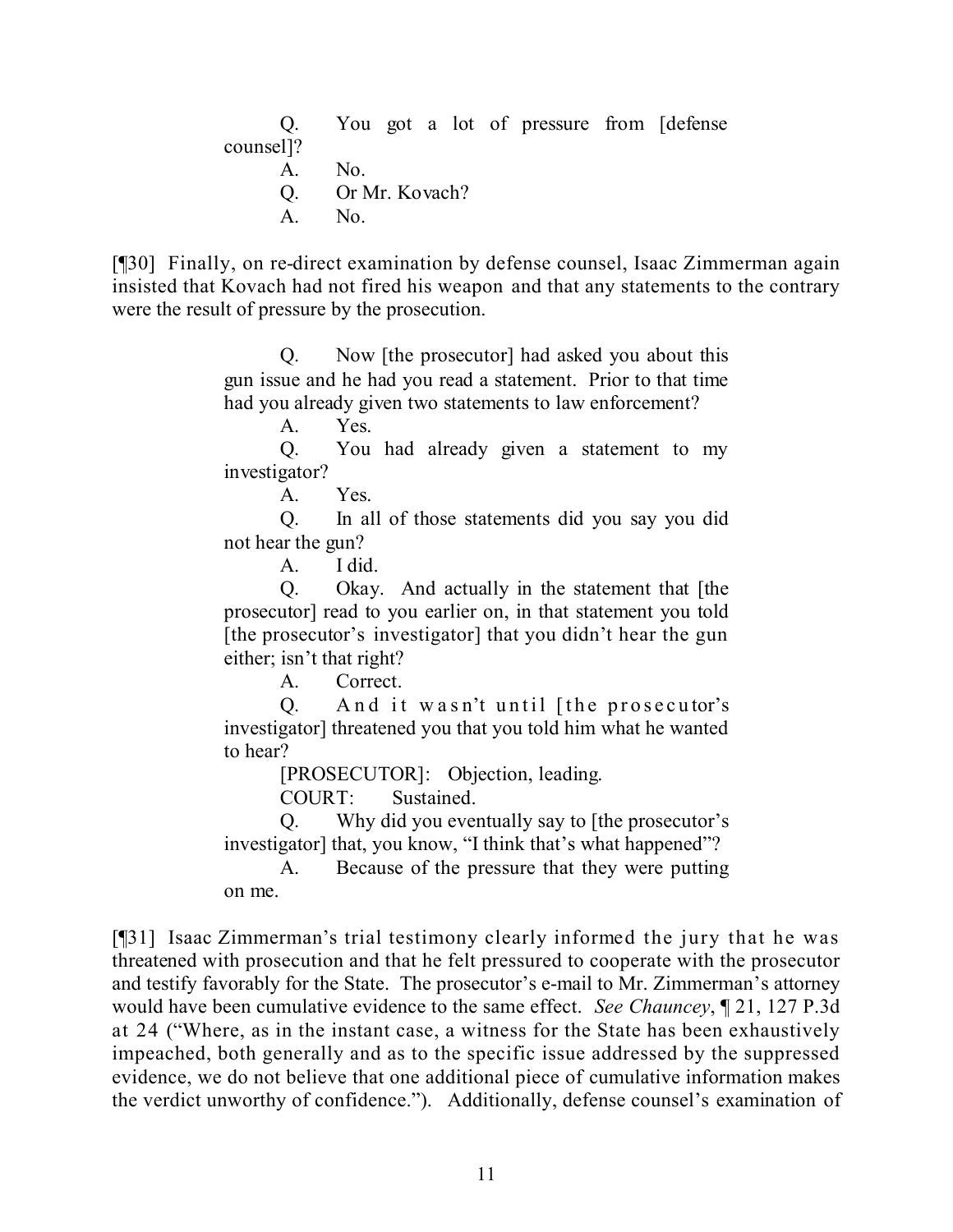Mr. Zimmerman shows that Kovach knew of the threats in time to use them during the trial. Any doubt concerning Kovach's access to that information was further resolved by the testimony of both Mr. Zimmerman and defense counsel during the evidentiary hearing on Kovach's new trial motion. Mr. Zimmerman testified:

> Q. You were very cooperative with [defense counsel] through the entire trial; is that correct?

> > A. Yes.

Q. And very cooperative with [defense counsel] prior to trial; is that correct?

. . . .

A. Correct.

Q. Now did you ever tell [defense counsel] that you had seen or heard of an e-mail with a criminal information from my office?

A. Yes, I believe I did.

Q. When did you tell him that?

A. I don't know.

Q. Did you bring that to his attention after the trial was over?

A. I think it was before, but I'm not sure.

Q. Now he actually brought that to your attention; is that correct? After the trial he contacted you and said, "Mr. Zimmerman, I know that there is an affidavit"  $-$  or, excuse me, "an e-mail and some charging information," he brought that to your attention; isn't that correct?

A. Yes, yes.

Q. Okay. You didn't bring that to his attention?

A. No.

Q. How many days after trial was it that he brought that to your attention?

A. I don't know, I don't recall. Maybe a week, maybe two weeks.

Q. But you didn't contact him out of the blue and tell him about it; is that correct?

A. No.

[¶32] Kovach's counsel testified:

Your Honor, I mean – let me put it in the form of testimony. Mr. Zimmerman had approached me after being interviewed several times and said that he was feeling threatened and was there anything that I could do for him and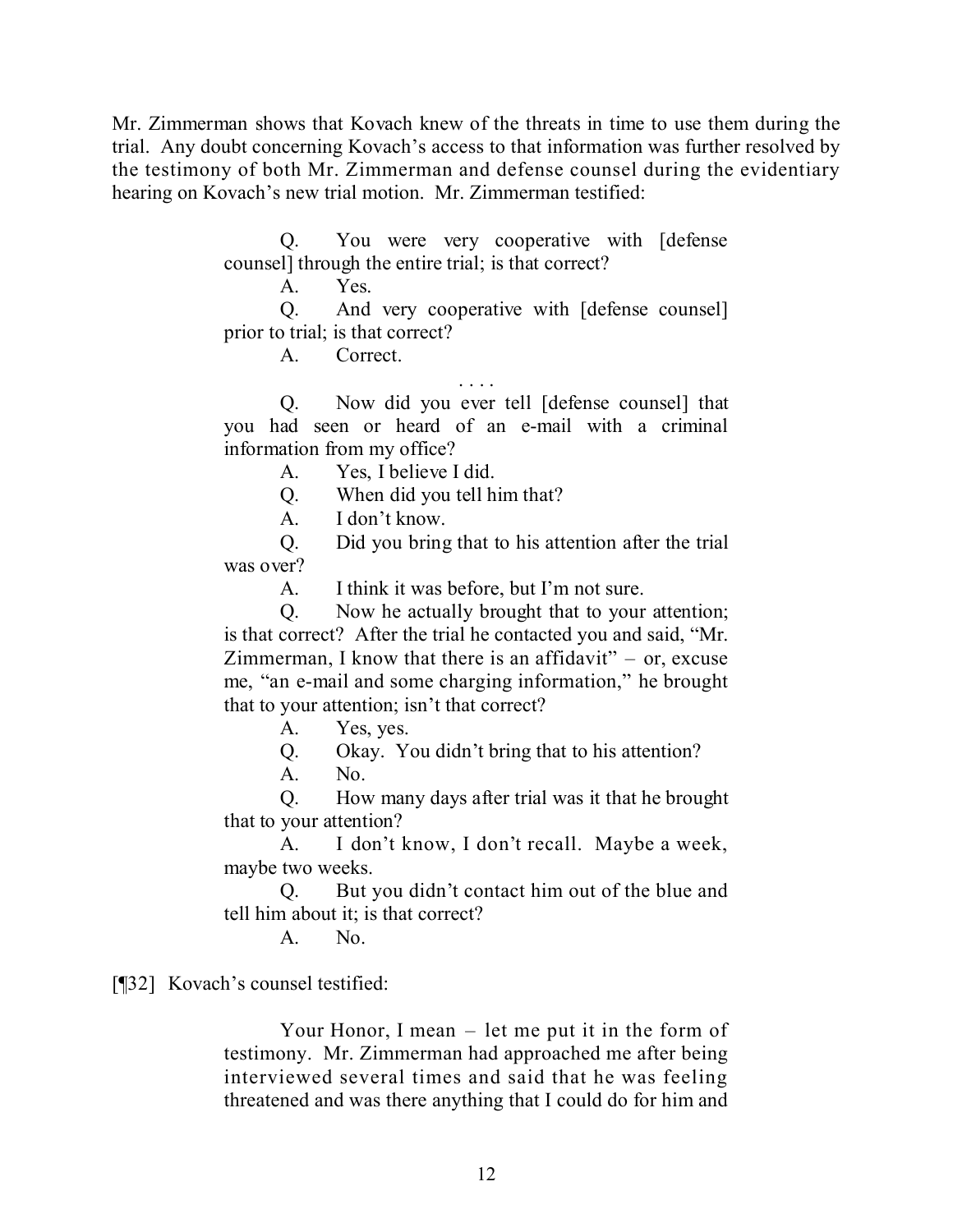I said no, I said I couldn't, but I said I could give him some names of some lawyers in Pinedale.

[¶33] We are satisfied that the prosecutor's failure to provide the Isaac Zimmerman email to defense counsel did not result in a *Brady* violation. The evidence was cumulative, and defense counsel had information relating to the threats against Zimmerman before trial. *See Thomas*, ¶ 18, 131 P.3d at 353 (defendant failed to show a *Brady* violation where evidence was available and used during trial).

# *2. Evidence of Promises to MW*

[¶34] We turn then to the next evidence Kovach contends that the prosecutor impermissibly suppressed—an alleged promise the prosecutor made to MW to reopen her sexual assault case in exchange for her favorable testimony. Kovach argues that this impeachment evidence was important because the prosecution attempted to portray MW as a reluctant witness against Kovach, when according to Kovach, the prosecution had in fact made a deal to procure MW's favorable testimony. We reject this alleged suppression as a *Brady* violation because the record does not support Kovach's characterization of the conversation between the prosecutor and MW. *See Chauncey*, ¶ 17, 127 P.3d at 22 (rejecting *Brady* argument as to an interview because the argument mischaracterized the evidence).

[¶35] Kovach offered the following affidavit statements from MW in support of his new trial motion.

> 5. I was interviewed on several occasions by the Sublette County Sheriff, Sublette County Investigator … and the Sublette County Prosecuting Attorney.

> 6. At one time during these interviews I was informed by Sublette County officials that I was the State's most important witness and that I was going to help them put Mr. Kovach away.

> 7. Weeks before trial I met with the Prosecuting Attorney and him and I discussed my rape that occurred some years prior to this incident. The Prosecuting Attorney expressed to me that he felt the prosecution of the case was not handled properly. He said that after the Kovach case was over, he would look into the case and see if there was anything missed and might be able to reopen it.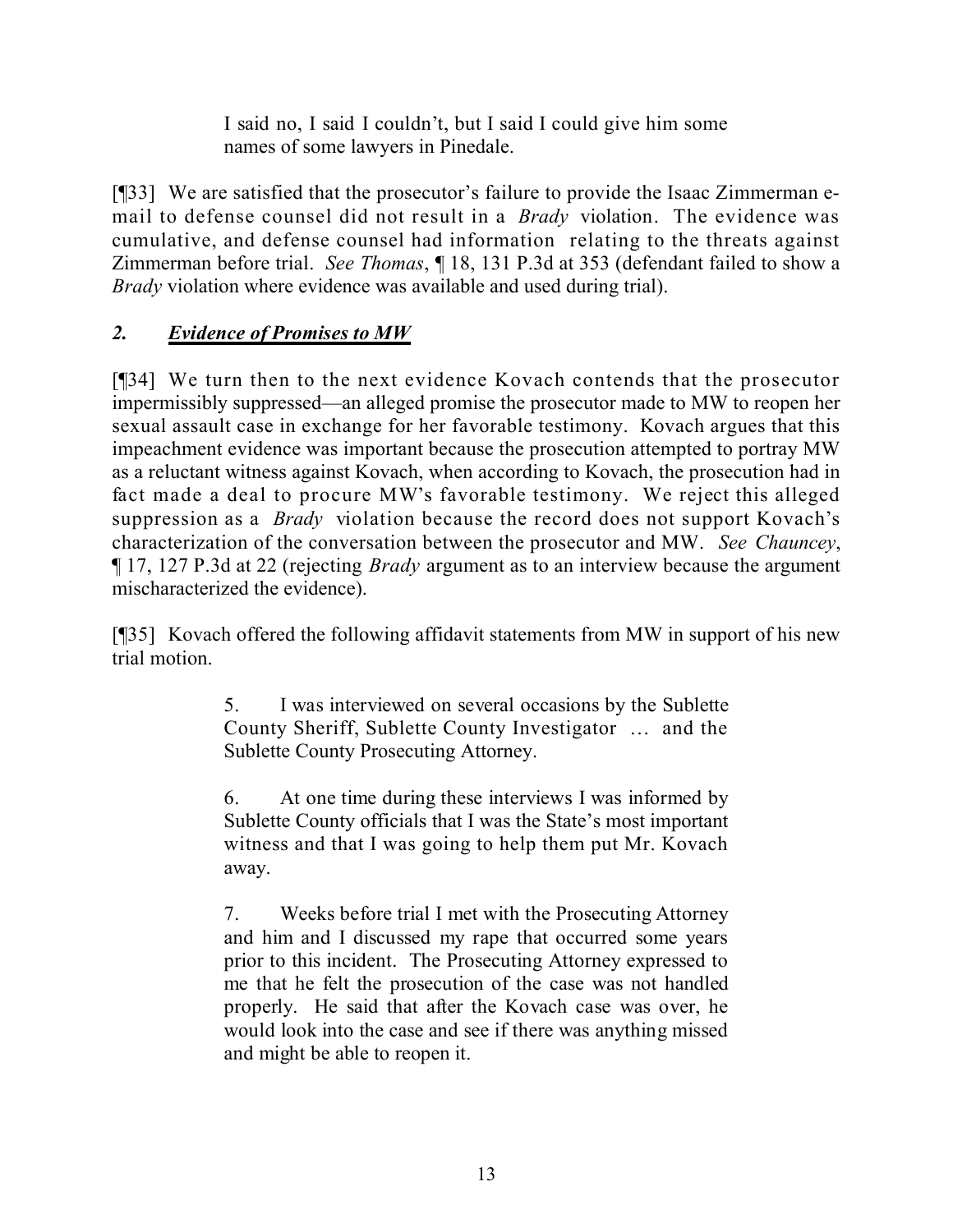8. The night before I was to testify I met with the Prosecuting Attorney at his office. We sat in his office for about an hour and a half and talked about among other things my testimony.

9. During this conversation the Prosecuting Attorney told me that Jess Ribelin was hit with the pliers at camp. I told the Prosecuting Attorney that I was certain that Jess Ribelin was not hit with the pliers as I was standing right next to him. We argued about this point and the Prosecuting Attorney said he believed Mr. Ribelin and it was dropped.

10. I also [asked] the Prosecuting Attorney during this conversation what would happen if I ever came across the man that attacked me. I told the Prosecuting Attorney that I would beat the crap out of him and asked what would happen to me. The Prosecuting Attorney told me they would have to arrest me, but would not charge me.

[¶36] During the evidentiary hearing on Kovach's new trial motion, MW testified that the prosecuting attorney made no promise to reopen her sexual assault case and there was no quid pro quo exchange for her favorable testimony. On direct examination by defense counsel, MW testified:

> Q. Was there at some point any discussion about reopening the case or restarting the [sexual assault] case or something of that nature?

> A. Right, [the prosecutor] had said that after this was done and over with, Kovach's trial, that he would have his investigator -- that he might have his investigator look into it.

> Q. Was there any explanation as to why it needed to wait until after the Kovach trial was done?

A. Just because he was busy with this trial.

[¶37] On cross-examination by the prosecutor, MW testified:

Q. Did [defense counsel] approach you about signing a different affidavit than this one?

A. He had e-mailed me one prior to this one to look over, yes.

Q. And was it the same as this one?

A. No.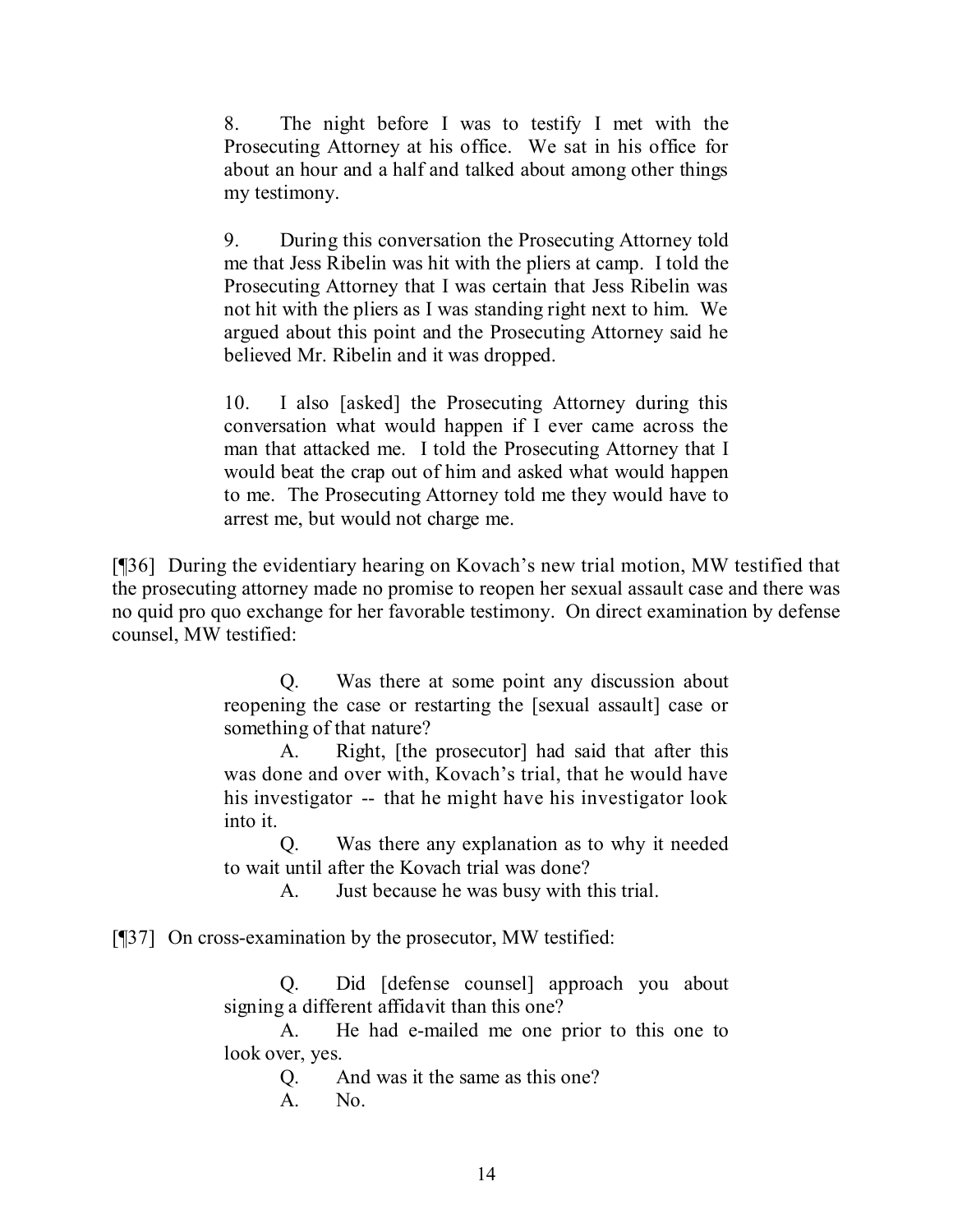Q. And what were the differences in the affidavit that you didn't sign versus the one that's presented here today?

A. On number 7 on the list about that once the case was over that you had promised me you would look into my case.

Q. And why did you not sign that affidavit?

A. Because that's not what was said, it was that you – after this was all done and over with that you might look into it, you and your investigator or your investigator.

Q. Have I ever promised you anything –

A. No.

Q. -- for your testimony?

A. No.

Q. Have I ever given you any representations of incentives if you testified?

A. No.

Q. When you and I met, we talked about your role as a witness in Mr. Kovach's case; is that correct?

A. Yes.

Q. And we also would talk about your role as a victim in a different case; is that correct?

A. Yes.

Q. Did you ever believe that those conversations were in any way intertwined between your prior case and Mr. Kovach's case?

A. No, I felt when we were talking about Travis' case that I was the witness and then when you and I were talking that it was simply you and I talking, not the prosecuting attorney and the witness talking, just that we were having a conversation.

Q. And did you feel like I was listening to your concerns and the concerns you expressed--

A. Yes.

Q. --in your role as a witness?

A. Yes.

Q. Now [defense counsel] has asked you about the night before the trial –

A. Uh-huh.

Q. --when we discussed what would happen if you saw your alleged perpetrator in the grocery store?

A. Yes.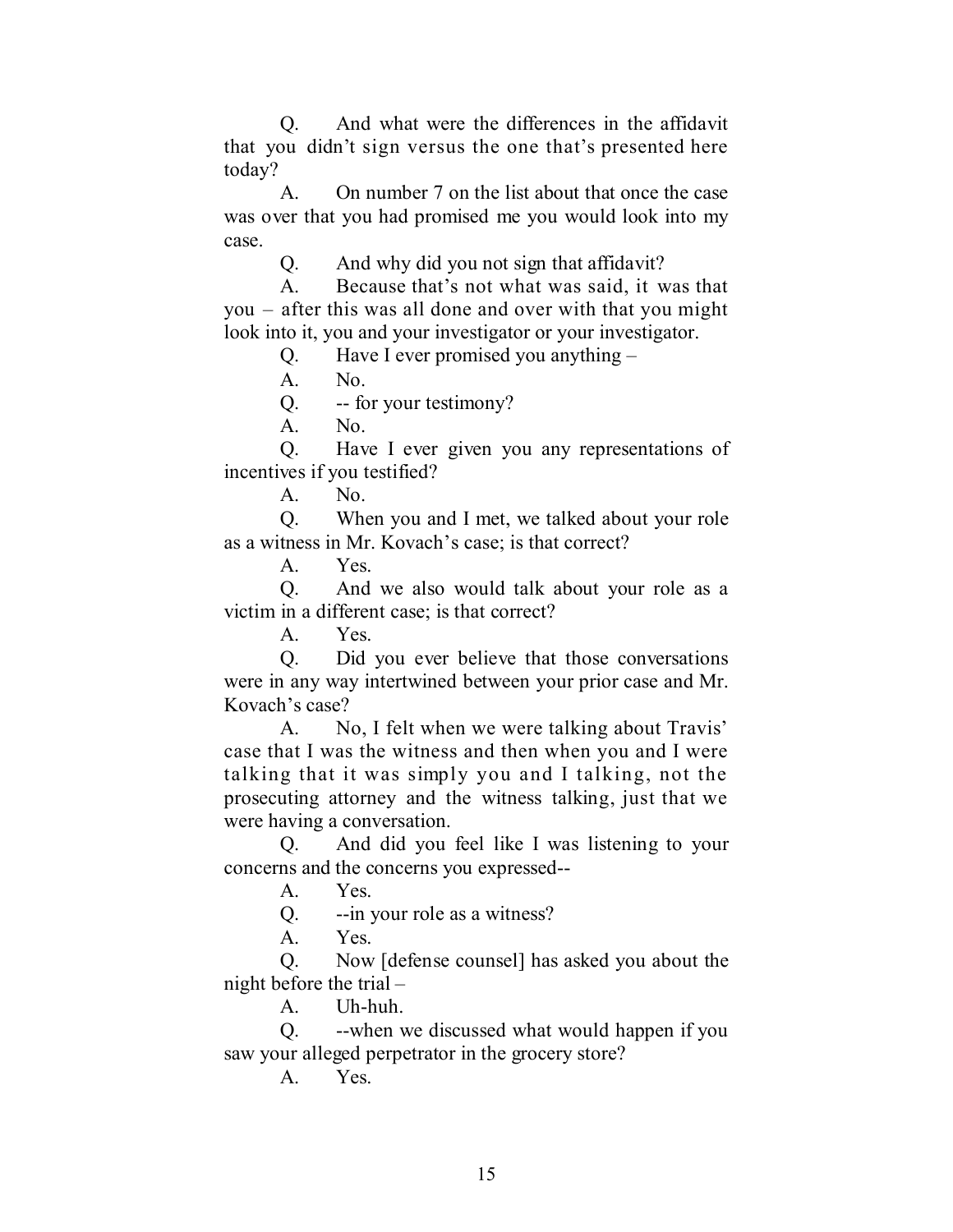Q. We had some pretty serious conversations about your rape incident that night, did we not?

A. Yes.

Q. When you brought up seeing him in the grocery store and what you would do, did you present that question to me in a serious –

A. No.

Q. --question?

A. No.

Q. If I recall correctly you were actually laughing or smiling a bit when you asked that question?

A. Correct.

Q. And in many ways it was a way to lighten the mood from what had been a very serious conversation; is that correct?

A. Yes, yeah.

Q. And when I responded, "Well, you would have to be arrested, but I'm not sure you'd be charged" and I smiled when I said that, did you feel like that I was making a promise of any kind?

A. No, no.

[¶38] MW's testimony is clear that the prosecutor made no promises to her in exchange for her favorable testimony. And, her testimony during Kovach's trial was consistent with the lack of any such promise. MW testified that she at no time saw Kovach hit Jess Ribelin with a pair of fencing pliers, which was contrary to the testimony the prosecution wanted from her. She also openly disagreed with the prosecutor at another point in her testimony, when the prosecutor asked her to confirm her belief that Jess Ribelin's ear was injured in the manner Mr. Ribelin had reported, that is, when Kovach shoved the fencing pliers into his ear canal:

> Q. Just as a – your common, every-day experience and your common sense, did what you see inside his ear, did that match the description as to how he got it?

> A. Being hit with a fist could have caused the same thing too, but my concern –

> Q. [MW], that's not what you said yesterday evening, was it?

> > A. Yes, it was.

Q. Do you recall having a conversation with me yesterday evening?

A. Yes, I do.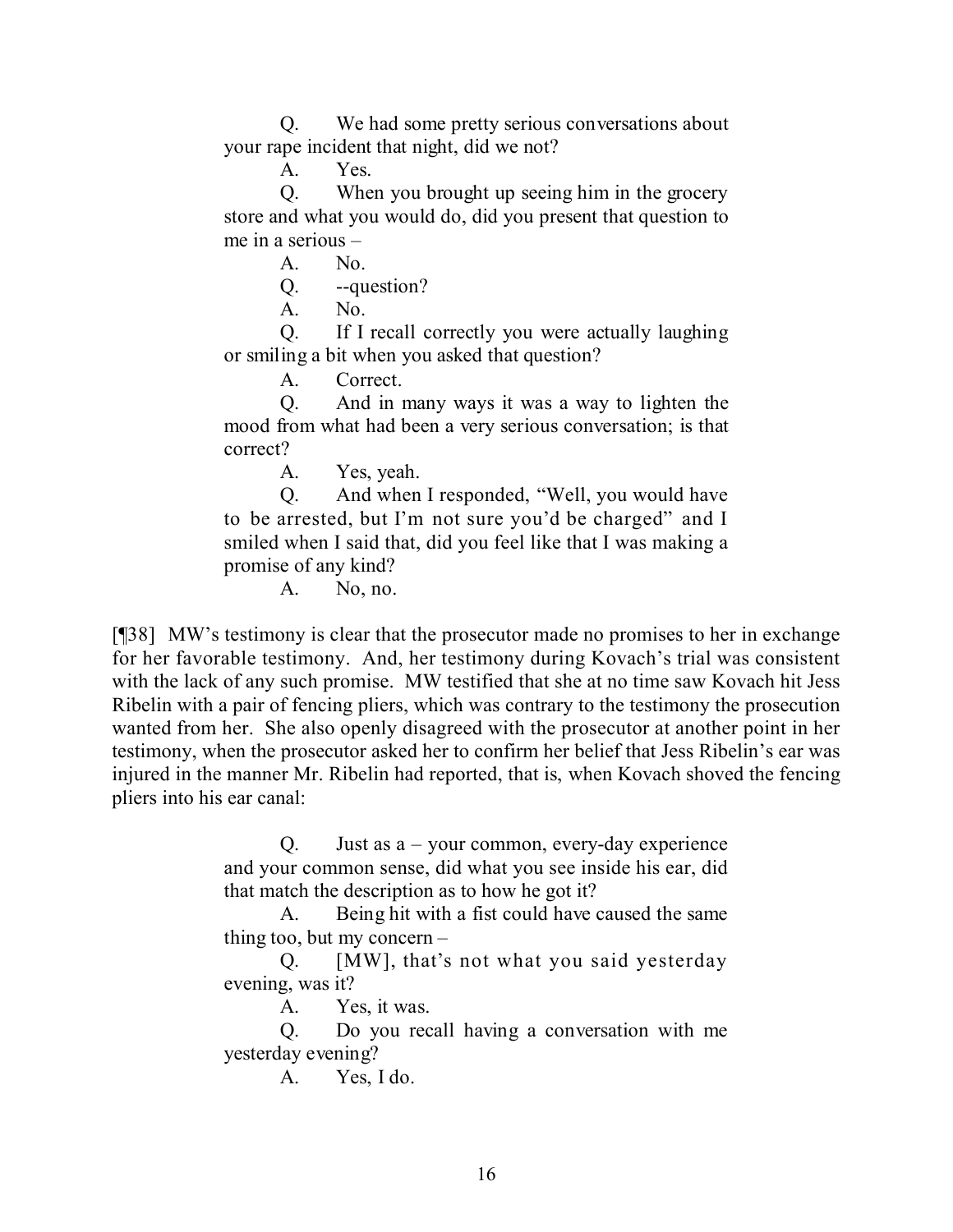Q. Do you recall telling me that it was unlikely that that could have been caused by a fist because it was inside the ear canal?

A. That is not what I said, ….

[¶39] Kovach bears the burden of proving that exculpatory evidence existed but was suppressed. *Wilkening v. State*, 2007 WY 187, ¶ 12, 172 P.3d 385, 388 (Wyo. 2007). We find that Kovach did not meet his burden of showing that a promise was exchanged between the prosecutor and MW, and we therefore reject the claimed *Brady* violation.

## *3. Dave Huber Interview*

[¶40] On July 26, 2011, the prosecutor's investigator interviewed Dave Huber, a member of Kovach's hunting camp who was present when Kovach returned to the camp with the Ribelin brothers. This interview was recorded and transcribed, but it was not provided to defense counsel.

[¶41] As noted above, the burden is on Kovach to prove that material exculpatory evidence was suppressed. *See Wilkening*, ¶ 12, 172 P.3d at 388. On appeal, however, Kovach has made no argument as to what portion of the Huber interview was exculpatory or how the evidence was material to the outcome of the trial. Kovach does no more than identify the interview as evidence the prosecution failed to turn over, and he thus has not met his burden of proving a *Brady* violation.

[¶42] Additionally, the record shows that defense counsel had the same information the prosecution had as to any evidence Mr. Huber could provide. *See Thomas*, ¶ 16, 131 P.3d at 353 ("The essence of *Brady* is the discovery of information *after the trial,* which was known to the prosecution but unknown to the defense during the trial."). Specifically, the record contains an affidavit signed by Mr. Huber in which he attested:

> 5. I was interviewed by an investigator from the [defense counsel's] office.

> 6. I was also interviewed by [the prosecutor's investigator], an investigator from Sublette County, in late July of 2011 about this matter.

> 7. After being interviewed by [the prosecutor's investigator], the investigator from Sublette County, I was also interviewed by [defense counsel] about this matter. My interview with [defense counsel] occurred before December, 2011. During this interview, I told [defense counsel] I had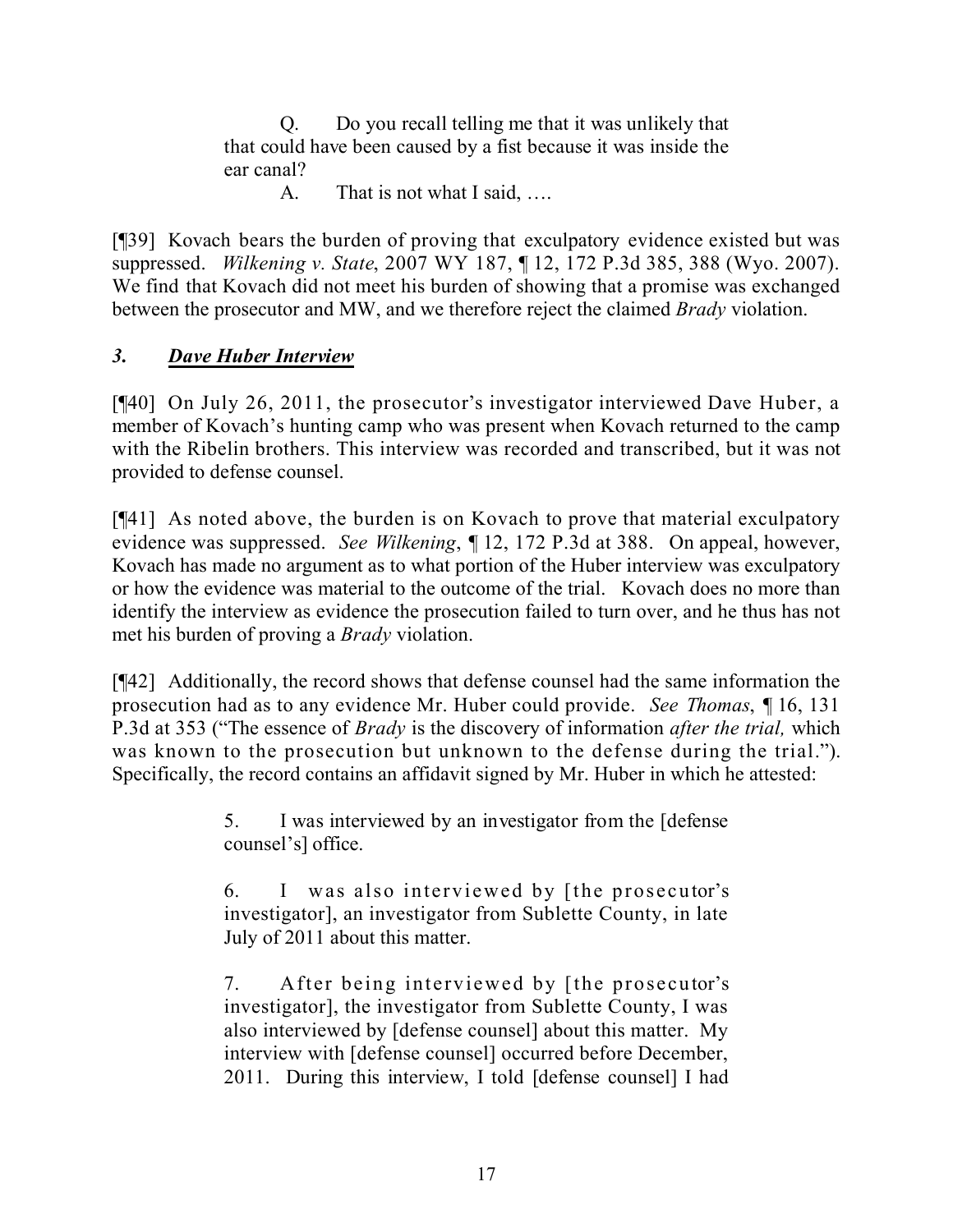given a tape recorded interview to [the prosecutor's investigator] at my home in Wyoming.

8. During each interview with both investigators and [defense counsel], I told the same story about what I recalled from the confrontation at the Kovach hunting camp on October 15, 2010.

9. During each interview, I stated that I heard Travis Kovach and one of the other men arguing with each other. Although I don't recall what was said, I do recall telling each interviewer that both men were using loud voices.

10. During each interview, I stated that I did not see Travis Kovach hit anyone.

11. During each interview, I state[d] that I never heard anyone mention at camp that Travis Kovach had fired his gun or used his gun to hit the other gentlemen.

[¶43] Based on our reasoning above, we are unable to find a *Brady* violation in the prosecution's failure to disclose the Huber transcript to defense counsel. Nonetheless, we do not condone the failure to disclose the evidence, and we remind prosecutors that when they "fail … to disclose exculpatory evidence they not only fail in their duty and risk otherwise justifiable convictions, but expose themselves to the charge that they have violated Rule of Professional Conduct 3.8." *Lawson*, ¶ 53, 242 P.3d at 1009.

## **B. State Constitution Suppression Analysis**

[¶44] As an alternative to the rigors of the *Brady* analysis, Kovach offers an independent state constitutional basis to find reversible error in the prosecution's failure to disclose the above-discussed evidence. Kovach contends that under the Wyoming Constitution, a prosecutor must disclose to the defense not only favorable material evidence but also any *relevant* evidence in its possession. Specifically, Kovach argues that the failure to disclose such evidence violates article I, § 6 of the Wyoming Constitution--the Wyoming due process guarantee, as well as the Wyoming constitutional provisions governing effective assistance of counsel, the right to present a complete defense, the right to effective cross-examination and separation of powers. Kovach also argues that a prosecutor's decisions regarding evidence disclosure are an exercise of the State's police power that affect a defendant's fundamental rights and such decisions are therefore subject to a strict scrutiny level of judicial review.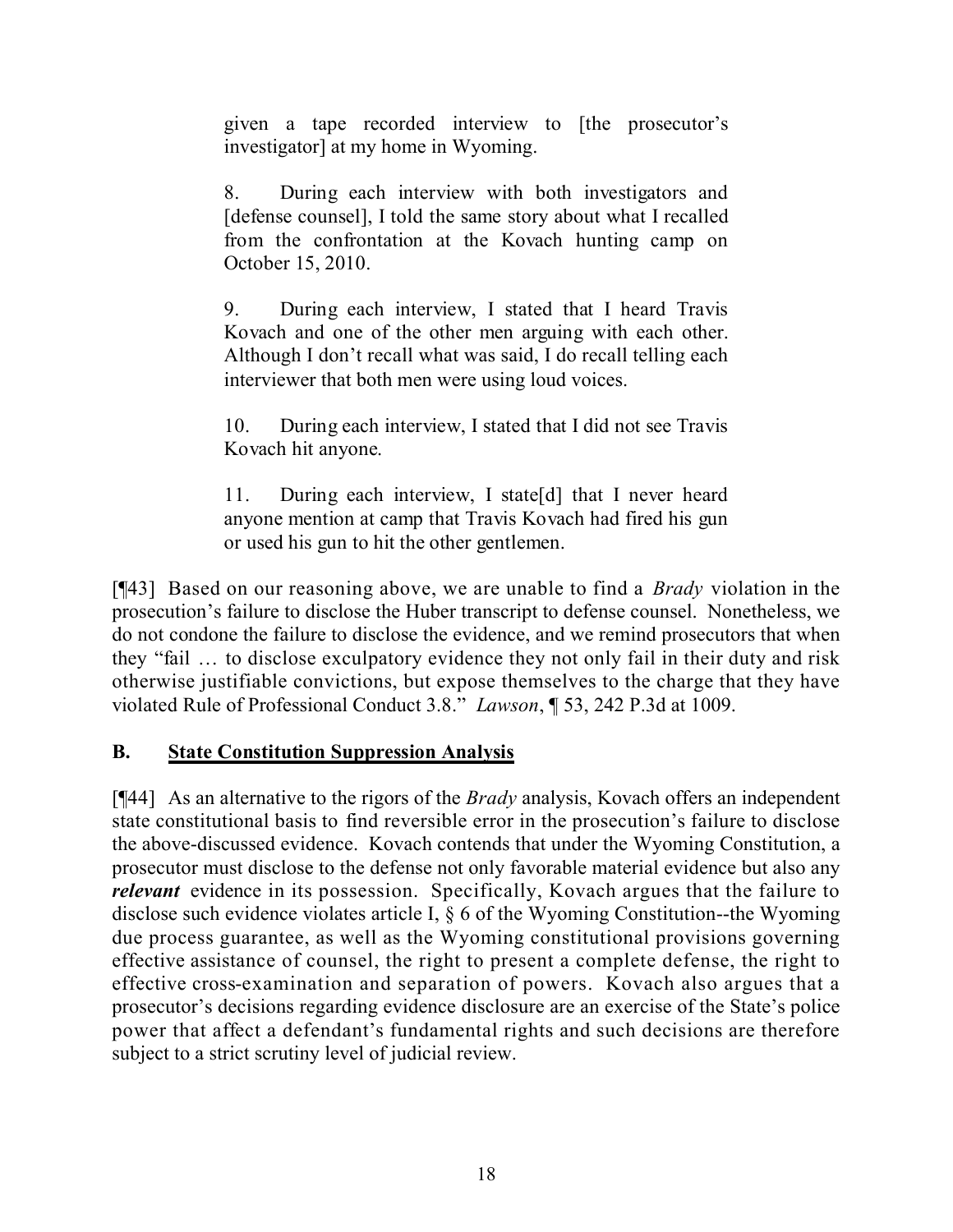[¶45] In determining whether the Wyoming Constitution provides greater protection than its federal counterpart, we have identified six non-exclusive criteria to be considered: "1) the textual language of the provisions; 2) differences in the texts; 3) constitutional history; 4) preexisting state law; 5) structural differences; and 6) matters of particular state or local concern." *O'Boyle v. State*, 2005 WY 83, ¶ 24, 117 P.3d 401, 408 (Wyo. 2005) (citing *Saldana v. State*, 846 P.2d 604, 622 (Wyo. 1993)). Applying these criteria, we conclude that Kovach has failed to articulate a separate and independent state constitutional basis for imposing such a broad disclosure obligation on the prosecution.

[¶46] As discussed above, the basis for the *Brady* rule is the due process clause of the Fourteenth Amendment. The U.S. Supreme Court has explained:

> The *Brady* rule is based on the requirement of due process. Its purpose is not to displace the adversary system as the primary means by which truth is uncovered, but to ensure that a miscarriage of justice does not occur. Thus, the prosecutor is not required to deliver his entire file to defense counsel, but only to disclose evidence favorable to the accused that, if suppressed, would deprive the defendant of a fair trial[.]

*United States v. Bagley*, 473 U.S. 667, 675, 105 S.Ct. 3375, 3379-80 (1985) (footnotes omitted).

[¶47] This Court likewise generally addresses a prosecutor's suppression of evidence as a due process question. *See Lawson*, ¶ 53, 242 P.3d at 1009; *Wilkening*, ¶ 7, 172 P.3d at 386-87; *Chauncey*, ¶ 12, 127 P.3d at 21. Due process being our usual concern in these cases, we turn first to Kovach's argument that Wyoming's due process provision imposes a greater disclosure obligation than its federal counterpart.

[¶48] Our decisions addressing a prosecutor's failure to disclose evidence have analyzed the suppression under the Fourteenth Amendment and have followed the analysis prescribed by the U.S. Supreme Court. Our attention in that analysis has been not on the prosecutor's conduct but instead on the materiality of the suppressed evidence and its impact on the trial's fairness. *Lawson*, ¶ 53, 242 P.3d at 1009; *Wilkening*, ¶ 7, 172 P.3d at 386-87; *Chauncey*, ¶ 17, 127 P.3d at 22-23. In *Lawson*, we explained:

> [T]he constitutional obligation [to disclose unrequested information] is [not] measured by the moral culpability, or willfulness, of the prosecutor. If evidence highly probative of innocence is in his file, he should be presumed to recognize its significance even if he has actually overlooked it. Conversely, if evidence actually has no probative significance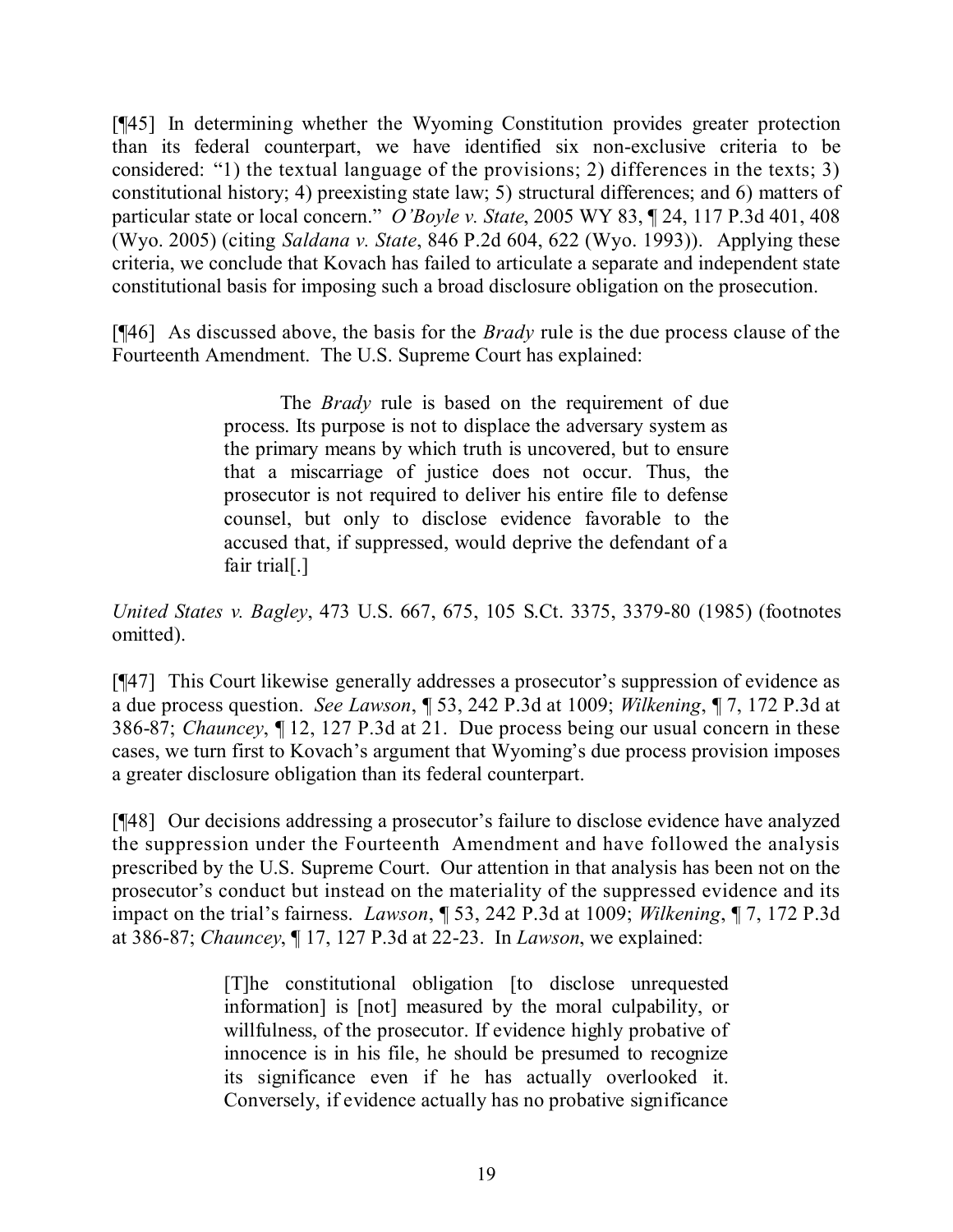at all, no purpose would be served by requiring a new trial simply because an inept prosecutor incorrectly believed he was suppressing a fact that would be vital to the defense. If the suppression of the evidence results in constitutional error, it is because of the character of the evidence, not the character of the prosecutor.

*Lawson*, ¶ 53, 242 P.3d at 1009 (quoting *United States v. Agurs*, 427 U.S. 97, 110, 96 S.Ct. 2392, 2401 (1976)).

[¶49] Kovach's argument based on the Wyoming Constitution essentially reverses our usual and accepted analysis. Rather than looking to the character of the evidence and the suppression's effect on the trial, Kovach focuses entirely on the prosecutor's power and discretion--and the need to restrain prosecutorial authority. Applying the *O'Boyle* factors to Wyoming's due process provision, we are unable to find support for Kovach's proposed approach to this question.

[¶50] First, the text of Wyoming's due process guarantee is indistinguishable from the text of the Fourteenth Amendment's due process clause, and Kovach thus cannot, and does not attempt to, support his argument by reference to textual differences. *See* Wyo. Const. art. I, § 6 ("No person shall be deprived of life, liberty or property without due process of law."), U.S. Const. amend. XIV, § 1 ("nor shall any State deprive any person of life, liberty, or property, without due process of law"). Second, Kovach's argument is at odds with our preexisting state law. Kovach contends that the Wyoming Constitution mandates that the prosecution disclose all relevant evidence in its possession, effectively asserting a constitutional right to discovery--a right that this Court has repeatedly held a criminal defendant does not have:

> Although there is no constitutional right to discovery, a defendant has a constitutionally protected right to present a defense. *Ceja* [*v. State*], 2009 WY 71, ¶ 13, 208 P.3d at 68; *Dysthe v. State*, 2003 WY 20, ¶ 5, 63 P.3d 875, 879 (Wyo. 2003). A defendant may request discovery of certain items from the state, but the state is only required to provide such information as indicated by statute, rule or case law. *Ceja*, 2009 WY 71, ¶ 13, 208 P.3d at 68.

*Washington v. State*, 2011 WY 132, ¶ 17, 261 P.3d 717, 722 (Wyo. 2011); *see also Gale v. State*, 792 P.2d 570, 575 (Wyo. 1990) (defendant "does not have a general state or federal constitutional right to conduct wide-ranging criminal discovery in the state's files").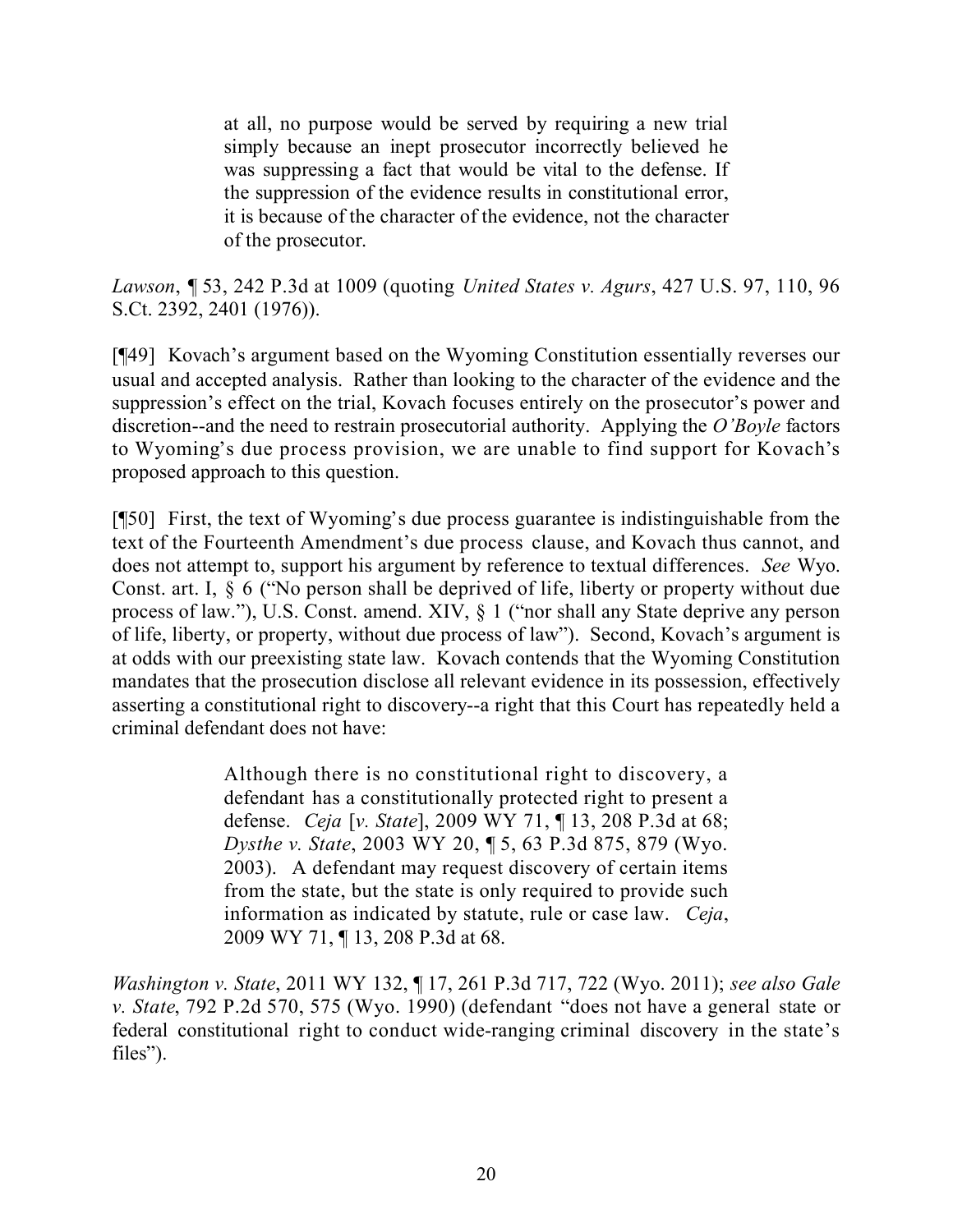[¶51] We turn then to our next consideration, the history of the Wyoming constitutional provisions. This is where Kovach directs most of his argument with a lengthy recitation of Wyoming's constitutional history. That history, however, gets us no closer to the interpretation urged by Kovach because he has not demonstrated how that history shifts a Wyoming due process analysis away from the fairness of the trial and our confidence in the trial's outcome and toward a focus on the prosecutor's conduct. As we observed in *Lawson*, the cornerstone of our analysis is the defendant's fair trial, and our search for constitutional error must therefore focus on the character of the evidence suppressed and not on the prosecutor's character or actions. *Lawson*, ¶ 53, 242 P.3d at 1009.

[¶52] The remainder of Kovach's state constitutional argument is likewise unpersuasive. Suppression of evidence does not present a separation of powers issue. The prosecutor decides what evidence to disclose, and a court subsequently reviews that decision to determine whether it comports with the defendant's due process rights. And, while certainly a defendant has a right to effective assistance of counsel, to present a complete defense, and to conduct an effective cross-examination, those rights do not equate to a constitutional right to discovery--or that is, a right to compel the prosecution to disclose all *relevant* information in its files. *See Washington*, ¶ 17, 261 P.3d at 722.

[¶53] Finally, we also reject Kovach's argument that we must review the prosecution's suppression of evidence using a strict scrutiny analysis. Kovach has cited no authority that a prosecutor is exercising the State's police power when he decides what evidence to disclose to the defense, and the proposed analysis is entirely at odds with the abovediscussed manner in which this Court has historically analyzed discovery and suppression issues.

[¶54] Kovach has not demonstrated an independent state constitutional basis for evaluating the prosecutor's failure to disclose the Issac Zimmerman e-mail, the prosecutor's conversation with MW, or the Dave Huber interview. We therefore conclude, based on our Fourteenth Amendment review above, that the prosecutor's failure to disclose this evidence did not result in a violation of Kovach's due process rights.

# **II. Disclosure Orders and Sanctions**

[¶55] In Kovach's next assignment of error, Kovach contends that the district court erred both in ordering Kovach to disclose statements for witnesses not listed as defense witnesses and in the sanctions the court imposed for Kovach's violation of that disclosure order. Kovach alleges that the disclosure order and the sanctions violated the Rules of Criminal Procedure and infringed on his constitutional protections. With regard to Kovach's constitutional challenge to the pretrial disclosure order, we conclude that Kovach presented the district court with an insufficient factual basis to evaluate this claim, and we therefore affirm the court's rejection of that claim. With regard to the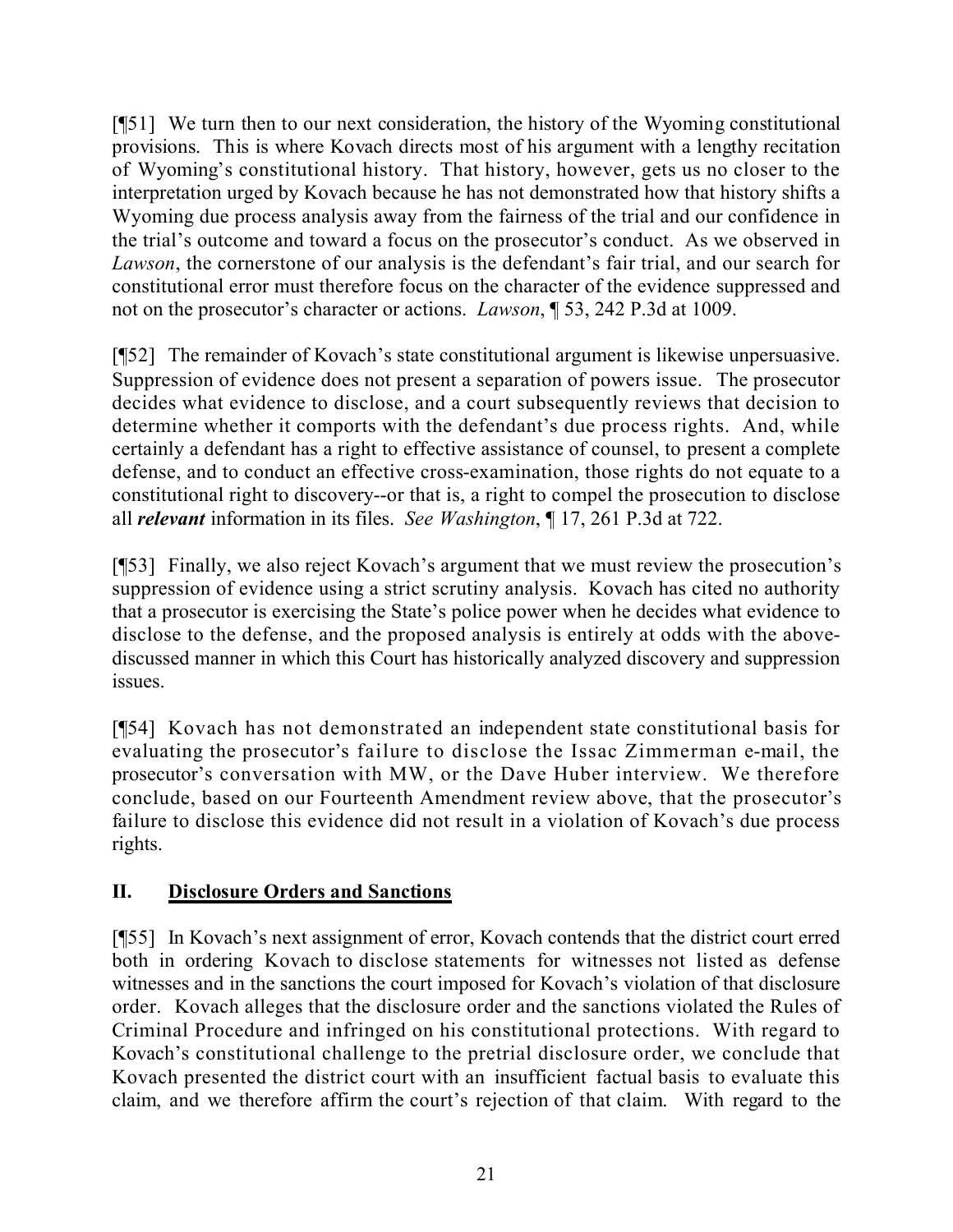alleged procedural violations, we agree that the court erred in requiring Kovach to disclose statements of witnesses not listed as witnesses for the defense and in imposing an evidentiary sanction outside the sanctions identified in W.R.Cr. P. 26.2. We conclude, however, that the error was harmless and therefore find no reversible error in the orders.

# **A. Background**

[¶56] On December 29, 2010, shortly after filing its charges against Kovach, the State filed a motion for production of witness statements in defendant's possession. Kovach objected to the State's request, contending such statements were protected by the attorney work product doctrine, that their production would violate Kovach's right against self incrimination, and that the statements were not discoverable under W.R.Cr.P. 16. On October 17, 2011, the district court held a motions hearing during which it addressed, among other pretrial issues, Kovach's objection to producing witness statements. During that hearing, the court invited Kovach's counsel to submit the witness statements for an *in camera* review to determine whether the statements revealed attorney work product or could be construed as self incriminating, and whether portions of the statements should be redacted before disclosure.

[¶57] Kovach did not submit the disputed witness statements to the district court for an *in camera* review, and on November 14, 2011, the court, pursuant to W.R.Cr.P. 26.2, issued an order requiring that Kovach produce the requested witness statements by December 16, 2011, which was ten days before trial. On December 1, 2011, Kovach filed an Expedited Motion to Stay Proceedings Pending Filing and Resolution of Petition for Writ of Mandamus. In that motion, Kovach objected to the district court's order to produce witness statements, stating:

> 3. Defendant believes that the order violates his constitutional right to counsel and is in violation of the Wyoming Criminal Rules of Procedure, specifically, Rule 16.

> 4. If Defendant's counsel produces the statements, then Defendant does not have a remedy on appeal as the bell cannot be un-rung in this matter.

> 5. Defendant's rights involved in this issue go to the heart of our legal process and the rights outlined in the Wyoming and United States Constitutions.

> 6. Defendant requests that the proceedings be stayed pending the filing and resolution of a Petition for Writ of Mandamus (now referred to as a writ of review) with the Wyoming Supreme Court.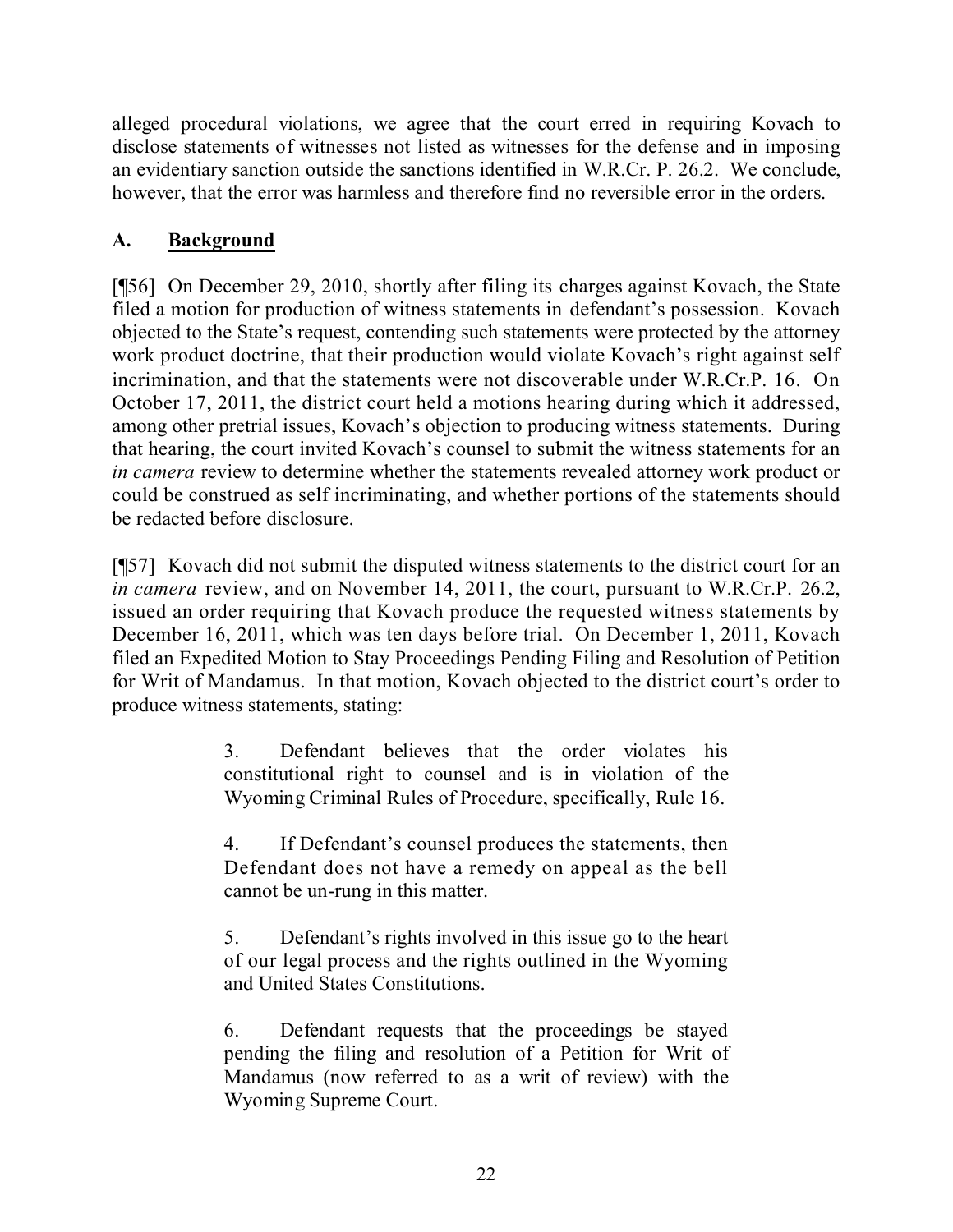[¶58] On December 2, 2011, Kovach provided notice to the district court that he was electing not to comply with the court's order to produce witness statements, with the exception of the statement of Isaac Zimmerman. Kovach further informed the court that he had elected to accept a mandatory sanction under W.R.Cr.P. 26.2 of not being permitted to call in his case in chief the witnesses whose statements he refused to disclose. On that same date, the court held a hearing on Kovach's motion to stay proceedings, during which the court commented:

> I've received a notice from the Defendant today that the Defendant elects not to comply with that order to deliver those statements except for Isaac Zimmerman, I did review that briefly before I came into court just the first part is what I reviewed, frankly I haven't devoted a lot of time or attention to it. It appears to me that the Defendant has taken a position that the exclusive and mandatory sanctions are those that are provided in Rule 26.2. I do not agree with that, but I'm not going to make that decision at this point because we haven't hit December 16th yet. If we hit December 16th and those statements are not produced then you're going to require me to take a position and I would point out that you carefully exam[ine] Rule 42 of the Wyoming Rules of Criminal Procedure and the consequences that can come under Rule 42 and Rule 42.1 because I don't know that I agree that Rule 26.2 provides for the exclusive sanctions for failure to produce statements.

. . . . What I think would be consistent, and I'd have to devote some research and thought to this, is to limit the ability of a defendant to cross-examine one of these witnesses, without turning over the statements as I've ordered, to only that testimony raised on direct-examination by the State, in other words, you can't come in with new, new information based upon statements that you know about that you refused to produce and you didn't give the State notice about that in time. I may consider and I will research my ability to do that as a potential reason to limit the scope of examination by counsel for the Defendant.

[¶59] On December 5, 2011, Kovach filed in the Wyoming Supreme Court a Petition for Writ of Review. Through that petition, Kovach requested that this Court either vacate the district court's order requiring defendant's disclosure of witness statements, or in the alternative, order that the remedies for Kovach's non-compliance are limited to those set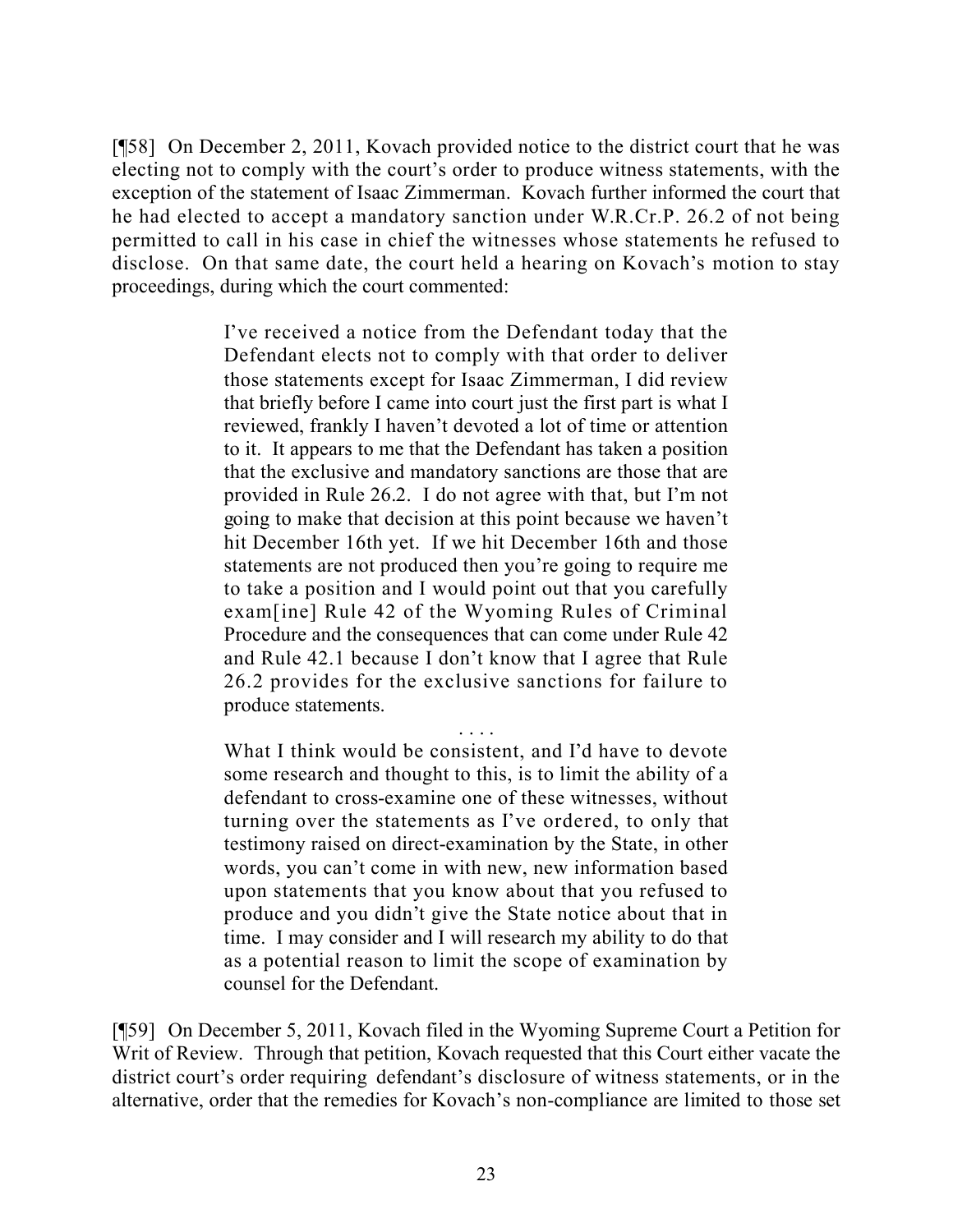forth in Rule 26.2. On December 16, 2011, this Court issued an order denying Kovach's petition for writ of review.

[¶60] Although the record does not show when it happened or in what form the district court issued its order, at some point after December 16th and before trial, the court responded to Kovach's failure to comply with its disclosure order. The court apparently rejected Kovach's self-prescribed sanction and instead imposed the sanction it referenced in the earlier hearing, ordering that for those witnesses for whom Kovach had refused to provide statements, Kovach's cross-examination would be limited to the scope of the State's direct examination. Not only does the record not contain an order imposing the sanction, it also does not reflect an objection by Kovach to the sanction. This Court's knowledge of the sanction and Kovach's response to the sanction is limited to the exchanges during trial related to Kovach's cross-examination of two witnesses for whom he had refused to disclose witness statements, MW and Dan Frear.

[¶61] During MW's testimony, the following transpired:

COURT: Cross-Examination.

[Defense Counsel]: Thank you, your Honor.

COURT: Based on Rule 26.2(e), [Defense Counsel], you're limited to strictly the scope of Direct, that's of the Wyoming Rules of Criminal Procedure.

[Bench Conference]

[Prosecutor]: Your Honor, I would also ask that [Defense Counsel] be precluded from using any statements that he refused to produce for impeachment purposes with [MW].

COURT: [Defense Counsel], your position about that?

[Defense Counsel]: No objection.

COURT: Motion granted.

Q. Is it safe to say as you were standing there, … , that you related to Jesse (sic) Ribelin?

. . . .

A. Yes.

Q. And is that because of your personal experiences?

[Prosecutor]: Your Honor, I'm going to object to this line of questioning.

COURT: Sustained.

[Defense Counsel]: It goes to state of mind, your Honor.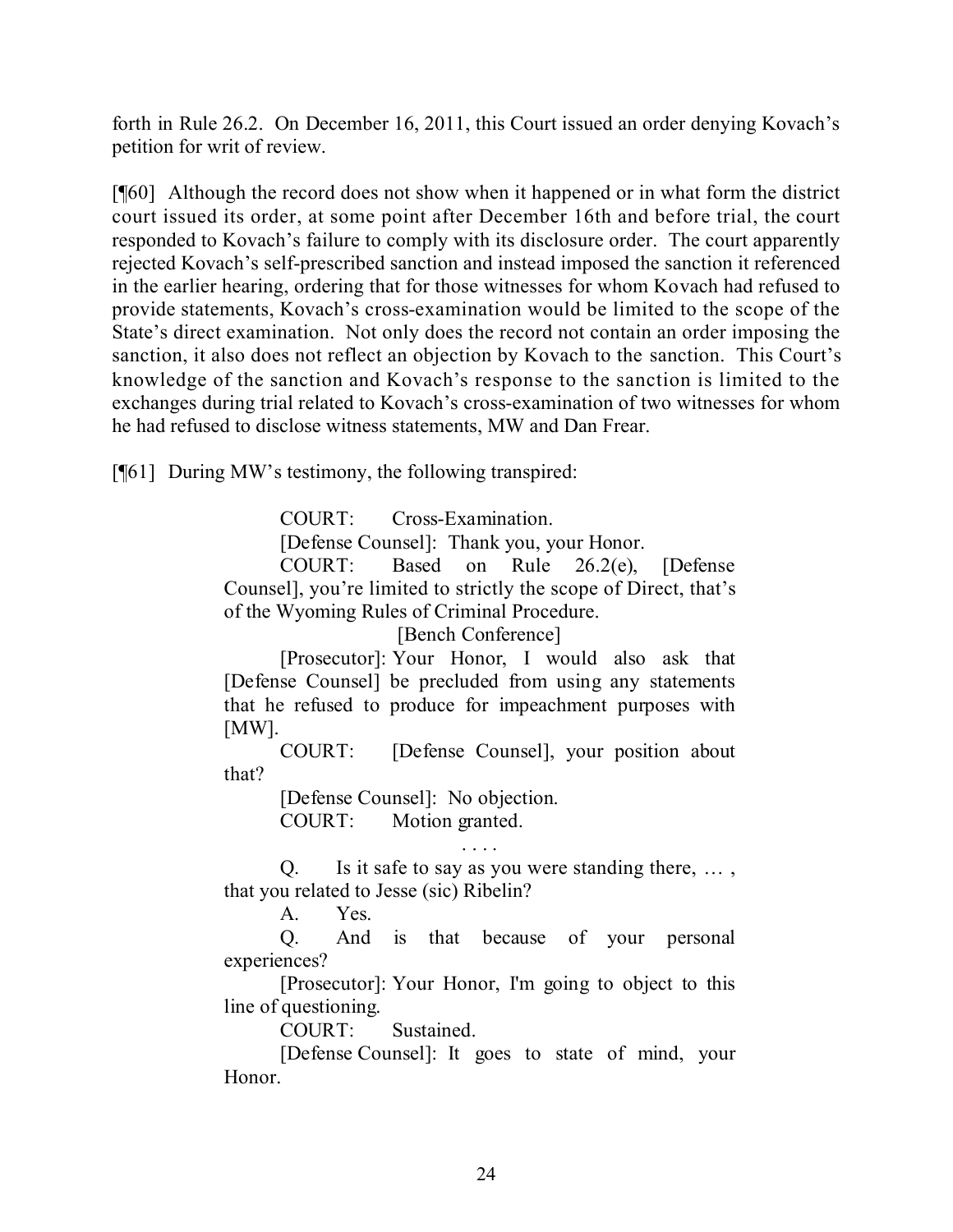COURT: She also said that she related, it's sustained. You got her state of mind.

Q. Were you a victim of a violent attack?

COURT: This is irrelevant.

[Defense Counsel]: Your Honor, can I make an offer of proof, please?

COURT: Over at the bench.

[Bench Conference]

[Defense Counsel]: [Prosecutor] has asked about - insinuated that she is lying about what she has done, that she is on Mr. Kovach's side because of her relationship with Mr. Kovach, I think that I have a right to at least explore what her state of mind is.

COURT: What's your offer of proof?

[Defense Counsel]: Your Honor, the witness's experience in this regard is crucial. The witness was subjected to a brutal attack that she had experienced, that's why she used the word attacked. When people are exposed to horrific situations, those experiences shape their perceptions. Her own experience in that regard is what prompted the use of the word attack and it goes directly to her state of mind, your Honor, and I should be able to explore that, this is Cross-Examination.

COURT: If you would have turned over the statements it would be. Denied.

[¶62] Dan Frear testified just after MW. During Mr. Frear's testimony, the district court issued the same admonition concerning defense counsel's cross-examination, after which defense counsel cross examined Mr. Frear regarding his testimony that Kovach may have told him he had fired his gun during his altercation with the Ribelins:

> COURT: Cross-Examination. Again, pursuant to Rule 26.2(e) of the Wyoming Rules of Criminal Procedure you're limited to Cross-Examination only within the scope of Direct Examination.

> > [Defense Counsel]: Thank you, your Honor.

. . . . Q. Mr. Frear, you said you don't recall exactly the conversation you had with Mr. Kovach; is that right?

A. Correct.

Q. And why don't you exactly remember that conversation?

A. One is over a year ago and there was quite amounts of alcohol drinking.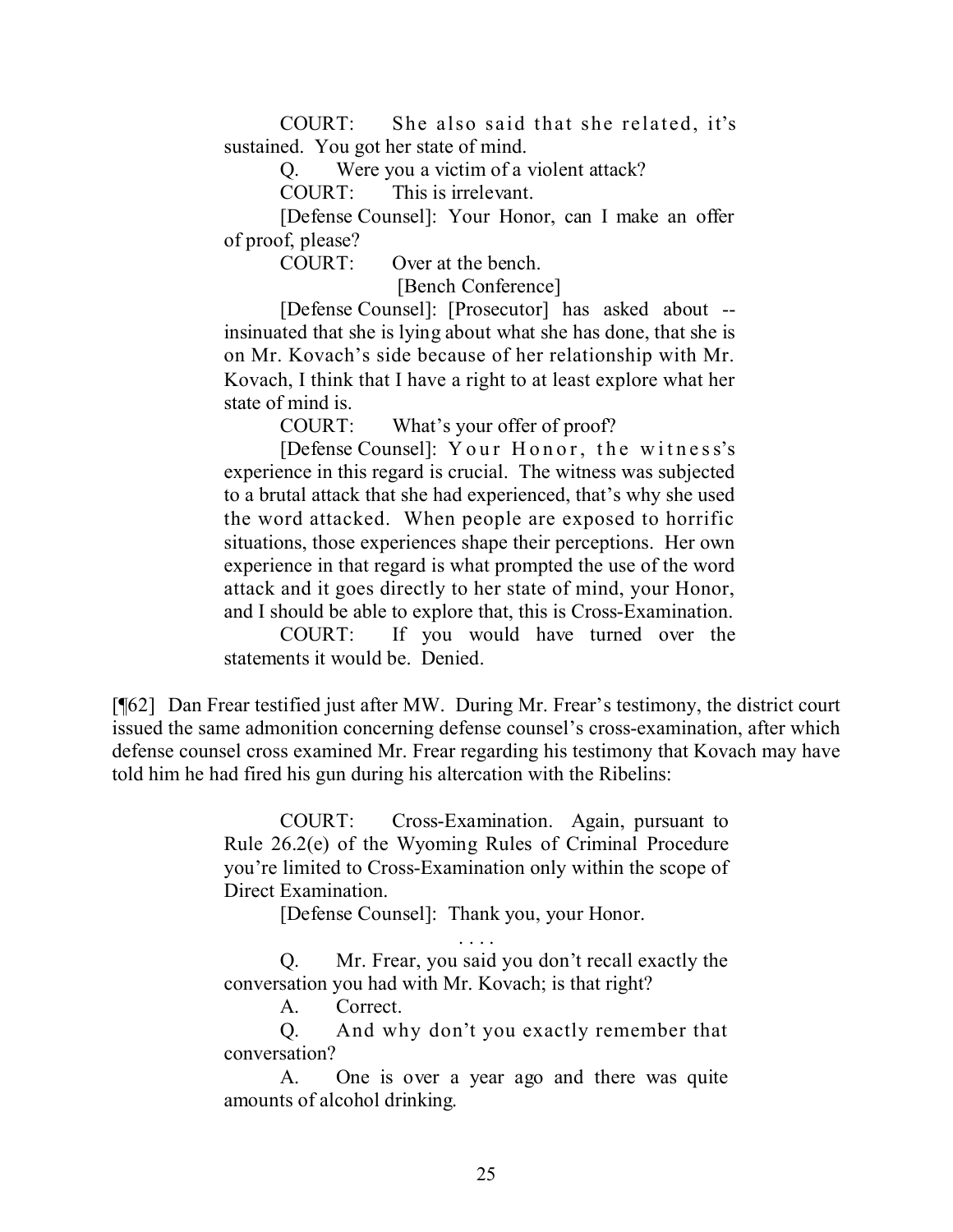Q. You had been drinking all day, right?

A. Yes, sir.

Q. Do you remember even how much you had been drinking?

COURT: This is beyond the scope of Direct, ask a different question.

[Defense Counsel]: Your Honor, I have nothing further.

[¶63] On January 20, 2012, Kovach filed a motion for new trial in which he contended he was entitled to a new trial based on the alleged *Brady* violations and because the district court abused its discretion under Rule 26.2 by limiting defense counsel's crossexamination of MW and Dan Frear. With respect to the discovery sanctions, Kovach's argument was one sentence which argued that the district court abused its discretion under Rule 26.2. On February 21, 2012, Kovach filed a reply in support of his new trial motion in which he pointed out that the State had not responded to his Rule 26.2 argument, and then for the first time, he asserted that the district court's limitations on his cross-examination also violated his constitutional rights to effective assistance of counsel and effective cross-examination.

[¶64] The district court denied Kovach's motion for a new trial on the ground that Kovach had failed to show how the limitations on his cross-examination denied him a fair trial. On appeal, Kovach presents several arguments relating to, first, the district court's order requiring Kovach to produce witness statements, and second, the court's sanction for Kovach's failure to comply with its disclosure order. With respect to the order requiring disclosure of the witness statements, Kovach argues that the required disclosure violated his constitutional right to effective assistance of counsel in that the disclosure would interfere with counsel's ability to make reasonable investigations. He further argues that the district court misconstrued the requirements of Rule 26.2 and ordered a disclosure that violated Rule 16. With respect to the court's sanction for violation of the disclosure order, Kovach argues that the court exceeded its authority under Rule 26.2 and that the sanction violated his constitutional rights to effective assistance of counsel and effective cross-examination.

# **B. Disclosure Order: Impact on Constitutional Rights**

[¶65] We address first Kovach's argument that the district court's order requiring the defense to make a pretrial disclosure of witness statements violated his constitutional rights. Kovach initially objected to the State's request for the statements on the ground that such a disclosure would violate his privilege against self incrimination and would require disclosure of attorney work product. After the district court later ordered that Kovach disclose the witness statements for trial, Kovach again objected, arguing generally that the required disclosure violated his constitutional right to counsel. On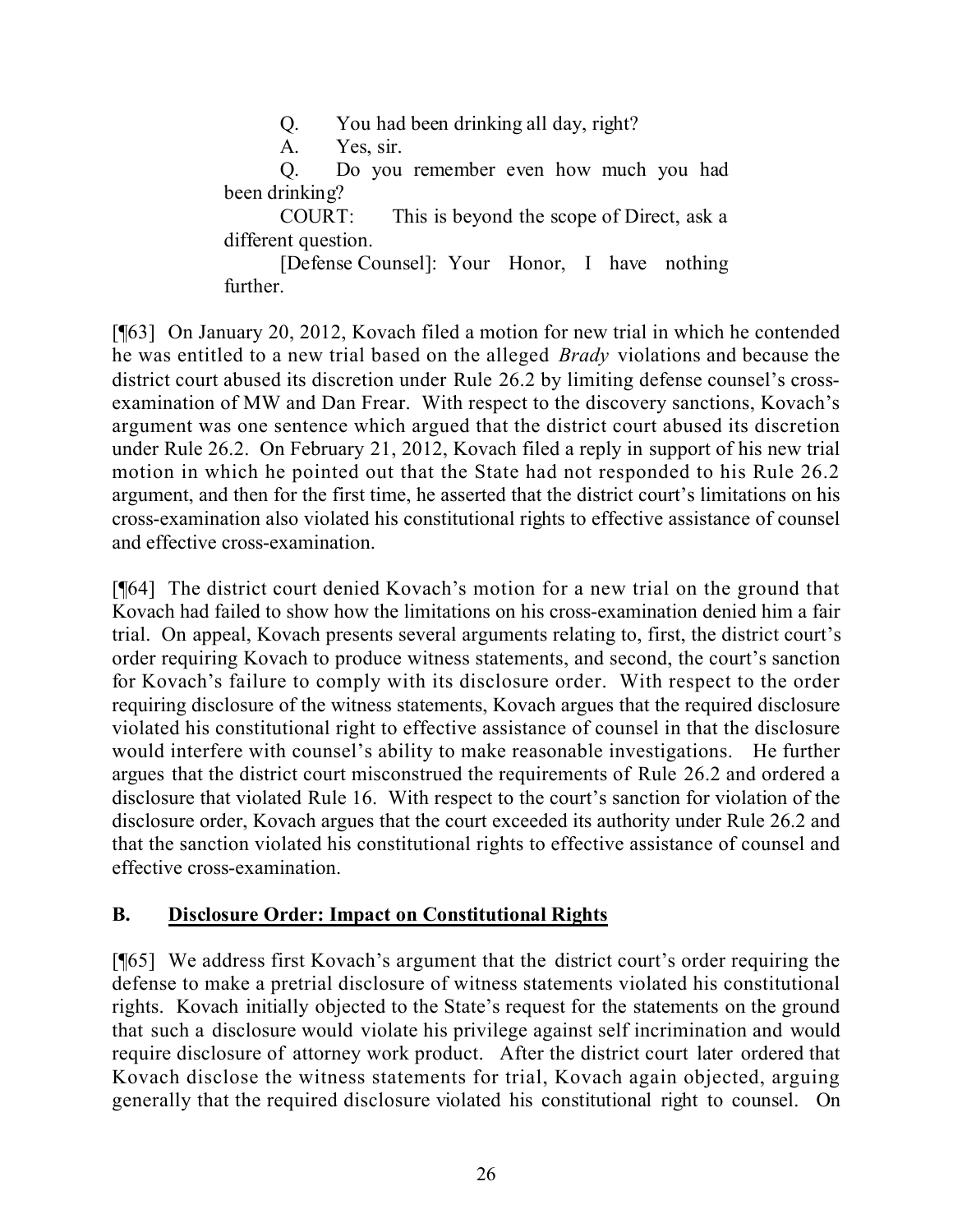appeal, Kovach has expanded his argument and contends that the required disclosure was improper because it would violate his right to effective assistance of counsel by undermining his attorney's ability to conduct a reasonable investigation. Although Kovach's constitutional argument has been something of a moving target, our more fundamental concern is that the argument lacks a factual basis to allow for its consideration.

[¶66] Kovach cites no authority for the proposition that requiring a criminal defendant to make a pretrial disclosure of witness statements is a per se violation of that defendant's right to effective assistance of counsel. Nor has Kovach provided a factual record to demonstrate how the specific witness statements at issue in this case would have revealed information that intruded on the attorney client relationship or otherwise interfered with counsel's effectiveness. From this Court's own research, we are unable to discern a bright line rule governing the constitutionality of ordering pretrial disclosures by a criminal defendant. As will be discussed hereinafter, the constitutional questions relating to pretrial discovery against a criminal defendant are instead largely fact sensitive, depending for their resolution upon the circumstances surrounding the required disclosure and the information that the disclosure will reveal. It is for this reason that we ultimately affirm the district court's rejection of Kovach's constitutional challenge to the disclosure order. Kovach failed to provide the district court with a factual basis sufficient to allow that court to consider the alleged constitutional infringement, and this Court is likewise without any basis on which to judge the alleged infringement.

[¶67] To begin our discussion, we briefly outline in general terms the constitutional questions that may arise when allowing pretrial discovery against a criminal defendant. We do not intend this to be an exhaustive summary of these questions, or to suggest how this Court would rule when presented with a properly framed challenge to a disclosure order. Rather, we wish simply to illustrate that the constitutional questions relating to pretrial discovery against a criminal defendant are largely fact sensitive, depending for their resolution upon the circumstances surrounding the required disclosure or discovery and the information that the disclosure or discovery will reveal.

[¶68] We turn first to the U.S. Supreme Court's decision in *Williams v. Florida*, 399 U.S. 78, 90 S.Ct. 1893, 26 L.Ed.2d 446 (1970). In that case, the Supreme Court addressed the constitutionality of a Florida rule requiring a defendant to provide pretrial notice of any alibi defense. In upholding the rule, the Court recognized "the ease with which an alibi can be fabricated" and "the State's interest in protecting itself against an eleventh-hour defense." *Id*., 399 U.S. at 81, 90 S.Ct. at 1896. The Court then concluded:

> In the case before us, the notice-of-alibi rule by itself in no way affected petitioner's crucial decision to call alibi witnesses or added to the legitimate pressures leading to that course of action. At most, the rule only compelled petitioner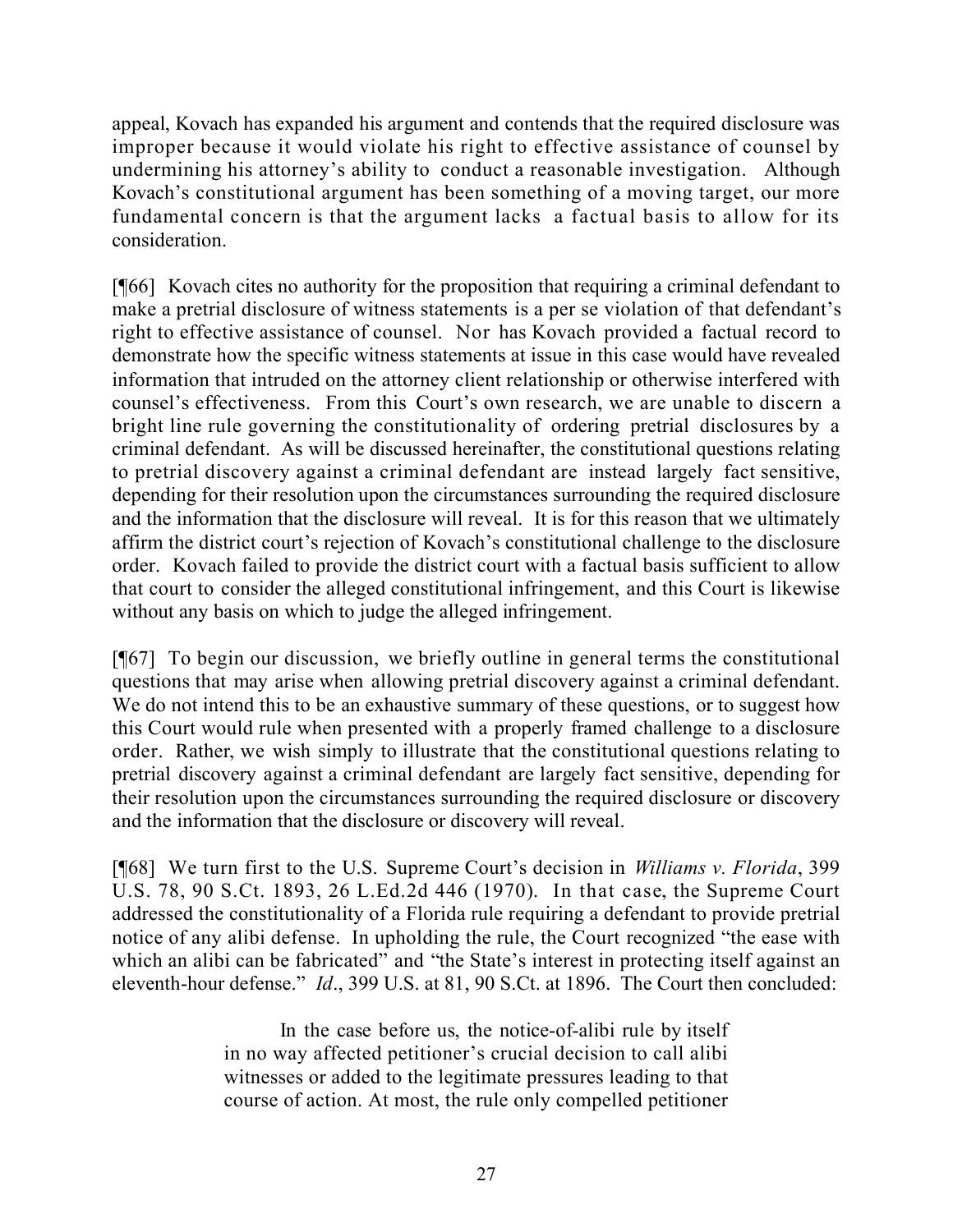to accelerate the timing of his disclosure, forcing him to divulge at an earlier date information that the petitioner from the beginning planned to divulge at trial. Nothing in the Fifth Amendment privilege entitles a defendant as a matter of constitutional right to await the end of the State's case before announcing the nature of his defense, any more than it entitles him to await the jury's verdict on the State's case-in-chief before deciding whether or not to take the stand himself.

Petitioner concedes that absent the notice-of-alibi rule the Constitution would raise no bar to the court's granting the State a continuance at trial on the ground of surprise as soon as the alibi witness is called. Nor would there be selfincrimination problems if, during that continuance, the State was permitted to do precisely what it did here prior to trial: take the deposition of the witness and find rebuttal evidence. But if so utilizing a continuance is permissible under the Fifth and Fourteenth Amendments, then surely the same result may be accomplished through pretrial discovery, as it was here, avoiding the necessity of a disrupted trial. We decline to hold that the privilege against compulsory self-incrimination guarantees the defendant the right to surprise the State with an alibi defense.

*Williams*, 399 U.S. at 85-86, 90 S.Ct. at 1898 (footnotes omitted).

[¶69] Three years later, the U.S. Supreme Court decided *Wardius v. Oregon*, 412 U.S. 470, 93 S.Ct. 2208, 37 L.Ed.2d 82 (1973). In *Wardius*, the Court ruled Oregon's alibi notice rule unconstitutional, holding that "the Due Process Clause of the Fourteenth Amendment forbids enforcement of alibi rules unless reciprocal discovery rights are given to criminal defendants." *Id*., 412 U.S. at 472, 93 S.Ct. at 2211. In so holding, the Court did not retreat from its holding in *Williams*. It reasoned:

> Notice-of-alibi rules, now in use in a large and growing number of States, are based on the proposition that the ends of justice will best be served by a system of liberal discovery which gives both parties the maximum possible amount of information with which to prepare their cases and thereby reduces the possibility of surprise at trial. … The growth of such discovery devices is a salutary development which, by increasing the evidence available to both parties, enhances the fairness of the adversary system. As we recognized in *Williams*, nothing in the Due Process Clause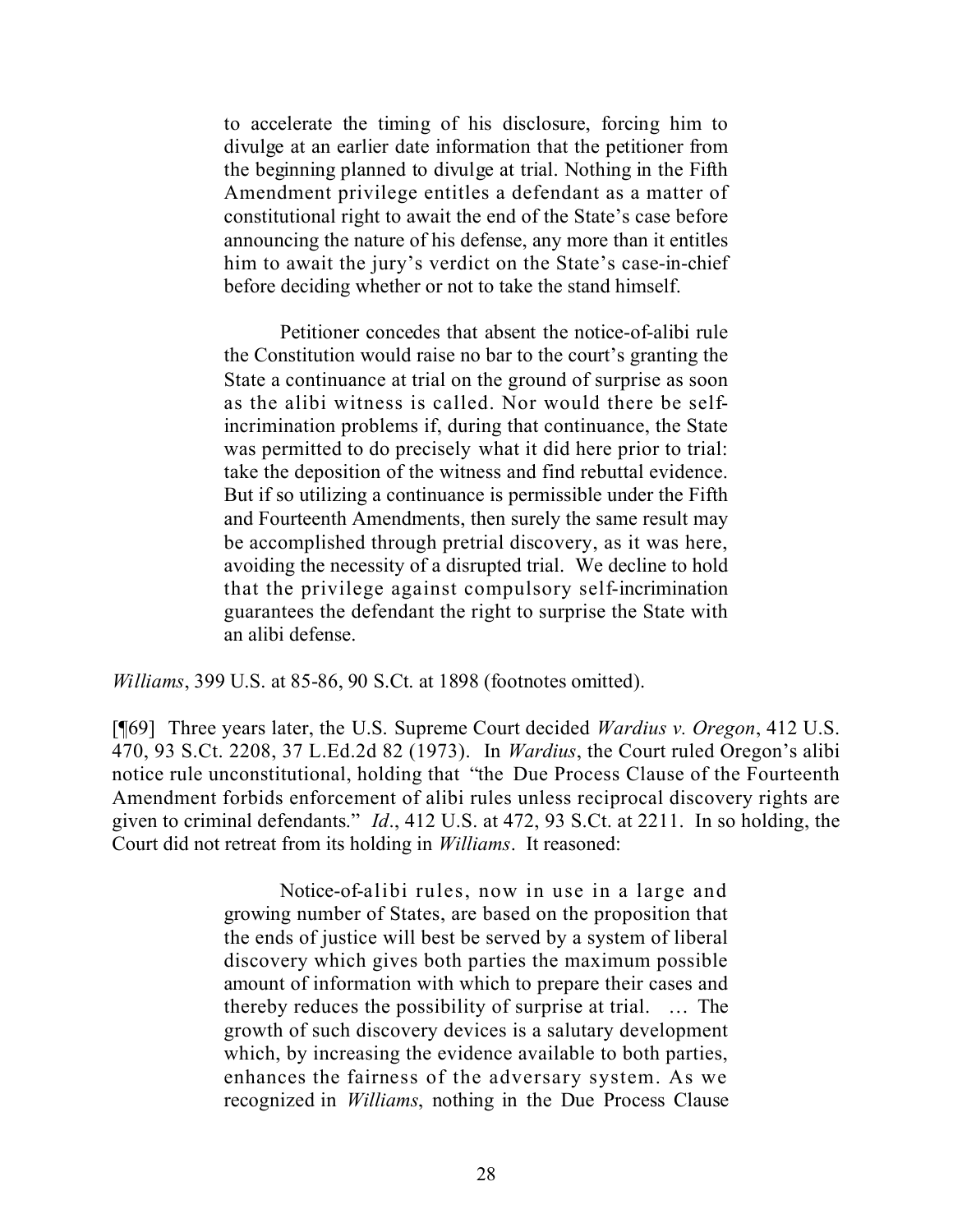precludes States from experimenting with systems of broad discovery designed to achieve these goals. 'The adversary system of trial is hardly an end in itself; it is not yet a poker game in which players enjoy an absolute right always to conceal their cards until played. We find ample room in that system, at least as far as 'due process' is concerned, for (a rule) which is designed to enhance the search for truth in the criminal trial by insuring both the defendant and the State ample opportunity to investigate certain facts crucial to the determination of guilt or innocence.' 399 U.S., at 82 (footnote omitted), 90 S.Ct., at 1896.

Although the Due Process Clause has little to say regarding the amount of discovery which the parties must be afforded, … it does speak to the balance of forces between the accused and his accuser. …

…[I]n the absence of a strong showing of state interests to the contrary, discovery must be a two-way street. The State may not insist that trials be run as a 'search for truth' so far as defense witnesses are concerned, while maintaining 'poker game' secrecy for its own witnesses. It is fundamentally unfair to require a defendant to divulge the details of his own case while at the same time subjecting him to the hazard of surprise concerning refutation of the very pieces of evidence which he disclosed to the State.

*Wardius*, 412 U.S. at 474-76, 93 S.Ct. at 2211-13 (footnotes and citations omitted).

[¶70] In 1975, the U.S. Supreme Court decided *United States v. Nobles*, 422 U.S. 225, 95 S.Ct. 2160, 45 L.Ed.2d 141 (1975). At issue in *Nobles* was disclosure of a defense investigator's report containing statements taken from prosecution witnesses. *Id*., 422 U.S. at 227, 95 S.Ct. at 2164. The trial court did not order a pretrial disclosure of the report, but it did order that it would examine the report *in camera*, would excise all reference to matters not relevant to the precise statements at issue, and would order disclosure if the investigator testified as to the witness interviews and statements. *Id.*, 422 U.S. at 229, 95 S.Ct. at 2165. After defense counsel stated that he would not comply with such a disclosure order, the trial court barred the investigator from testifying about the witness interviews. *Id.* The Court upheld the trial court's order, explaining:

> It was … apparent to the trial judge that the investigator's report was highly relevant to the critical issue of credibility. In this context, production of the report might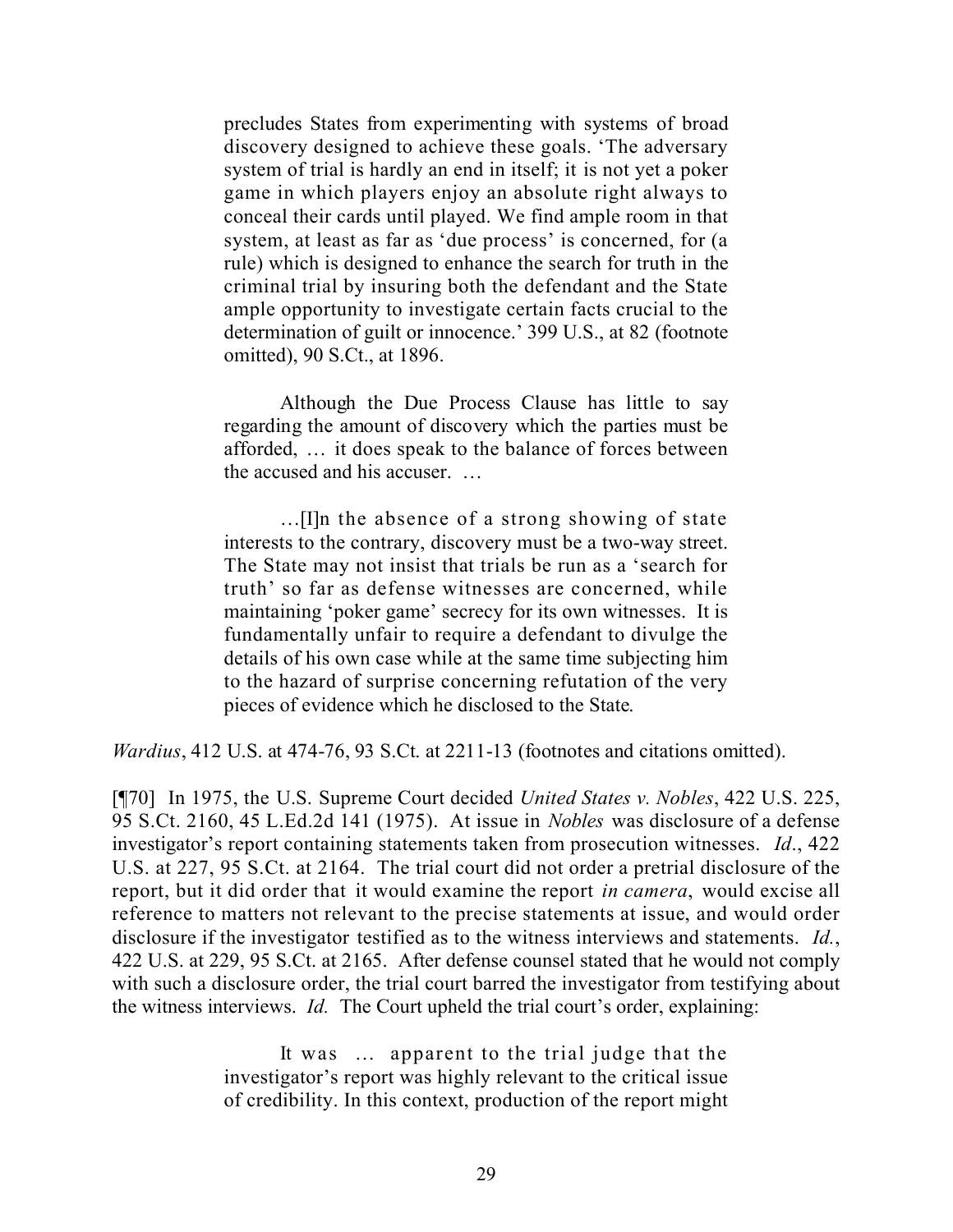substantially enhance 'the search for truth,' *Williams v. Florida,* 399 U.S., at 82, 90 S.Ct., at 1896. We must determine whether compelling its production was precluded by some privilege available to the defense in the circumstances of this case.

. . . .

The Court of Appeals concluded that the Fifth Amendment renders criminal discovery 'basically a one-way street.' 501 F.2d at 154. Like many generalizations in constitutional law, this one is too broad. The relationship between the accused's Fifth Amendment rights and the prosecution's ability to discover materials at trial must be identified in a more discriminating manner.

The Fifth Amendment privilege against compulsory self-incrimination is an 'intimate and personal one,' which protects 'a private inner sanctum of individual feeling and thought and proscribes state intrusion to extract selfcondemnation.' … As we noted in *Couch*, *supra*, 409 U.S., at 328, 93 S.Ct., at 616, the 'privilege is a personal privilege: it adheres basically to the person, not to information that may incriminate him.'

In this instance disclosure of the relevant portions of the defense investigator's report would not impinge on the fundamental values protected by the Fifth Amendment. The court's order was limited to statements allegedly made by third parties who were available as witnesses to both the prosecution and the defense. Respondent did not prepare the report, and there is no suggestion that the portions subject to the disclosure order reflected any information that he conveyed to the investigator. The fact that these statements of third parties were elicited by a defense investigator on respondent's behalf does not convert them into respondent's personal communications. Requiring their production from the investigator therefore would not in any sense compel respondent to be a witness against himself or extort communications from him.

We thus conclude that the Fifth Amendment privilege against compulsory self-incrimination, being personal to the defendant, does not extend to the testimony or statements of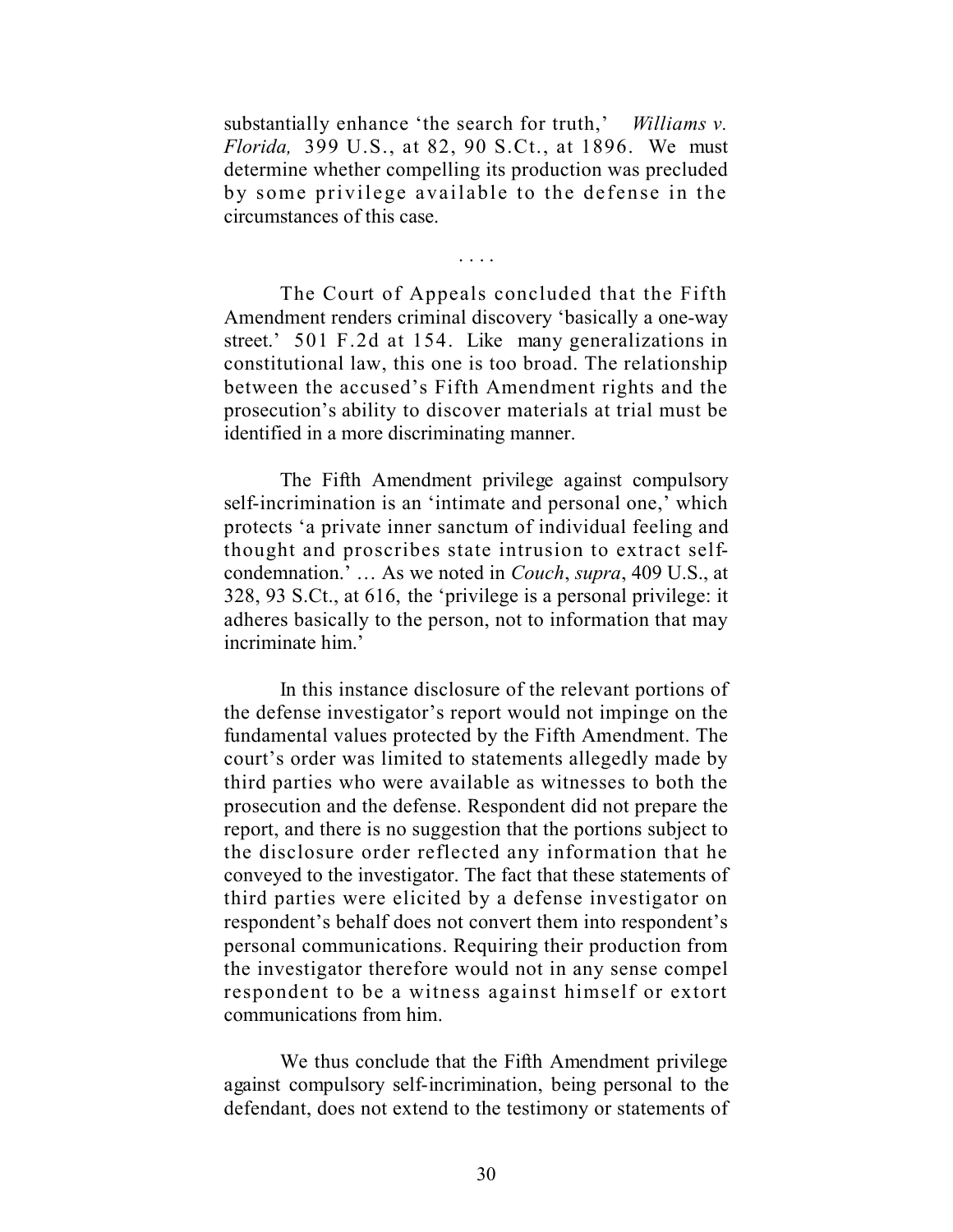third parties called as witnesses at trial. The Court of Appeals' reliance on this constitutional guarantee as a bar to the disclosure here ordered was misplaced.

*Nobles*, 422 U.S. at 232-234, 95 S.Ct. at 2167-2168 (footnotes and citations omitted).

[¶71] The final U.S. Supreme Court case we include in our discussion is *Taylor v. Illinois*, 484 U.S. 400, 108 S.Ct. 646, 98 L.Ed.2d 798 (1988). In *Taylor*, a trial court, as a sanction against a criminal defendant for failing to identify a witness in response to a pretrial discovery request, refused to allow the undisclosed witness to testify. *Id.*, 484 U.S. at 402, 108 S.Ct. at 650. The Court held that such a sanction was not absolutely prohibited by the Compulsory Process Clause of the Sixth Amendment and found no constitutional error on the specific facts of the case. *Id*. In upholding the sanction, the Court observed the need for discovery in criminal proceedings:

> The principle that undergirds the defendant's right to present exculpatory evidence is also the source of essential limitations on the right. The adversary process could not function effectively without adherence to rules of procedure that govern the orderly presentation of facts and arguments to provide each party with a fair opportunity to assemble and submit evidence to contradict or explain the opponent's case. The trial process would be a shambles if either party had an absolute right to control the time and content of his witnesses' testimony. Neither may insist on the right to interrupt the opposing party's case, and obviously there is no absolute right to interrupt the deliberations of the jury to present newly discovered evidence. The State's interest in the orderly conduct of a criminal trial is sufficient to justify the imposition and enforcement of firm, though not always inflexible, rules relating to the identification and presentation of evidence.

> The defendant's right to compulsory process is itself designed to vindicate the principle that the "ends of criminal justice would be defeated if judgments were to be founded on a partial or speculative presentation of the facts." … Rules that provide for pretrial discovery of an opponent's witnesses serve the same high purpose. Discovery, like crossexamination, minimizes the risk that a judgment will be predicated on incomplete, misleading, or even deliberately fabricated testimony. The "State's interest in protecting itself against an eleventh-hour defense" is merely one component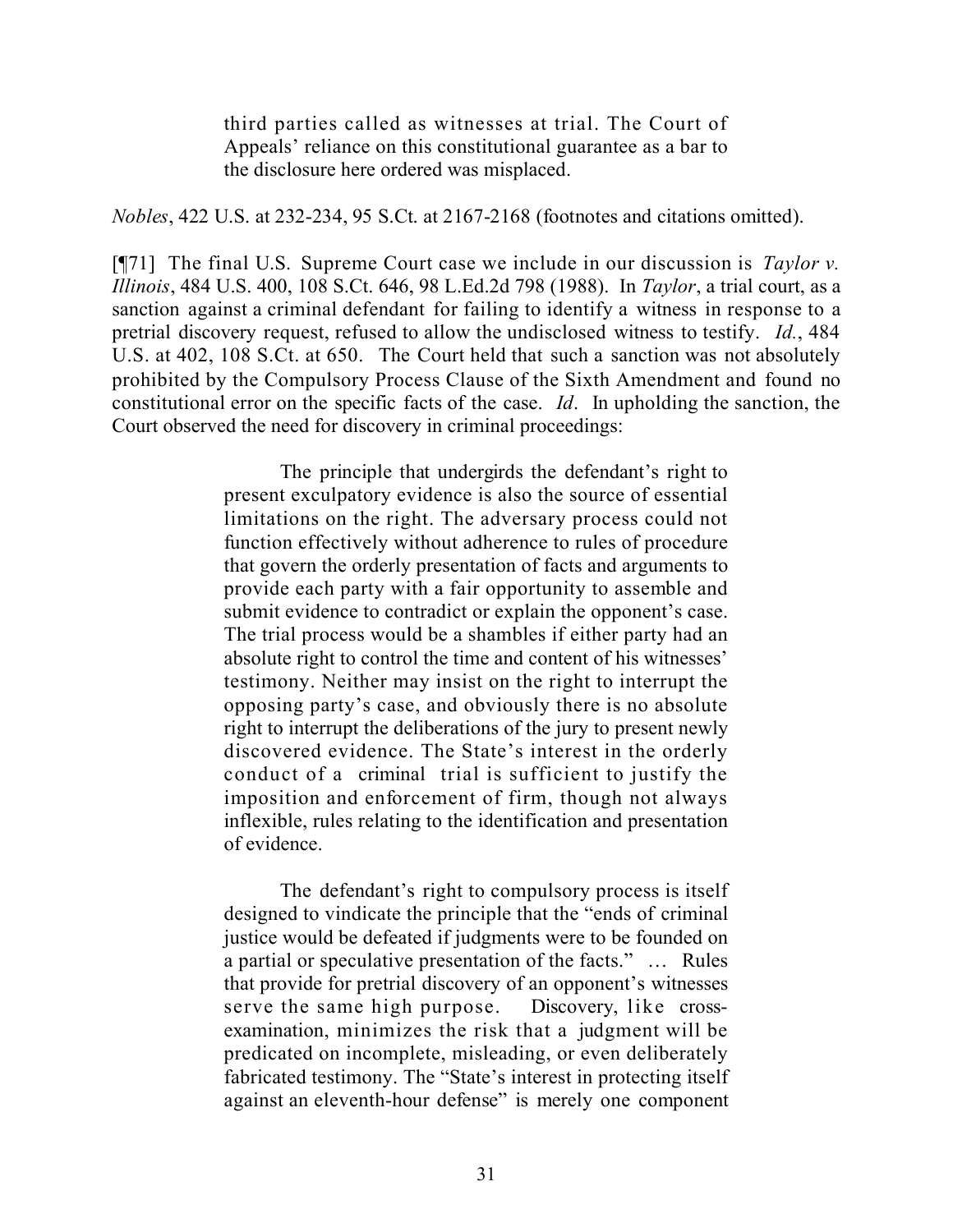of the broader public interest in a full and truthful disclosure of critical facts.

*Taylor*, 484 U.S. at 410-12, 108 S.Ct. at 654 (footnotes and citations omitted).

[¶72] In *Taylor*, the Supreme Court explained that, although the Sixth Amendment right to present a defense is fundamental, it is not absolute if outweighed by countervailing public interests. *Taylor*, 484 U.S. at 414, 108 S.Ct. at 656. The Court offered several non-exclusive factors to be considered in determining whether a sanction against a defendant for a pretrial discovery violation will impermissibly infringe on a defendant's Sixth Amendment rights:

> The integrity of the adversary process, which depends both on the presentation of reliable evidence and the rejection of unreliable evidence, the interest in the fair and efficient administration of justice, and the potential prejudice to the truth-determining function of the trial process must also weigh in the balance.

> A trial judge may certainly insist on an explanation for a party's failure to comply with a request to identify his or her witnesses in advance of trial. If that explanation reveals that the omission was willful and motivated by a desire to obtain a tactical advantage that would minimize the effectiveness of cross-examination and the ability to adduce rebuttal evidence, it would be entirely consistent with the purposes of the Compulsory Process Clause simply to exclude the witness' testimony.

*Taylor*, 484 U.S. at 414-15, 108 S.Ct. at 656 (footnotes and citations omitted); *see also Gruwell v. State*, 2011 WY 67, ¶¶ 11-17, 254 P.3d 223, 227-29 (Wyo. 2011); *Breazeale v. State*, 2011 WY 10, ¶¶ 33-35, 245 P.3d 834, 843-44 (Wyo. 2011); *Dysthe v. State*, 2003 WY 20, ¶¶ 5-9, 63 P.3d 875, 878-81 (Wyo. 2003); *Lawson v. State*, 994 P.2d 943, 946-47 (Wyo. 2000) (Wyoming cases applying *Taylor* factors to exclusion of evidence as sanction for defense pretrial notice violations).

[¶73] What the Supreme Court's rulings in *Williams*, *Wardius*, *Nobles*, and *Taylor* instruct, and what is implicit in this Court's above-cited rulings, is that there is no absolute constitutional bar to requiring pretrial discovery or a pretrial disclosure from a criminal defendant. Indeed, the limits on such pretrial disclosures remain the subject of much debate among scholars.

Does the accelerated disclosure doctrine of *Williams* take into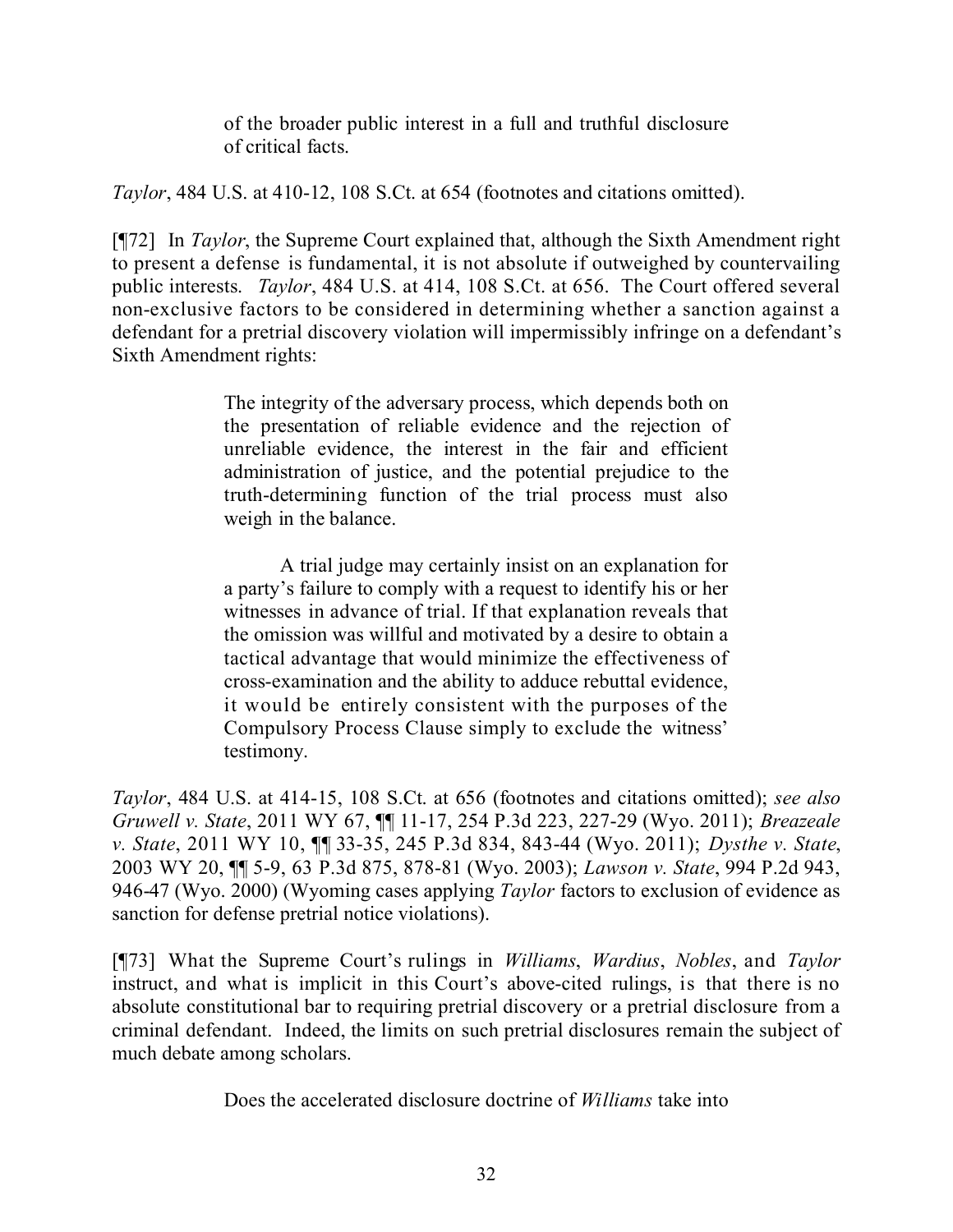account the potential for such disclosure being utilized by the prosecution to obtain evidence of the formative elements of the crime that would not have been obtained if disclosure was required only after the prosecution established a prima facie case? Commentators taking a narrow view of *Williams* argue that it does not and that the Court would distinguish *Williams* if fairly faced with such a case. *Williams*, they note, simply did not present a situation in which pretrial disclosure would "accelerate" a choice that would otherwise never have to be made because the prosecution, without leads provided by the disclosure, would not have established a prima facie case in its case-in-chief. Indeed, they argue, the facts there clearly negated such a possibility. In describing the prosecution's use of the alibi disclosure, the Court noted that the prosecution had responded by laying the groundwork for impeaching the alibi witness and establishing by independent evidence the falseness of her testimony. Although Justice Black in dissent raised the possibility that an accelerated disclosure might be used directly or derivatively to enhance the strength of the prosecution's case-in-chief, there was no suggestion in the facts presented by the majority that such had been the case and, indeed, no such claim had been made by the defendant. Moreover, the very nature of an alibi defense, the commentators note, made such use largely unlikely. Alibi witnesses, as persons who were elsewhere, are not likely to be helpful sources to the prosecution in proving the elements of the offense. While they conceivably could have some relevant information on that score in unusual cases, that possibility as a general matter falls far below the requirement of a "real and appreciable danger" the standard commonly used in determining whether the likelihood of incrimination is sufficient to raise a legitimate self-incrimination claim. The likelihood would be far greater, the commentators note, as to other types of defense witnesses, particularly those who would be present at the scene (as in the case of witnesses supporting a claim of self-defense). Where a pretrial discovery rule would require disclosure of the identity of such witnesses, the Court might be far less willing to accept the disclosure requirement by drawing an analogy between the pretrial and the trial choice to disclosure. At the least, it is argued, the Court might hold that pretrial discovery could not be ordered where the defense can establish in camera that there exists a real and appreciable danger that the disclosure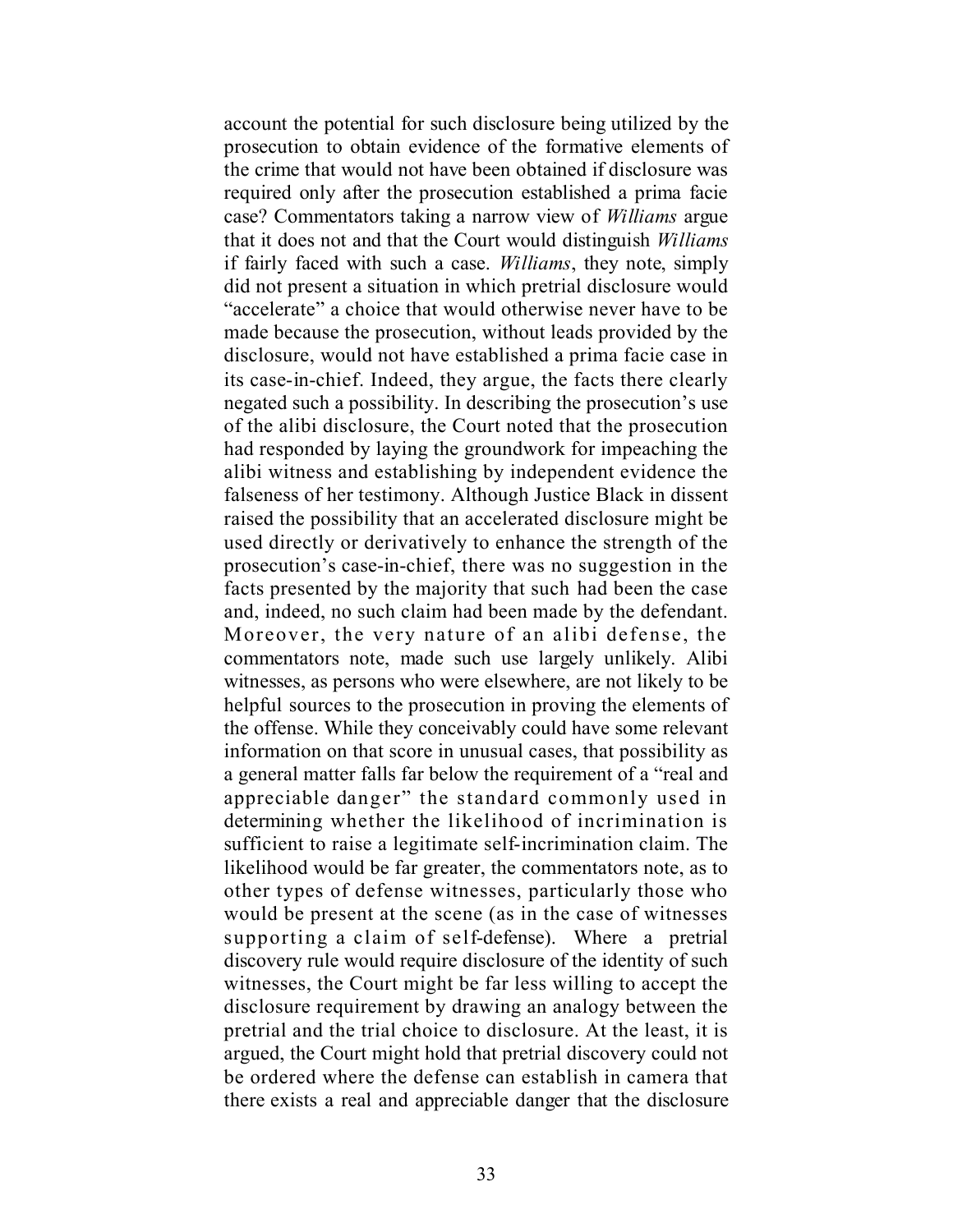could be used by the prosecution in developing its case-inchief. Arguably disclosure also would not be required where the defense could make a showing in camera that the disclosure would be incriminating with respect to some unrelated offense. Here too, the defense would not be required to decide whether the disclosure is worth the risk until it is clear that the prosecution can meet its burden of establishing its case-in-chief.

Other commentators contend that there is no limitation to the Court's acceptance of the accelerated disclosure concept in *Williams*. The *Williams* ruling demands at most that the defense be given broad discovery of the prosecution's case, as was true in Florida, so it can make a reasoned tactical judgment as it would at trial.

5 Wayne R. LaFave, et al., *Criminal Procedure* § 20.4(d) (3d ed. 2012) (footnotes omitted); *see also* Allis, *Limitations on Prosecutorial Discovery of the Defense Case in Federal Courts: The Shield of Confidentiality*, 50 S. Cal. L. Rev. 461 (1977); Blumenson, *Constitutional Limitations on Prosecutorial Discovery*, 18 Harv.Civ.R.-Civ.L. L.Rev. 122 (1983); Clinton, *The Right to Present a Defense*, 9 Ind. L. Rev. 713 (1976); Mosteller, *Discovery Against the Defense: Tilting the Adversarial Balance*, 74 Cal. L. Rev. 1567 (1986); Tomlinson, *Constitutional Limits on Prosecutorial Discovery*, 23 San Diego L. Rev. 923 (1986); Van Kessel, *Prosecutorial Discovery and the Privilege Against Self-Incrimination: Accommodation or Capitulation*, 4 Hast.L.Q. 855 (1977); Westen, *Order of Proof: An Accused's Right to Control the Timing and Sequence of Evidence in His Defense*, 66 Cal. L. Rev. 935 (1978).

[¶74] What is apparent from the cases cited and from the continuing debate over pretrial discovery and disclosures against a criminal defendant is that whether such a pretrial requirement raises a constitutional issue depends upon the circumstances surrounding the requirement and the information that will be disclosed. While the above-cited cases and authorities do not discuss pretrial disclosures in terms of interfering with the right to counsel, which was the particular right Kovach asserted in refusing disclosure in this case, our precedent shows that a claimed infringement on the right to counsel is likewise a fact-specific inquiry. *See Trusky v. State*, 7 P.3d 5, 9 (Wyo. 2000) (observing that required pretrial disclosure of defense expert's notes is not an impermissible intrusion into attorney-client relationship in absence of a showing of substantial prejudice, *e.g.*, disclosure "of confidential information pertaining to the defense plans and strategy, from government influence which destroys the defendant's confidence in his attorney, and from other actions designed to give the prosecution an unfair advantage at trial").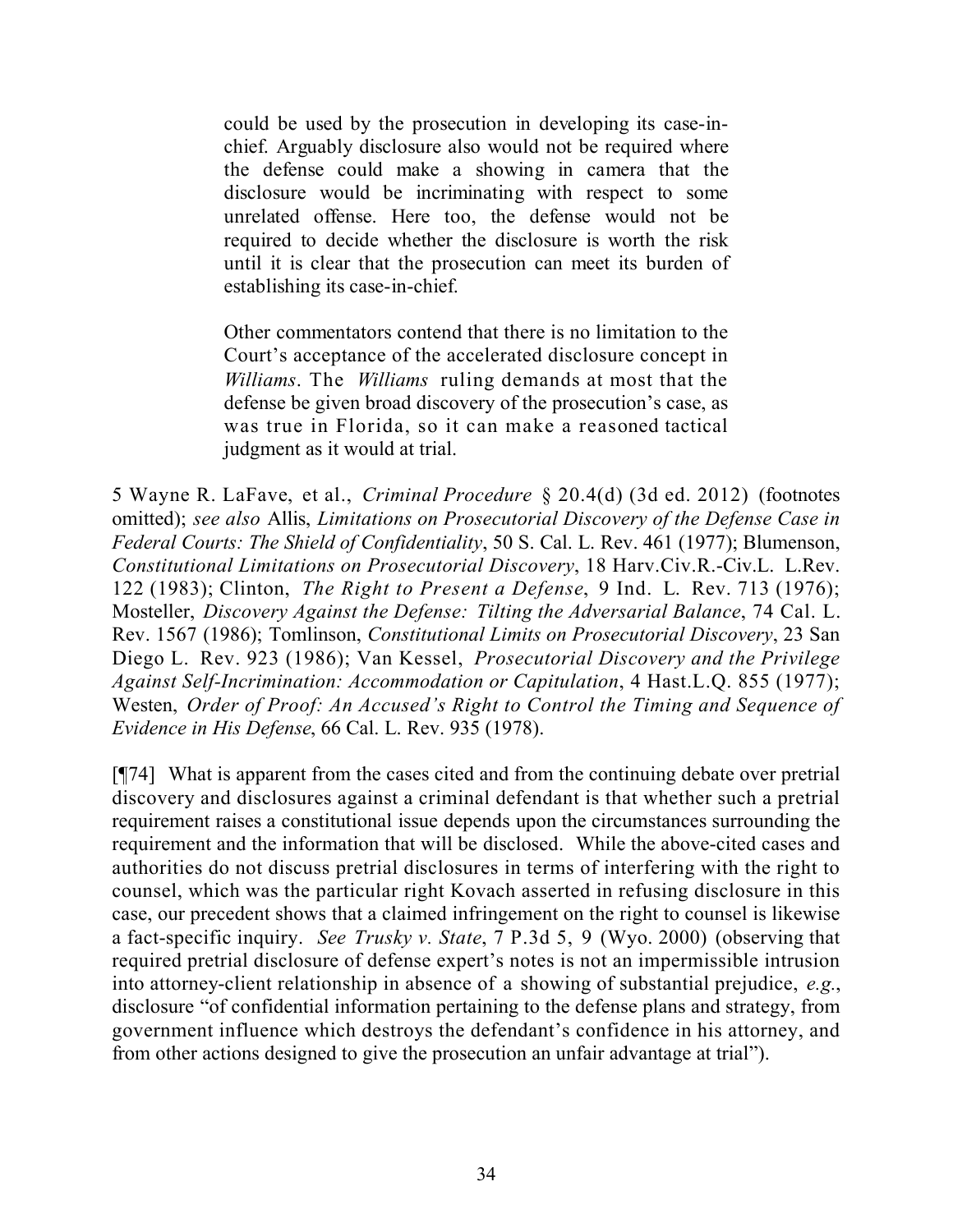[¶75] This Court has consistently held that trial courts have broad discretion over pretrial matters and discovery. *See Schreibvogel v. State*, 2010 WY 45, ¶ 12, 228 P.3d 874, 880 (Wyo. 2010); *Ceja v. State*, 2009 WY 71, ¶ 11, 208 P.3d 66, 68; *Trusky*, 7 P.3d at 11. In exercising that discretion over pretrial disclosure requests or orders, and in considering a defendant's constitutional challenge to such requests or orders, a trial court, given the fact sensitive nature of such challenges, must necessarily consider the factual circumstances of the request and the information that will be revealed by the disclosure. To that end, the district court in this case invited Kovach to submit the relevant witness statements for an *in camera* review. For reasons not disclosed by the record, Kovach did not submit the statements. The trial court therefore had no basis for evaluating whether requiring disclosure of the disputed witness statements would infringe on any of Kovach's cited constitutional rights, and this Court is left in the same position. As we explained in a similar case:

> We do not need to address whether the notes fall under the rubric of W.R.Cr.P.  $16(b)(1)(B)$  and W.R.Cr.P.  $26.2(a)$ because the record does not include a copy of the report or the notes. Without copies of the report or the notes in question, we are unable to determine whether the trial court abused its discretion in Wendy's case. The appellant has the burden to prove abuse of discretion and the burden to provide an adequate record on appeal. *Clark v. Alexander*, 953 P.2d 145, 150 (Wyo. 1998); *Stadtfeld v. Stadtfeld*, 920 P.2d 662, 664 (Wyo. 1996). Given Wendy's failure to provide us with a copy of the social worker's notes or the report, we have no choice but to affirm the trial court's decision to allow discovery of the notes pursuant to the relevant rules of criminal procedure.

*Trusky*, 7 P.3d at 11.

[¶76] Kovach did not provide the district court a sufficient factual basis on which to evaluate his constitutional challenge to the court's disclosure order, and this Court is likewise left with no record on which we are able to evaluate the alleged infringement. We thus affirm the district court's rejection of Kovach's constitutional challenge to the court's pretrial disclosure order.

## **C. Kovach's Remaining Challenges to Disclosure and Sanctions Order**

[¶77] We turn next to Kovach's argument that the district court's pretrial disclosure and sanction orders contravened Rules 26.2 and 16 of the Wyoming Rules of Criminal Procedure and Kovach's Sixth Amendment confrontation rights. With respect to Kovach's Rule 26.2 and Rule 16 objections to the disclosure order, Kovach preserved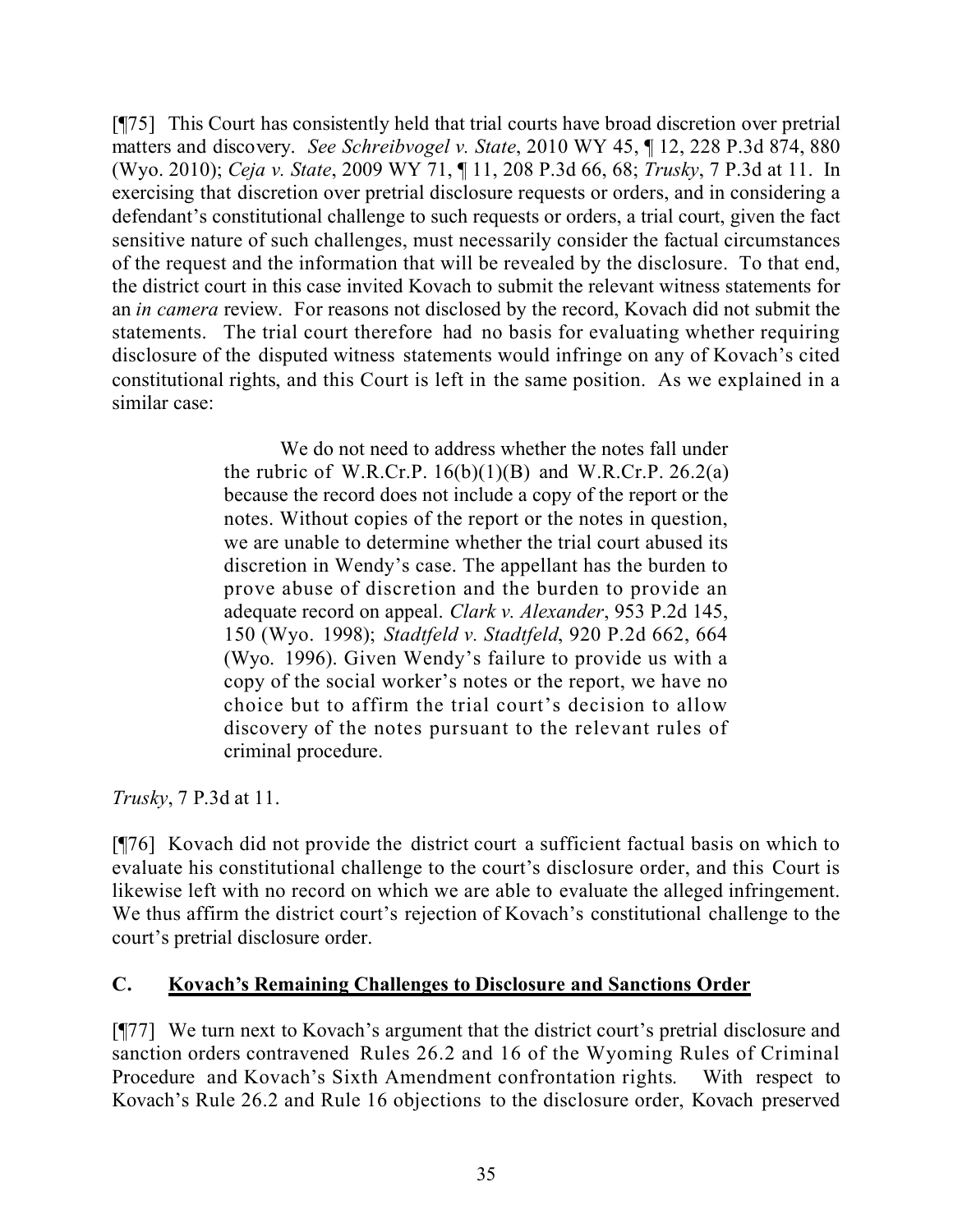this issue for appeal with his objections to the State's discovery request and his reassertion of those objections in his formal election to not comply with the ordered disclosure. Although we generally review a court's orders governing discovery or trial procedures for an abuse of discretion, the question presented by Kovach is one of rule interpretation, which we review *de novo*. *See Kelly v. Kilts*, 2010 WY 151, ¶ 9, 243 P.3d 947, 950 (Wyo. 2010) (citing *Busch v. Horton Automatics, Inc.*, 2008 WY 140, ¶ 13, 196 P.3d 787, 790 (Wyo.2008)) ("The interpretation of rules, like the interpretation of statutes, involves a question of law which we review *de novo.*").

[¶78] With respect to Kovach's argument that the sanction exceeded the sanctions permitted by Rule 26.2, as well as his argument that the sanction violated his Sixth Amendment confrontation rights, the record is less clear as to Kovach's preservation of these issues for appeal. These arguments relate to the restrictions the district court placed on Kovach's cross-examination of MW and Dan Frear, and as we indicated in our background discussion of the disclosure order and sanctions, Kovach's first objection to the court's sanction order does not appear in the record until Kovach's new trial motion. His constitutional objection does not make an appearance until his reply in support of the new trial motion. Indeed, during trial, when the court reminded Kovach of the limits on his cross-examination, Kovach did not object to the sanctions and even stated he had no objection. 1

[¶79] Under these circumstances, our analysis is appropriately confined to a review for plain error. *See Causey v. State*, 2009 WY 111, ¶ 17, 215 P.3d 287, 293 (Wyo. 2009) (objection not properly preserved on appeal unless particular objection made at trial); *see also* 23A C.J.S. *Criminal Law* § 1930 (2012) ("Where a party fails to properly object to a matter at trial, that party may not object for the first time in a motion for a new trial. A defendant's motion for a new trial will be denied if he or she fails to raise an issue during trial, including a constitutional issue.") (footnotes omitted). Our plain error analysis subjects a claim of error to the following review:

> To show plain error, an appellant "must establish, by reference to the record, a violation of a clear and unequivocal rule of law in a clear and obvious, not merely arguable, way and that the violation adversely affected a substantial right resulting in material prejudice." *Jealous v. State*, 2011 WY 171, ¶ 11, 267 P.3d 1101, 1104 (Wyo. 2011) (citing *Cazier v. State*, 2006 WY 153, ¶ 10, 148 P.3d 23, 28 (Wyo. 2006)). To establish material prejudice, an appellant "must show a reasonable possibility exists that he would have received a

 <sup>1</sup> Although Kovach made an offer of proof with respect to the testimony of MW, he did not object on the record to the court's discovery sanction as an abuse of discretion or as an infringement on his constitutional rights.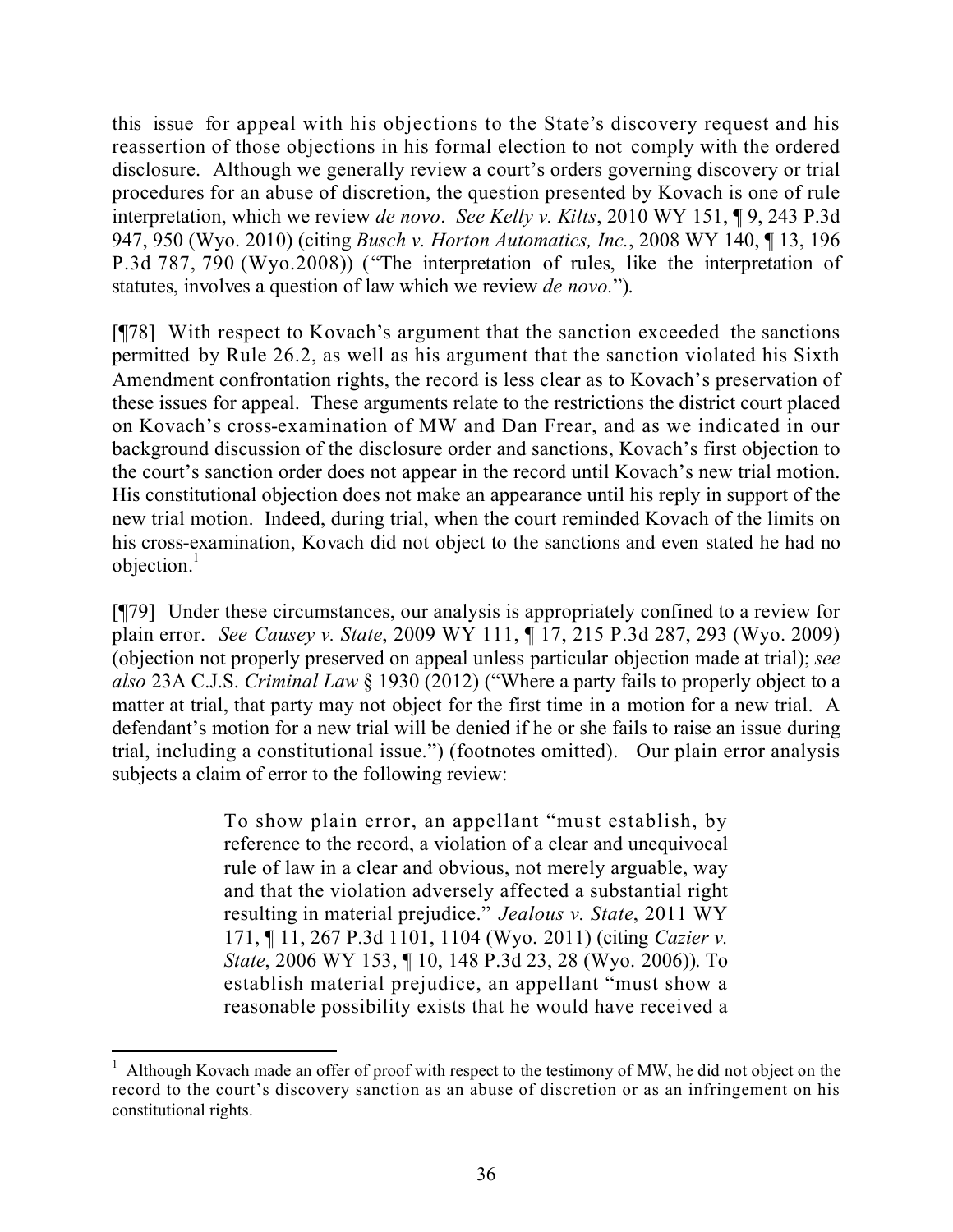more favorable verdict in the absence of the errors." *Jealous*, ¶ 11, 267 P.3d at 1104 (citing *Pendleton v. State*, 2008 WY 36, ¶ 11, 180 P.3d 212, 216 (Wyo. 2008)).

*Joreski v. State*, 2012 WY 143, ¶ 11, 288 P.3d 413, 416 (Wyo. 2012).

#### **1. Disclosure Obligations and Limitations under Rules 16 and 26.2**

[¶80] This Court interprets rules of procedure using our usual rules of statutory construction:

> Our initial effort is directed at ascertaining if a statute or procedural rule is ambiguous. If it is not, we apply the plain language of the statutes and/or rules. We begin by making an inquiry respecting the ordinary and obvious meaning of the words employed, according to their arrangement and connection. We construe the statute as a whole, giving effect to every word, clause, and sentence, and we construe together all parts of the statute in *pari materia.*

*Busch*, ¶ 13, 196 P.3d at 790 (citing *Cotton v. McCulloh*, 2005 WY 159, ¶ 14, 125 P.3d 252, 258 (Wyo. 2005)).

[¶81] Kovach first argues that if Rule 26.2 is interpreted to allow a court to order disclosure of witness statements held by the defense, the rule will conflict with Rule 16's limitations on a defendant's disclosure obligations. We disagree.

[¶82] Rule 16 allows for the discovery of information from both the State and the defendant, subject to the following limitations on the information available from the defendant:

> (2) *Information Not Subject to Disclosure.* Except as to scientific or medical reports, this subdivision does not authorize the discovery or inspection of reports, memoranda, or other internal defense documents made by the defendant, or the defendant's attorneys or agents in connection with the investigation or defense of the case, or of statements made by the defendant, or by state or defense witnesses, or by prospective state or defense witnesses, to the defendant, the defendant's agents or attorneys.

W.R.Cr. P. 16(b)(2).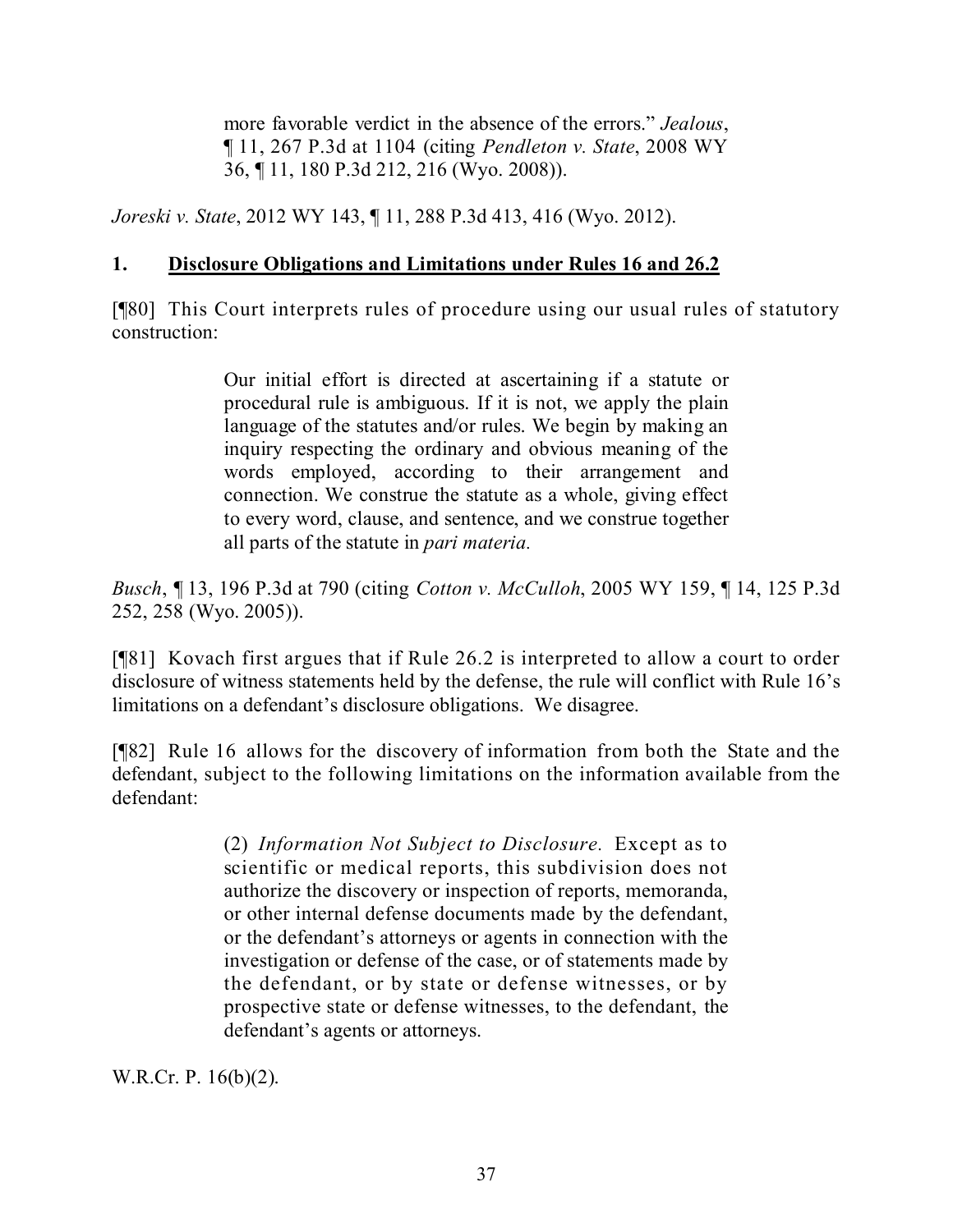[¶83] We reject Kovach's argument that this Rule 16 language bars a trial court from ordering a defendant to make a pretrial disclosure of witness statements. Kovach's argument fails because it ignores that Rules 16 and 26.2 serve different functions and come into play at different stages of the criminal proceedings. Rule 16 is a discovery rule and limits the information a defendant is required to disclose during discovery. Rule 26.2, on the other hand, governs the district court's authority to order production for trial. *See State v. Naple*, 2006 WY 125, ¶ 12, 143 P.3d 358, 361 (Wyo. 2006) (Wyo. R. Crim. P. 16 modeled after federal Rule 16); *United States v. Nobles*, 422 U.S. 225, 234-36, 95 S.Ct. 2160, 2168-69 (1975) (Rule 16 governs pretrial disclosure and was not intended to constrict trial court's control over trial). When the two rules are read in the context of the respective stages they govern, they can be reconciled. Rule 16 precludes discovery of the statements at an earlier point in the criminal proceedings, but Rule 26.2 gives the trial court discretion to order disclosure for trial at some point before trial.

[¶84] Alternatively, if we were to accept Kovach's argument, Rule 16's limitation on disclosure would directly contradict and nullify the Rule 26.2 language authorizing a court to order the defense to produce witness statements for trial. *See* Rule 26.2(a) ("Upon order of the court, the attorney for the state or the defendant and the defendant's attorney shall produce . . . ."). We must, and do, choose the interpretation of Rules 26.2 and 16 that allows the rules to be harmonized and avoids nullifying the operation of either rule. *See Redco Const. v. Profile Props., LLC*, 2012 WY 24, ¶ 26, 271 P.3d 408, 416 (Wyo. 2012) ("[W]e must not give a statute a meaning that will nullify its operation if it is susceptible of another interpretation.").

[ $[$ [85] The plain language of Rule 26.2(a)(2) authorizes a court to order both the defense and prosecution to produce witness statements for trial, and we find no violation of Rule 16 in the district court's order doing so in this case. In so ruling, however, we caution that our finding of no Rule 16 violation is based on the facts of this case. Here, although the State moved for production of the defense witness statements early in the case, just after filing its charges, the court did not order their production until ten days before trial. In so ordering, the court reasoned that a pretrial disclosure would be less disruptive and time consuming than requiring production of statements during trial, after a witness' testimony. In other words, the record clearly reflects that the ordered disclosure was a trial disclosure and not a discovery disclosure.

[¶86] We emphasize that Rule 16 applies to discovery and Rule 26.2 applies to trial disclosures, meaning that an order requiring the defense to disclose witness statements must reflect, based on its timing and the circumstances of its issuance, that it is a trial order and not a discovery order. Without this delineation, we could foresee the conflict between Rules 16 and 26.2 asserted by Kovach, as well as the potential constitutional implications we discussed above.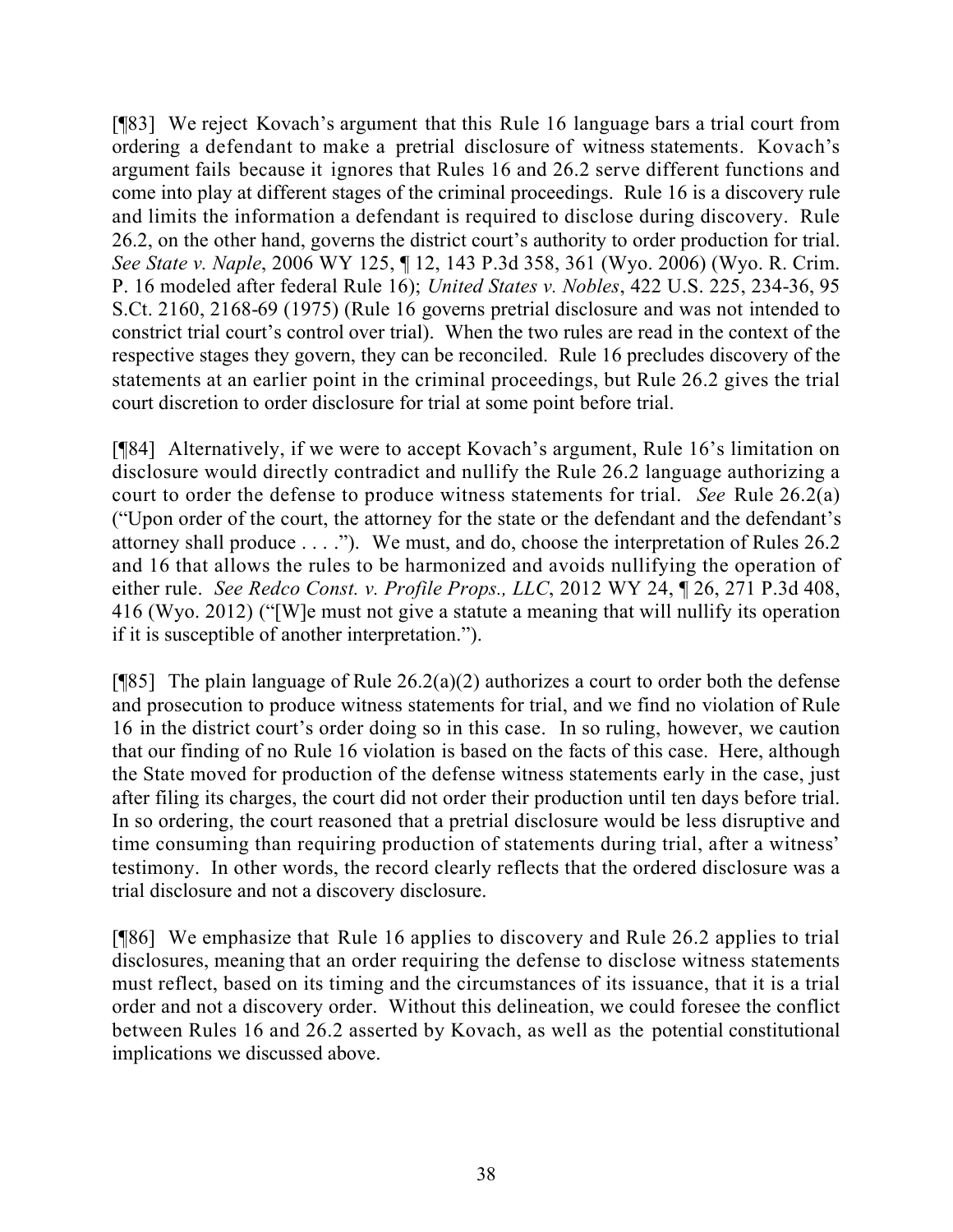[¶87] Kovach next argues that even if the district court's disclosure order did not violate Rule 16, the order did nonetheless exceed the court's authority under Rule 26.2. Specifically, Kovach argues that Rule 26.2 permits a court to order a pretrial disclosure of a witness statement only by the party calling that witness to testify. With this argument, we agree.

[¶88] In keeping with our rules of interpretation, we look first to the plain language of Rule 26.2, which authorizes a trial court to order disclosure of witness statements as follows:

> (a) *Order for Production*. Upon order of the court, the attorney for the state or the defendant and the defendant's attorney shall produce for the examination and use of the other party, *any written or recorded statement of a witness other than the defendant in their possession or which they may reasonably obtain and which relates to the subject matter about which the witness has testified or will testify* and:

> > (1) Upon demand of the other party, the court shall order the statement to be produced after a witness has testified; and

> > (2) *Upon motion of a party or upon its own motion, the court may require the statement to be produced at any time before trial*.

W.R.Cr.P. 26.2(a) (emphasis added).

[¶89] Rule 26.2 authorizes a court to order either party to produce any witness statement in that party's possession that relates to the subject matter of the witness' testimony, and nothing in the above-quoted language limits that authority to statements in the possession of the party calling a witness on direct examination. In keeping with our rules of interpretation, however, we must read all parts of Rule 26.2 together. In that regard, because this Court has held that a trial court must consider the Rule 26.2 sanctions in response to a party's violation of a Rule 26.2 disclosure order, we find the rule's sanctions provision particularly relevant. *See Seivewright v. State*, 7 P.3d 24, 28 (Wyo. 2000) (Rule 26.2 sanctions provision "mandatory in all respects"). Rule 26.2 provides the following sanctions:

> (e) *Failure to Comply With Order*. If a party elects not to comply with an order to deliver a statement, the court shall order: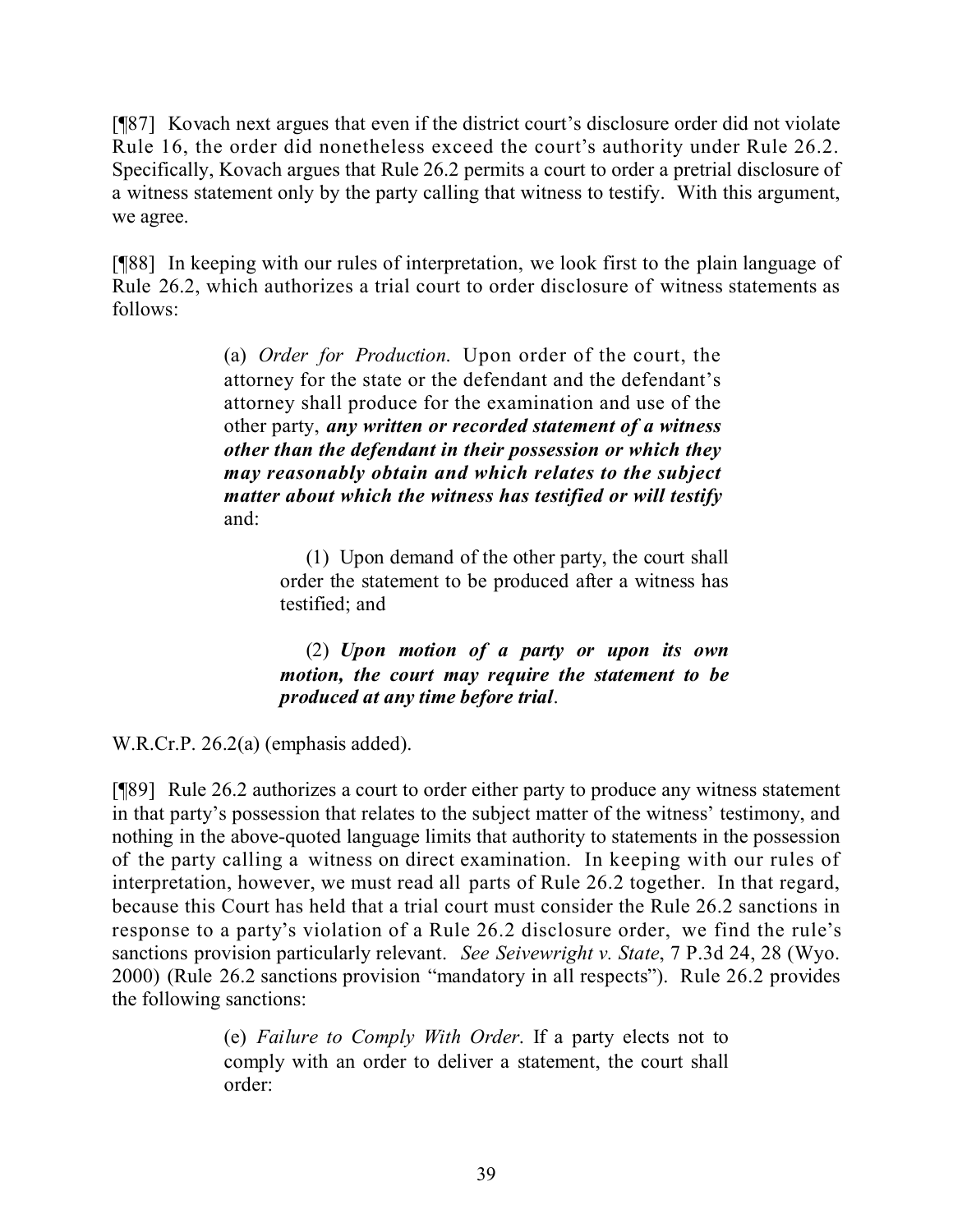(1) That the witness not be permitted to testify; or

(2) That the testimony of the witness be stricken from the record and that the trial proceed; or

(3) If it is the attorney for the state who elects not to comply, shall declare a mistrial if required in the interest of justice.

#### W.R.Cr.P. 26.2(e).

[¶90] The first Rule 26.2 sanction, that the witness not be permitted to testify, contemplates a pretrial disclosure violation. That is, the trial court orders a pretrial disclosure, a party refuses or fails to comply, and the court responds by barring the witness from testifying. By its plain terms, this sanction would be effective only against a party proposing to call the witness in question--that is, if a party does not list a witness, that party is not going to be affected by an order barring the witness from testifying. The second sanction, because it calls for the striking of testimony already given, contemplates an order to disclose after the witness has testified. By its terms, the sanction would be effective against either the party who called the witness, or the party who cross-examined the witness, assuming that the cross-examining party used a witness statement in its cross-examination and refused to disclose that statement after being so ordered. The third sanction relates only to prosecution violations, and by its terms, likewise contemplates violation of an order to produce a witness statement after the witness has testified.

[¶91] Of the Rule 26.2 authorized sanctions, only the first sanction relates to a pretrial disclosure. Because that sanction applies only to a disclosure violation by the party calling a witness, we are persuaded that the Rule  $26.2(a)(2)$  language permitting a court to order a pretrial disclosure permits such an order only against the party calling the witness. Otherwise we would be forced to conclude that Rule 26.2 authorizes a pretrial disclosure order without at the same time authorizing a concomitant sanction, a result that would be at odds with the importance this Court has previously attached to the sanctions provision.

[¶92] Based on this interpretation of Rule 26.2, we must conclude that the district court erred in ordering Kovach to make a pretrial disclosure of witness statements for witnesses not listed by Kovach. With respect to this error, however, the only prejudice that Kovach alleges is the impact from the district court's sanction order entered in response to Kovach's refusal to comply with the disclosure order. We thus turn to Kovach's arguments relating to the court's sanction order.

## **2. Sanctions Order: Rule 26.2 and Sixth Amendment**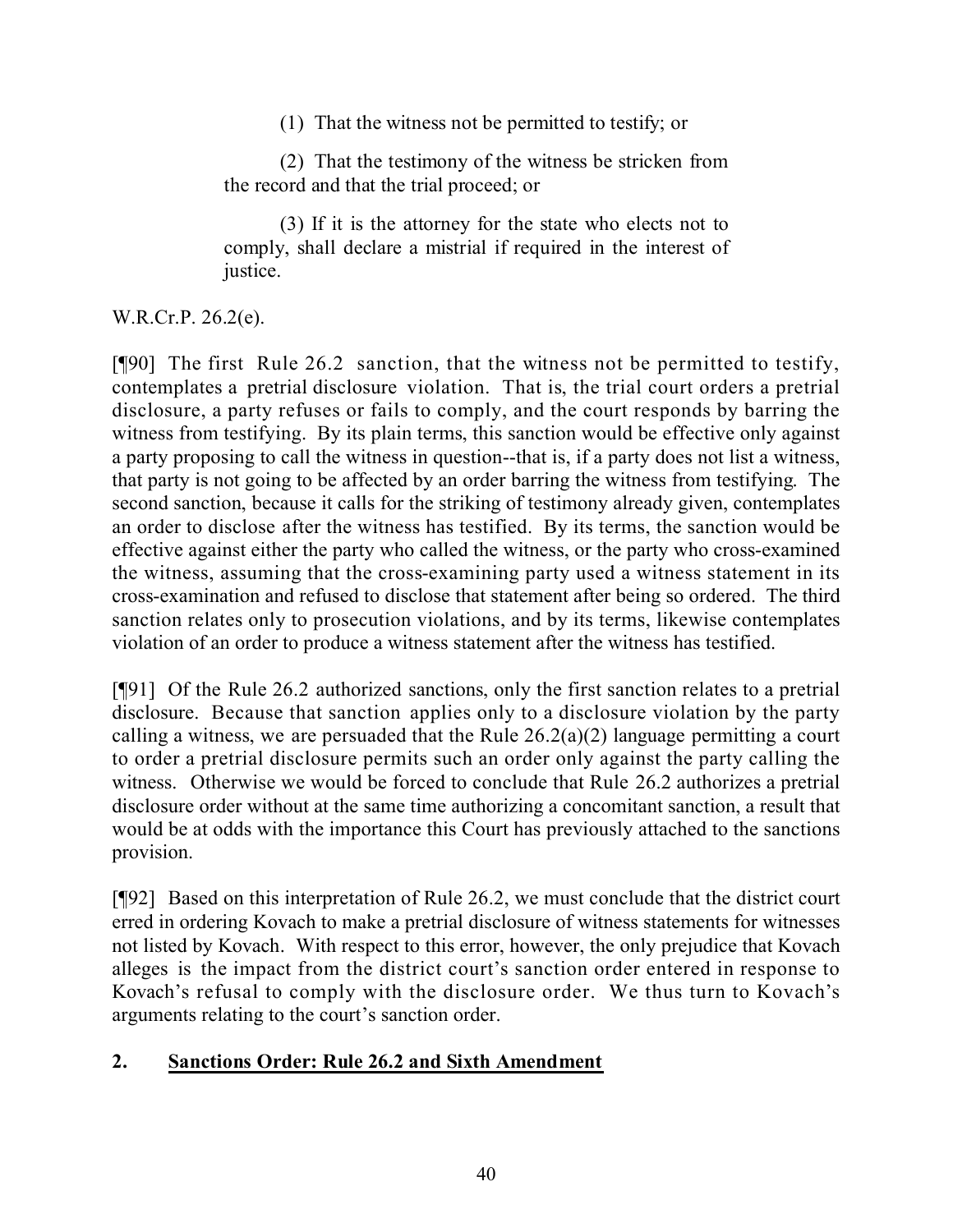[¶93] Kovach contends that the district court's sanctions order, which limited his crossexamination of those witnesses for which he refused to disclose witness statements, exceeded the court's authority under Rule 26.2 and infringed on his constitutional right to confront witnesses against him. As indicated above, we review these claimed errors under our plain error analysis, which requires that: 1) the alleged error clearly appears in the record; 2) the error transgressed an unequivocal rule of law in a clear and obvious way; and 3) the error adversely affected a substantial right resulting in material prejudice to the defendant. *See Joreski*, ¶ 11, 288 P.3d at 416.

[¶94] We address first Kovach's argument that the sanctions order exceeded the district court's authority under Rule 26.2. As noted earlier, the record does not contain the district court's order imposing the discovery sanction, or the court's reasoning for its order. The record does, however, contain sufficient information to show the substance of the sanction, and the alleged error does therefore clearly appear in the record. As to the second prong of our plain error analysis, we agree with Kovach that the sanction transgressed an unequivocal rule of law. This Court has held that the Rule 26.2(e) is in all respects mandatory and that the sanctions identified in Rule 26.2(e) are the exclusive evidentiary sanctions that a court may impose for a party's failure to disclose a witness statement in violation of a Rule 26.2 order. *Seivewright*, 7 P.3d at 28 (rejecting sanctions order because allowing objections to particular questions at trial was "not one of the sanctions mandated by the rule"). Because limiting the cross-examination of witnesses is not one of the exclusionary sanctions authorized by Rule 26.2(e), we find that the district court erred in imposing the sanction. 2

[¶95] We turn then to the third question in our plain error analysis--whether the error resulted in material prejudice to Kovach. The prejudice Kovach asserts is the violation of his Sixth Amendment right to confront witnesses against him. This dovetails with Kovach's constitutional challenge to the sanction order, and we thus consider the prejudice to Kovach in our discussion of the alleged constitutional violation that resulted from the disclosure sanction.

[¶96] As to the alleged constitutional violation, the record is again sufficient to establish the district court's sanction itself. With regard to the cross-examination of Dan Frear,

 <sup>2</sup> We do not intend this holding to interfere with a trial court's obligation to exercise its discretion before excluding evidence as a sanction for a defendant's disclosure order violation. *See Gruwell*, ¶¶ 11-17, 254 P.3d at 227-29; *Breazeale*, ¶¶ 33-35, 245 P.3d at 843-44; *Dysthe*, ¶¶ 5-9, 63 P.3d at 878-81; *Lawson*, 994 P.2d at 946-47 (identifying factors a court must consider before excluding evidence as a sanction for a defense discovery or disclosure violation). While a trial court must, as we held in *Seivewright*, give consideration to the Rule 26.2(e) sanctions, the court need not exclude the evidence if it finds such a sanction would infringe on a defendant's Sixth Amendment right to present his case. Moreover, although the Rule 26.2(e) sanctions are the exclusive evidentiary sanctions a court may order in response to a failure to comply with a Rule 26.2 order, this holding does not restrict a court's discretion to take other non-exclusionary actions, such as ordering a continuance or imposing non-evidentiary contempt sanctions under W.R.Cr.P. 42 or 42.1.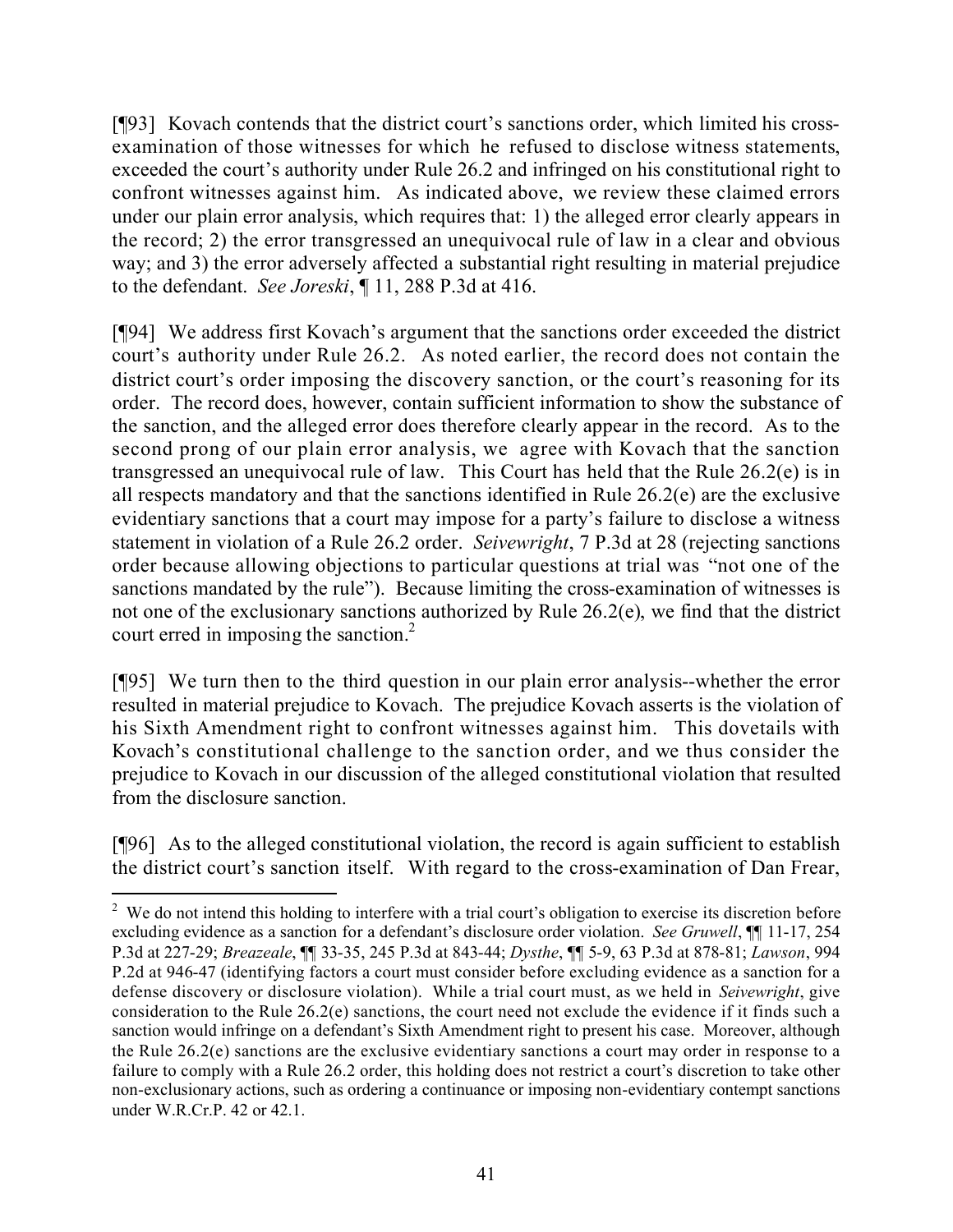however, Kovach made no offer of proof. In the absence of that offer of proof showing the testimony Kovach hoped to elicit, we have no means of determining whether there was a clear and obvious violation of an unequivocal law or whether that alleged violation resulted in material prejudice. We therefore find no plain error with respect to the court' s sanction as it was used to restrict Kovach's cross-examination of Dan Frear.

[¶97] With respect to the alleged constitutional infringement resulting from the district court's restriction on Kovach's cross-examination of MW, Kovach did make an offer of proof establishing the testimony that Kovach was precluded from exploring as a result of the sanction. We turn then to the next prong of our plain error analysis and address whether Kovach has established a clear and obvious violation of his confrontation rights.

[¶98] This Court has explained the limitations a court may properly place on a defendant's cross-examination:

> .... In order for there to be a violation of the right of confrontation, a defendant must show more than just a denial of the ability to ask specific questions of a particular witness. Rather, a defendant must show that he was prohibited "from engaging in otherwise appropriate cross-examination designed to show a prototypical form of bias on the part of the witness ... 'to expose to the jury the facts from which jurors ... could appropriately draw inferences relating to the reliability of the witness.'" *Hannon*, ¶ 18, 84 P.3d at 330 (quoting *Delaware v. Van Arsdall*, 475 U.S. 673, 680, 106 S.Ct. 1431, 1436, 89 L.Ed.2d 674 (1986)). The Confrontation Clause guarantees a defendant an "**opportunity** for effective cross-examination, not cross-examination that is effective in whatever way, and to whatever extent, the defendant might wish." *Van Arsdall*, 475 U.S. at 679, 106 S.Ct. at 1435 (quoting *Delaware v. Fensterer*, 474 U.S. 15, 20, 106 S.Ct. 292, 295, 88 L.Ed.2d 15 (1985) (*per curiam*) (emphasis in original)). A defendant's right to cross-examination of a witness is not unfettered, but is subject to the trial court's "discretion to reasonably limit cross-examination to prevent, among other things, questioning that is repetitive or of marginal relevance." *Hannon*, ¶ 22, 84 P.3d at 331–32 (quoting *United States v. DeSoto*, 950 F.2d 626, 629–30 (10th Cir. 1991)); see also *Olden v. Kentucky*, 488 U.S. 227, 232, 109 S.Ct. 480, 483, 102 L.Ed.2d 513 (1988) (*per curiam*).

*Downing v. State*, 2011 WY 113, ¶ 11, 259 P.3d 365, 368-69 (Wyo. 2011) (quoting *Miller v. State*, 2006 WY 17, ¶ 8, 127 P.3d 793, 796 (Wyo. 2006) (emphasis in original).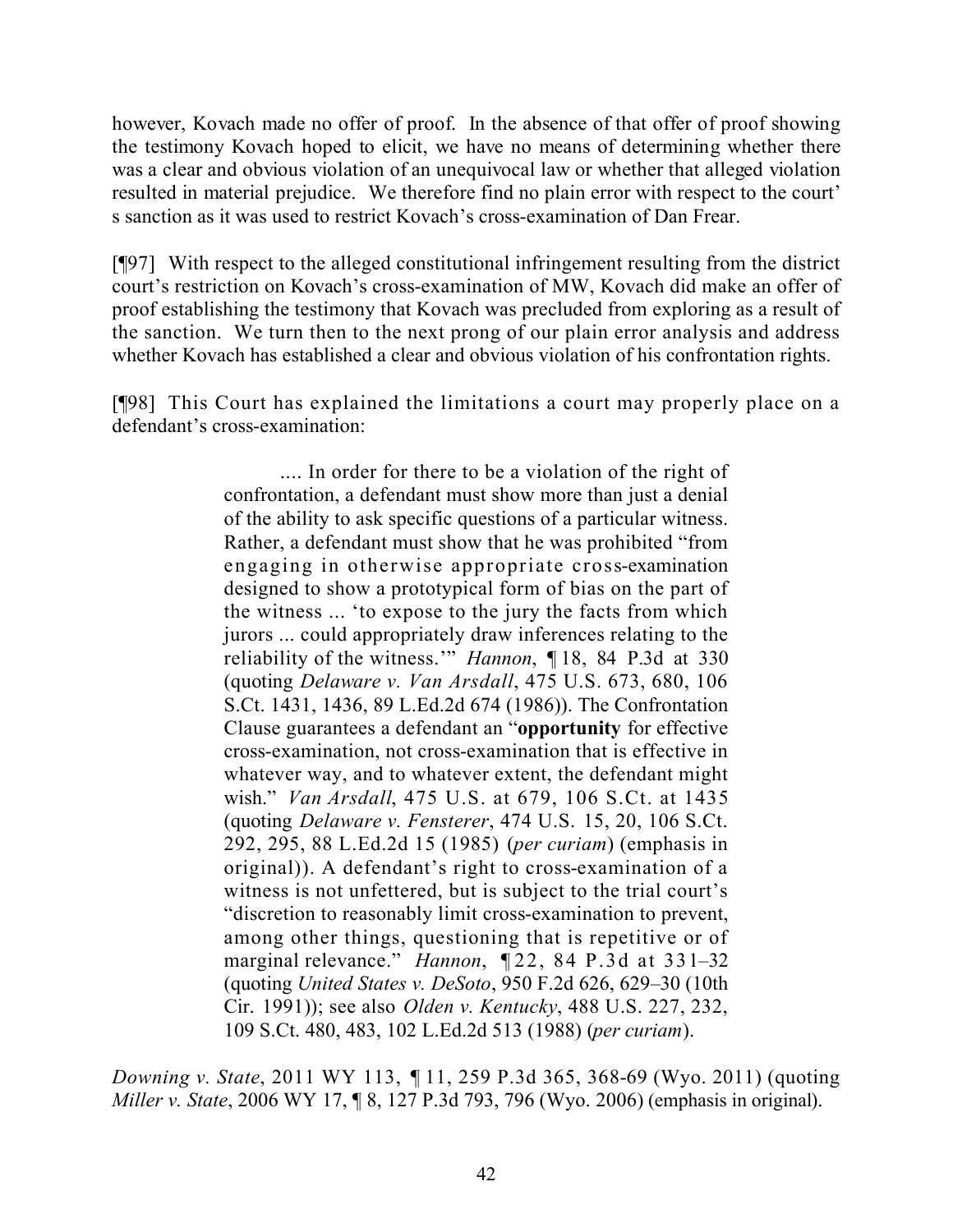[¶99] We have also explained the showing that must be made to support a Confrontation Clause violation:

> [T]he correct inquiry is whether, assuming that the damaging potential of the cross-examination were fully realized, a reviewing court might nonetheless say that the error was harmless beyond a reasonable doubt. Whether such an error is harmless in a particular case depends upon a host of factors, all readily accessible to reviewing courts. These factors include the importance of the witness' testimony in the prosecution's case, whether the testimony was cumulative, the presence or absence of evidence corroborating or contradicting the testimony of the witness on material points, the extent of cross-examination otherwise permitted, and, of course, the overall strength of the prosecution's case.

*Downing*, ¶ 11, 259 P.3d at 368.

[¶100]With respect to the testimony of MW, Kovach contends that he should have been permitted to explore MW's history as a sexual assault victim. He contends that this would have allowed him to show that it was her own history rather than anything in Kovach's conduct that caused her to use the term "attack" when describing what occurred between Kovach and the Ribelins. Although Kovach's argument is less than clear, we assume it is the following testimony by MW that Kovach sought to address with his cross-examination:

> Q. What did you tell the dispatcher as to how they received their injuries?

> > A. That they were attacked.

- Q. Anything else?
- A. (Shakes head.)

Q. Do you recall stating that a young man went off on them?

A. I don't recall actually saying that, but . . .

Q. Is that your impression of what occurred?

A. To me it was more of an altercation and I had just used the wrong words at that time because I don't know what happened up to there besides what the old men had told me at this point.

Q. Okay. Do you recall telling me why you felt they had been attacked?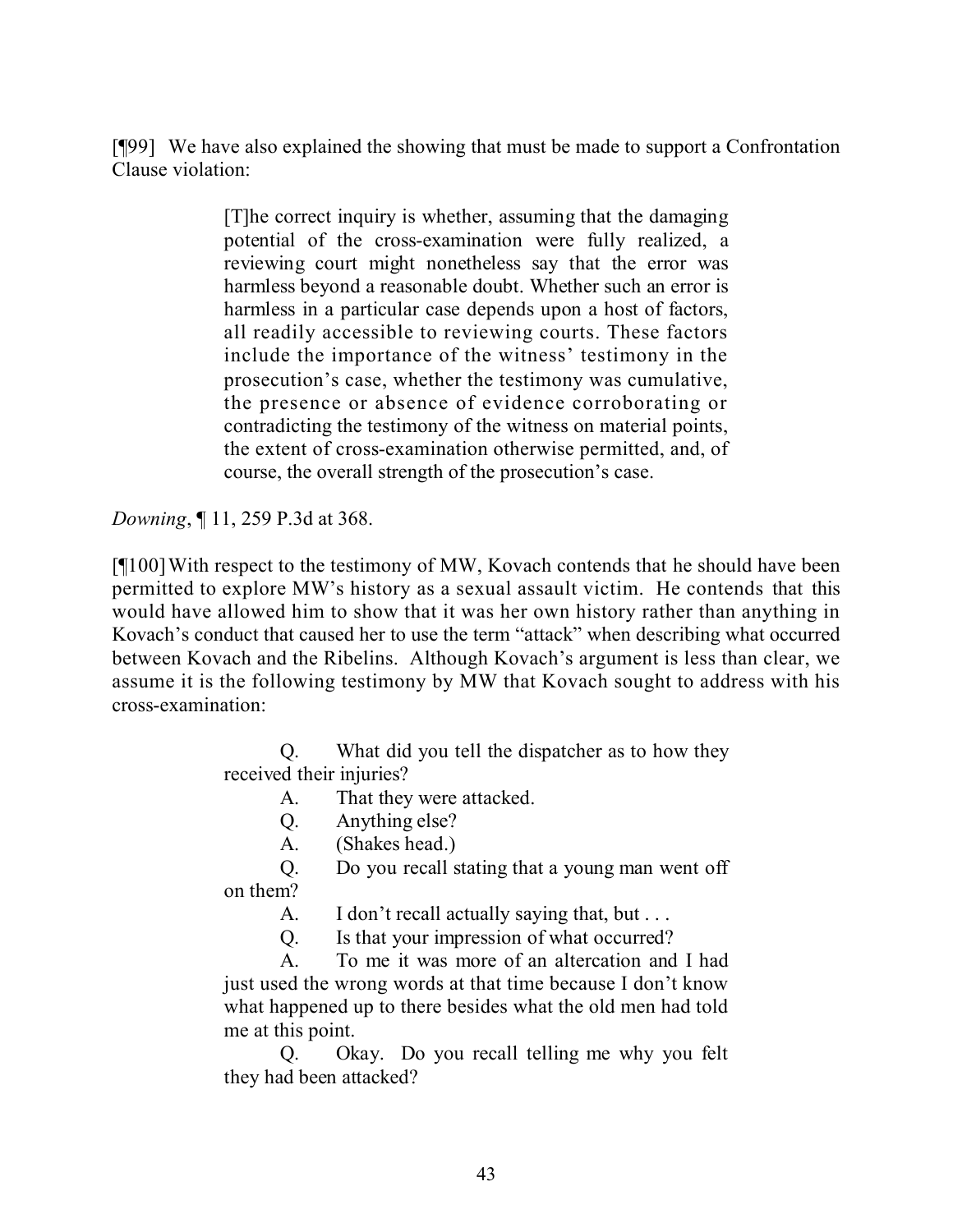A. Because Jesse had pulled fencing pliers on Travis.

Q. Do you recall telling me what your impression was as to why you felt they were attacked?

A. Because Jesse had pulled the fencing pliers.

Q. Do you recall telling me that the old man didn't do anything, he didn't deserve to be attacked?

A. In the camp, correct? Are you talking about the camp or up top?

Q. I'm talking about in the camp.

A. Okay. Then right, Jesse wasn't doing anything.

Q. And isn't that the reason you used the word attacked?

A. Yes.

[¶101]On cross-examination, defense counsel was permitted to elicit testimony that MW related to Jess Ribelin, but he was not permitted to explore her history as a sexual assault victim. Applying our Confrontation Clause analysis to this limitation on Kovach's crossexamination, we are unable to find a clear and obvious violation of his right to crossexamination.

[¶102]Our analysis requires that we assume the damaging potential of the crossexamination was fully realized and then consider the impact of that cross-examination on the prosecution's case. Doing so, it is simply inconceivable to this Court that the proffered cross-examination as to MW's use of the term "attack" would have had any measureable impact on the prosecution's case.

[¶103]First, regardless of how MW characterized Kovach's behavior, she testified as to what she witnessed after Kovach brought the Ribelins back to his hunting camp: Kovach shoved the Ribelins to the ground without provocation. Moreover, by the time MW testified: The jury had heard the testimony of the Ribelins as to how they were injured, along with the testimony of the attending physician regarding the seriousness of their injuries; the jury had viewed photographs of the injuries; the jury had heard the testimony of Isaac Zimmerman that at the hunting camp, Kovach knocked the Ribelins to the ground without provocation and that Kovach had gone "too far" and used "[m]ore force than was required for what went down;" and the jury had been presented with Kovach's recorded statement in which he used the terms "whipped his ass" when referring to what he did to one of the Ribelin brothers. Given the evidence before the jury, we can ascertain no discernible defensive gain from Kovach's proposed cross-examination of MW.

[¶104]Kovach has not shown a clear and obvious violation of his Confrontation Clause rights with respect to the district court's limitation on his cross-examination of MW.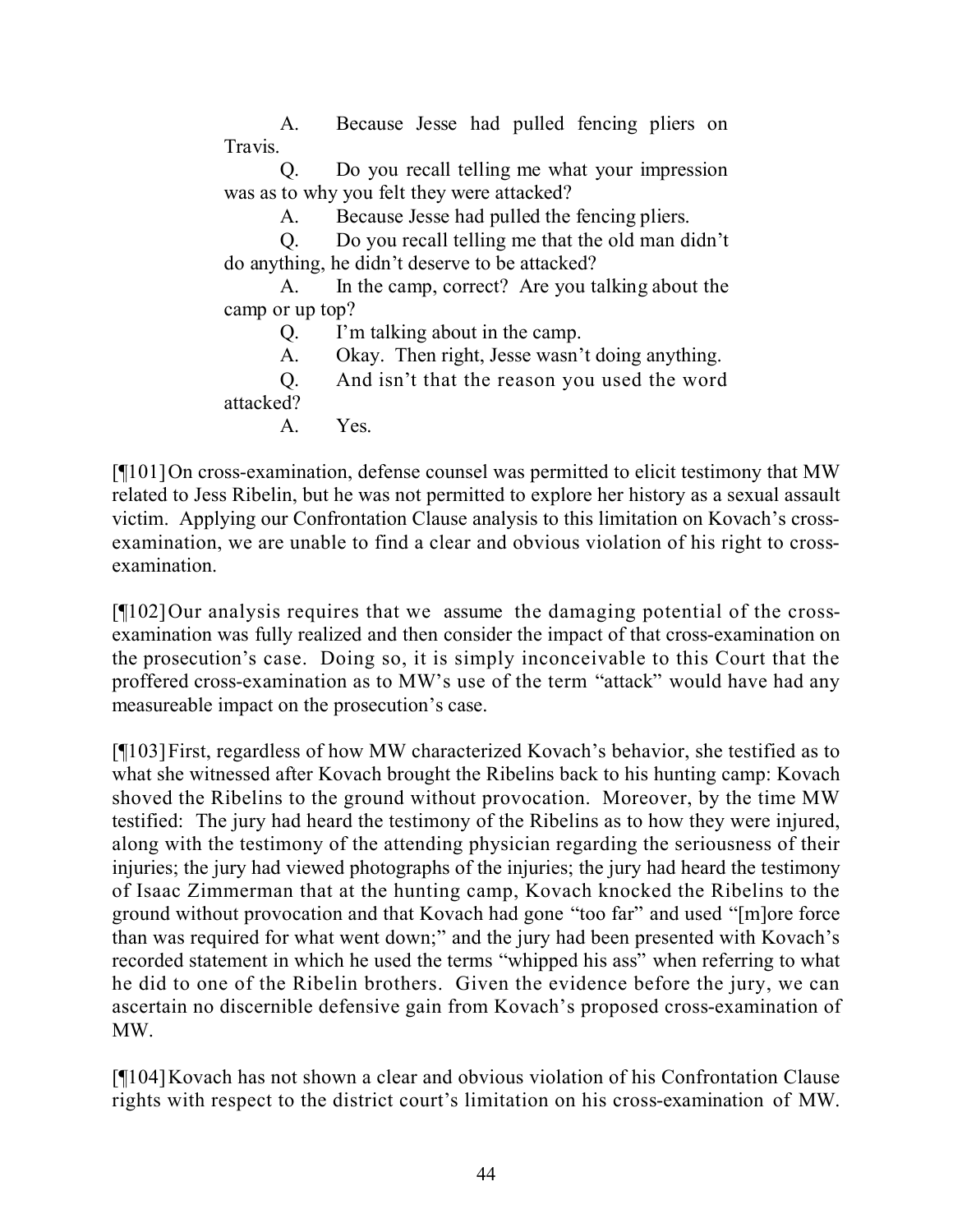MW's use of the word "attack" simply does not stand out from the other evidence presented to the jury showing that Kovach was the aggressor in the confrontation with the Ribelins, was not acting in self defense, and was not justified in the injuries he inflicted on the two men. We therefore find no plain error in the district court's discovery sanction.

# **III. Prosecutorial Misconduct**

[¶105]Kovach contends that the prosecutor engaged in misconduct when he failed to correct false or misleading testimony by MW concerning promises the prosecution made to her to procure her favorable testimony and by Isaac Zimmerman concerning threats by the prosecution. Defense counsel did not object to this testimony during trial, and we therefore review the claim for plain error. *See Lawson*, ¶¶ 48-50, 242 P.3d at 1008 (plain error review of prosecutorial misconduct claim where plea agreement uncovered after trial). The testimony Kovach challenges as false or misleading is the same testimony we discussed in our analysis of Kovach's *Brady* claims, and for much the same reason we rejected the *Brady* claims, we likewise reject Kovach's prosecutorial misconduct claims.

[¶106]As indicated above, our plain error analysis requires that: 1) The alleged error clearly appears in the record; 2) the error transgressed an unequivocal rule of law in a clear and obvious way; and 3) the error adversely affected a substantial right resulting in material prejudice to the defendant. *Lawson*, ¶ 48, 242 P.3d at 1008.

[¶107]The alleged false and misleading testimony clearly appears in the record, and this prong of the plain error test is therefore satisfied. We turn then to the second prong of our plain error analysis, the clear and obvious violation of an unequivocal rule of law. We have recognized that a due process violation results when a prosecutor elicits false or misleading testimony or allows the same to go uncorrected. *Lawson*, ¶ 50, 242 P.3d at 1008 (citing *Napue v. Illinois*, 360 U.S. 264, 79 S.Ct. 1173, 3 L.Ed.2d 1217 (1959)). The heart of this prong is of course a showing that the cited testimony was false or misleading, and in this case we find neither.

[¶108]With respect to MW's testimony that she was not promised anything by the prosecutor in exchange for favorable testimony, we addressed this alleged promise in our discussion of Kovach's *Brady* claim and found no such promise existed. Because no promise was made, MW's testimony was neither false nor misleading and required no correction by the prosecutor.

[¶109]We likewise addressed Isaac Zimmerman's testimony. Mr. Zimmerman testified on direct that he was threatened by the prosecutor's investigator, not the prosecutor. On cross-examination by the prosecutor, however, the prosecutor's first questions were directed at disclosing the numerous conversations he personally had with Mr. Zimmerman and that he had threatened to charge Mr. Zimmerman as an accessory. To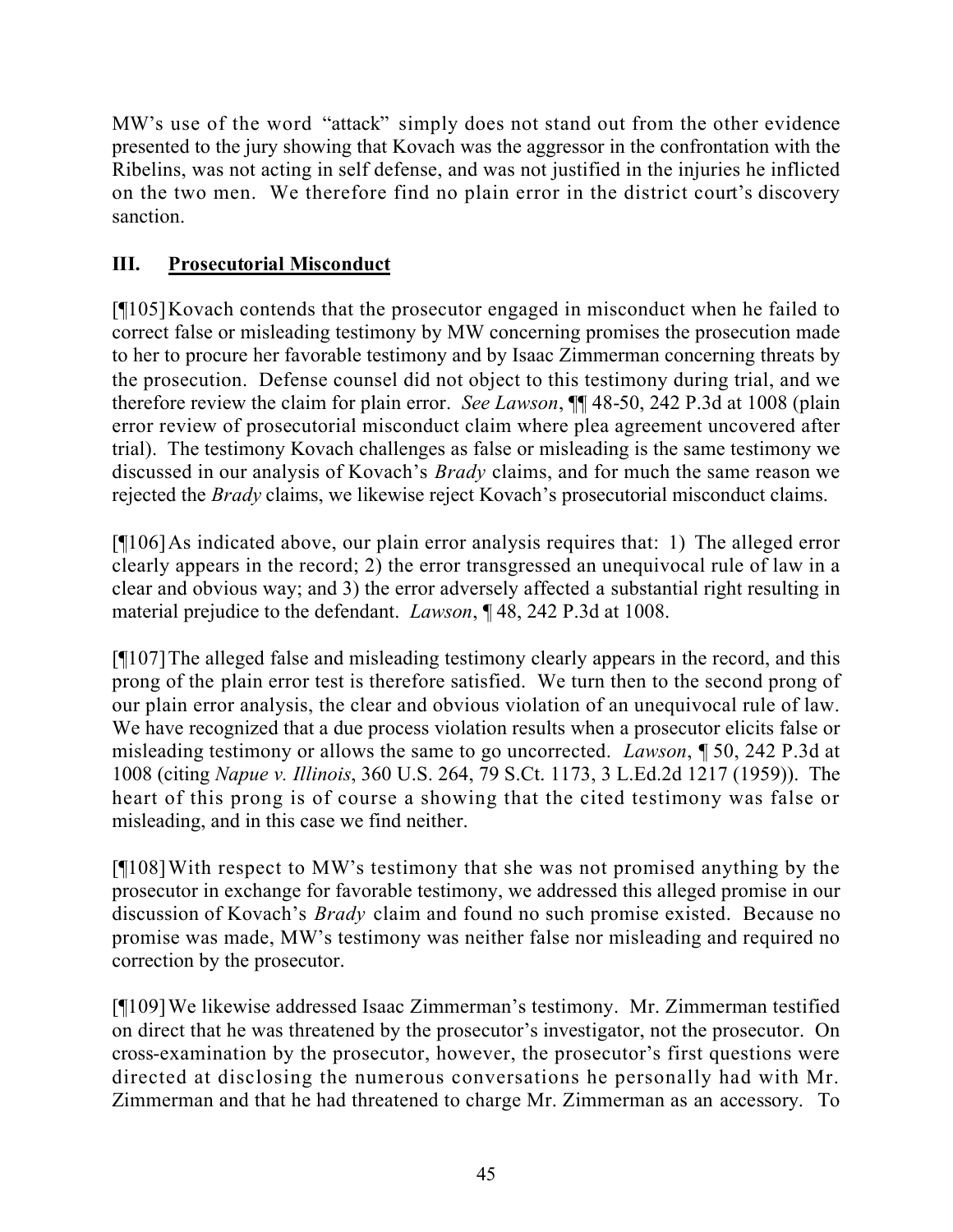the extent there was anything misleading in Mr. Zimmerman's initial testimony, the prosecutor promptly corrected it. Moreover, as discussed earlier in the context of Kovach's *Brady* claims, Mr. Zimmerman's testimony was replete with discussions of threatened prosecution and pressure brought on him by the prosecutor. The jury was not misled concerning the threats of prosecution against Mr. Zimmerman.

[¶110]Kovach has not established that the prosecutor allowed false or misleading testimony to go uncorrected. We therefore reject his claim of prosecutorial misconduct.

# **IV. Sentencing Errors**

[¶111]Kovach asserts two errors in sentencing. First, he contends the district court erred in considering uncharged misconduct in sentencing. Second, he contends the court erred in *sua sponte* amending its judgment and sentence to increase the fines assessed against Kovach from a total of \$6,000 to a total of \$9,000. Kovach did not object below to the court's sentencing rationale or its amendment of its judgment, and we therefore review these claims for plain error. Again, this requires that we find: 1) the alleged error clearly appears in the record; 2) the error transgressed an unequivocal rule of law in a clear and obvious way; and 3) the error adversely affected a substantial right resulting in material prejudice to the defendant. *Lawson*, ¶ 48, 242 P.3d at 1008.

# **A. Uncharged Misconduct**

[¶112]Kovach contends that the district court erred in sentencing by considering previously excluded uncharged misconduct evidence related to an incident between Kovach and a neighbor. While the record clearly reflects the court's reference to the uncharged misconduct, Kovach has not established that the court violated an unequivocal rule of law in its sentencing, and we thus reject this claimed error.

[¶113] Because this issue presents a challenge to the court's sentencing decision, we are guided by the following in applying our plain error analysis:

> We review a district court's sentencing decisions for abuse of discretion. *Roeschlein v. State*, 2007 WY 156, ¶ 17, 168 P.3d 468, 473 (Wyo. 2007). A sentence will not be disturbed because of sentencing procedures unless the defendant can show an abuse of discretion, procedural conduct prejudicial to him, circumstances which manifest inherent unfairness and injustice, or conduct which offends the public sense of fair play. *Id.* An error warrants reversal only when it is prejudicial and it affects an appellant's substantial rights. *Id.* The party who is appealing bears the burden to establish that an error was prejudicial. *Id.*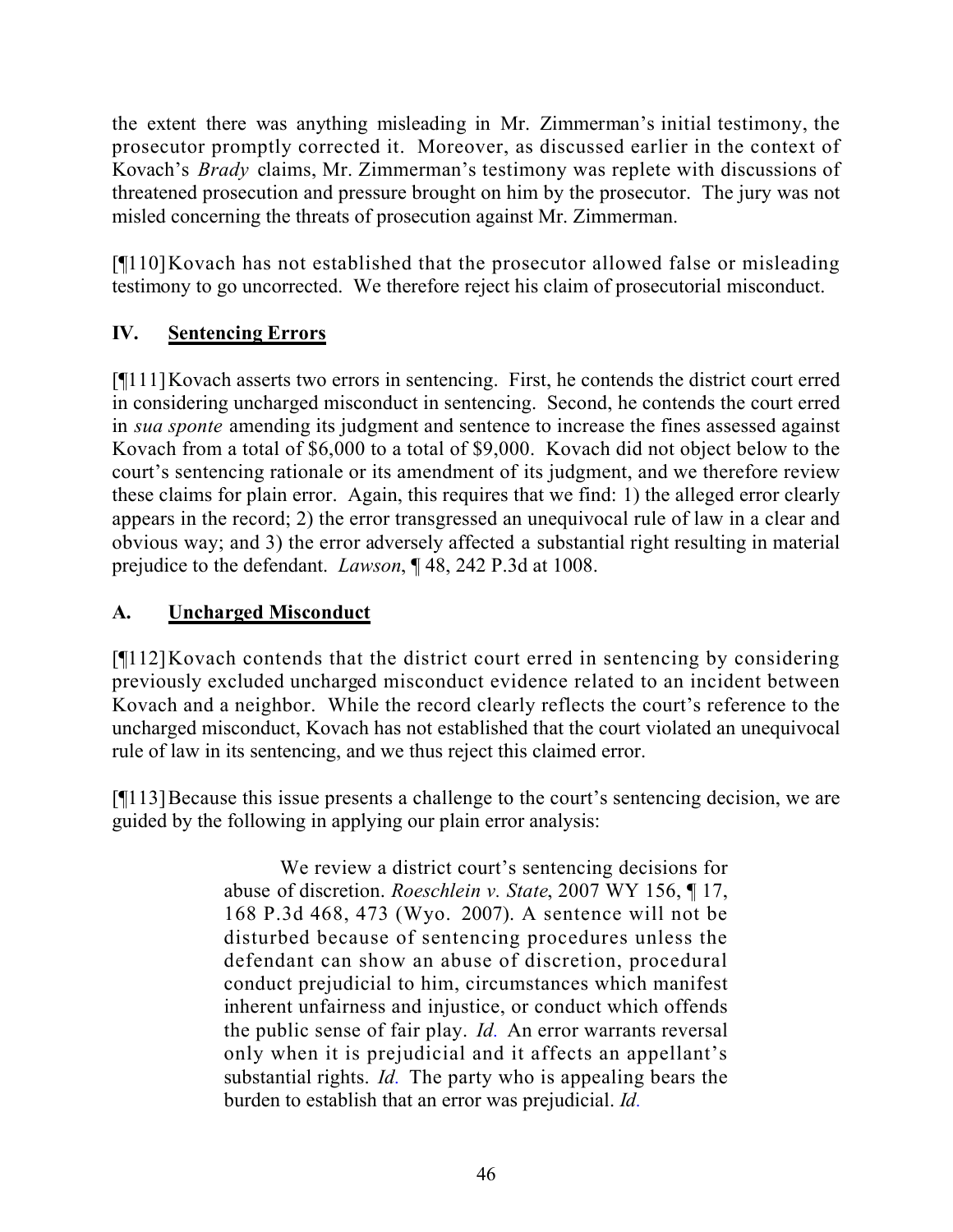*Joreski*, ¶ 10, 288 P.3d at 416 (quoting *Noller v. State*, 2010 WY 30, ¶ 7, 226 P.3d 867, 869 (Wyo. 2010)).

[¶114]A sentencing court may consider a wide range of factors about the defendant and the crime when imposing sentence. *Joreski*, ¶ 11, 288 P.3d at 416.

> They are free, in the exercise of their sentencing discretion, to consider victim impact statements, PSIs and other factors relating to the defendant and his crimes in imposing an appropriate sentence within the statutory range. *Garcia v. State*, 2007 WY 48, ¶ 10, 153 P.3d 941, 944 (Wyo. 2007), citing *Smith v. State*, 2005 WY 113, ¶ 37, 119 P.3d 411, 422 (Wyo. 2005). Trial courts are permitted to consider a defendant's character when exercising their discretion to impose sentence. *Doherty*, ¶ 35, 131 P.3d at 974. In evaluating character, the trial court may consider a broad range of reports and information. *Gorseth v. State*, 2006 WY 109, ¶ 15, 141 P.3d 698, 703 (Wyo. 2006). A defendant's cooperation with authorities and remorse for his actions are appropriate factors to be considered when imposing sentence. *Dodge v. State*, 951 P.2d 383, 386 (Wyo. 1997). A sentencing recommendation contained in a PSI is one of the factors that a court may properly consider in determining the appropriate sentence to impose. *Duke v. State*, 2009 WY 74, ¶ 15, 209 P.3d 563, 569 (Wyo. 2009).

*Joreski*, ¶ 13, 288 P.3d at 417 (quoting *Noller*, ¶ 13, 226 P.3d at 871); *see also Manes v. State*, 2004 WY 70, ¶ 9, 92 P.3d 289, 292 (Wyo. 2004) (quoting *Mehring v. State*, 860 P.2d 1101, 1117 (Wyo.1993)) ("Evidence of prior criminal activity is 'highly relevant to the sentencing decision' and may be considered by the sentencing court despite the fact that no prosecution or conviction may have resulted.").

[¶115]In addressing Kovach during the sentencing hearing, the district court commented as follows:

> Okay. Mr. Kovach, I don't know what happened. I read these letters and they portray a Travis Kovach that I did not see in court, that I did not hear about in court and that I did not view in the way of documentary or pictorial evidence in court. It's an inexplicable situation where I'm described about the kind of man that you are, that I see in these letters and that I've heard about from your family and your son's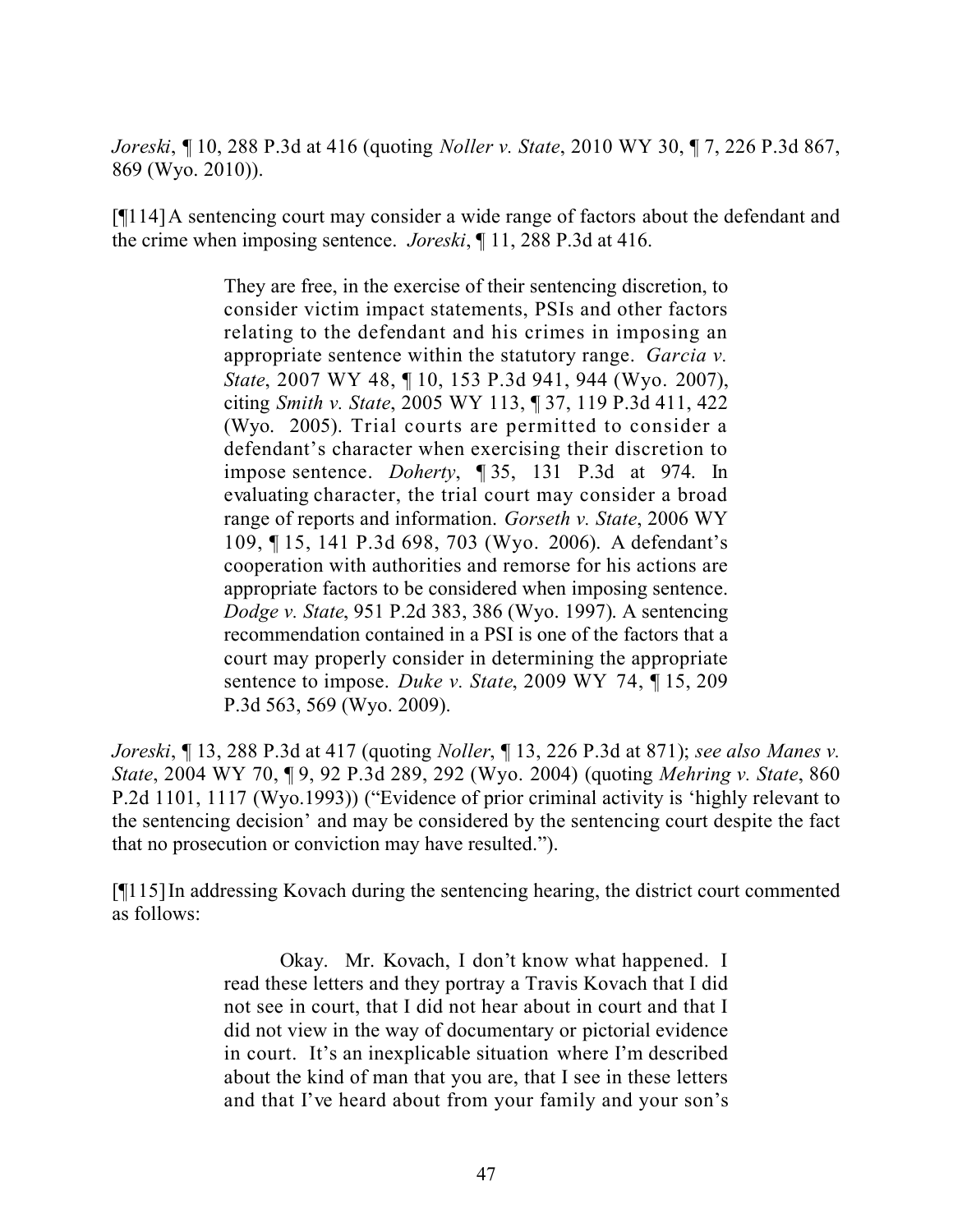mother today from what I heard in the way of testimony and evidence during the trial and reviewed in the information that wasn't necessarily part of the trial but led up to the trial, I'm talking more specifically about the incident involving the threat to a neighbor that was the subject of the 404(b) evidentiary motion that I decided last summer. … So it's difficult to reconcile the Travis Kovach that wreaked this brutal and unrelenting attack on the Ribelin brothers on that day and to try and consider you in another way without some explanation that would tell me why there was this progressive escalation of violence and anger and I don't know what other adjectives might be appropriate. But you're here because of that day, you're not here because of saving the life of another person from drowning, you're not here because of all these other things that I've heard and read about you[.]

[¶116]We need not address whether the district court could have appropriately relied on the referenced uncharged misconduct evidence; that is, whether the evidence was sufficiently reliable for the court to consider in its sentencing. *See Hubbard v. State*, 2008 WY 12, ¶ 24, 175 P.3d 625, 630 (Wyo.2008) (sentencing decision must be based upon reliable and accurate information). The above-quoted statement shows that the court disclaimed reliance on information describing Kovach before the incident with the Ribelins and was instead focused on Kovach's conduct on that day. The court reiterated its focus on the incident itself when subsequently during the hearing, the court again referenced the incident and commented on Kovach's failure to seek treatment or counseling to address his behavior during the incident. Based on the record before us, Kovach has not established that the court relied on inaccurate or unreliable uncharged misconduct evidence in sentencing Kovach, and we therefore find no plain error in the court's sentencing.

## **B. Amendment of Judgment to Correct Fine Assessment**

[¶117]In his final allegation of error, Kovach asks this Court to review the correction of a clerical error in the district court's final judgment and sentence. Again, the record is clear that the court made a handwritten correction to the total amount of fines assessed against Kovach, increasing that total from \$6,000 to \$9,000. The question we must address is whether the court's correction of a clerical error violated an unequivocal rule of law in a clear and obvious way. We answer that question in the negative and find no error.

[¶118]The district court imposed fines of \$3,000 each on three separate charges on which the jury returned a guilty verdict: \$3,000 for each of two counts of aggravated assault and battery, and \$3,000 for one count of felonious restraint. The court first announced these